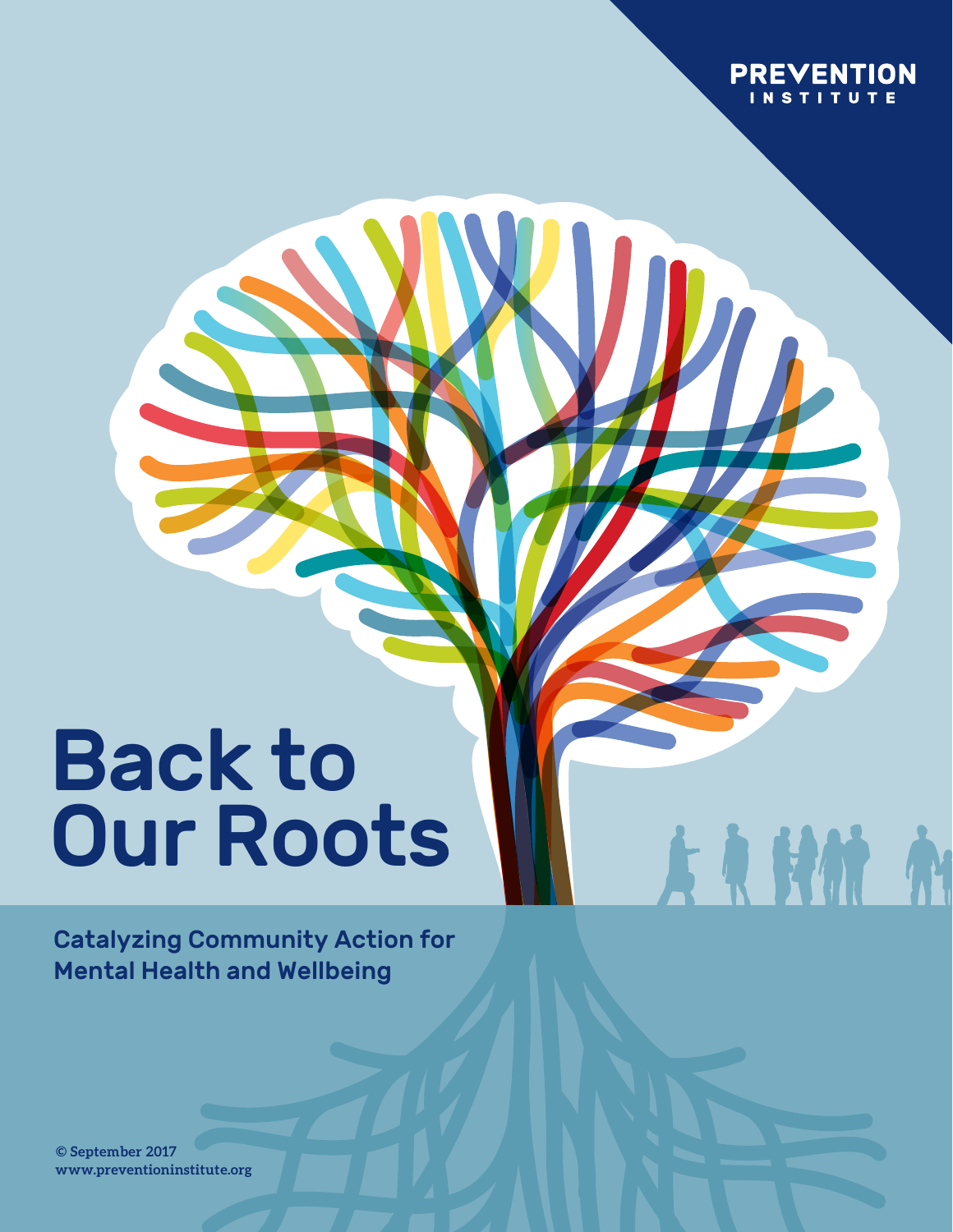### FUNDING AND AUTHORSHIP

## **PREVENTION INSTITUTE**

#### blue of california foundation

#### Written by Prevention Institute.

Principal authors (in alphabetical order): Larry Cohen, Rachel Davis, Larissa J. Estes, Leslie Mikkelsen, Sheila Savannah. With contributions by: Jessica Berthold, Ruben Cantu, Alexis Captanian, Gabriella Cuevas, Katie Miller, Lauren Piefer, Anna Realini, Serena Renda, Jake Tomlitz, and Christine Williams.

This publication was funded by the Blue Shield of California Foundation. Special thanks to our project officer, Rachel Wick, for her vision and support of our work. Gratitude is also extended to The Movember Foundation for their innovative work to advance mental health and wellbeing among men and boys in the U.S. and their Making Connections sites profiled in this report.

Prevention Institute (PI) is a focal point for primary prevention, dedicated to fostering health, safety, and equity by taking action to build resilience and to prevent problems *in the first place*. A national nonprofit with offices in Oakland, Los Angeles, and Washington D.C., we advance strategies, provide training and technical assistance, transform research into practice, and support collaboration across sectors to catalyze innovation, advance policy and systems change, and build momentum for prevention, wellbeing, and health equity. Since its founding in 1997, Prevention Institute has focused on transforming communities by advancing community prevention, health equity, injury and violence prevention, healthy eating and active living environments, health system transformation, and mental health and wellbeing.

Blue Shield of California Foundation improves the lives of all Californians, particularly the underserved, by making healthcare accessible, effective, and affordable, and by ending domestic violence. The Foundation believes all Californians can be healthy and safe and supports solutions to ensure the best possible care and services for the Californians most in need.

For further information: [Sheila@preventioninstitute.org](mailto:Sheila@preventioninstitute.org)

#### Suggested Citation

Prevention Institute. *Back to Our Roots: Catalyzing Community Action for Mental Health and Wellbeing.* Prevention Institute. 2017.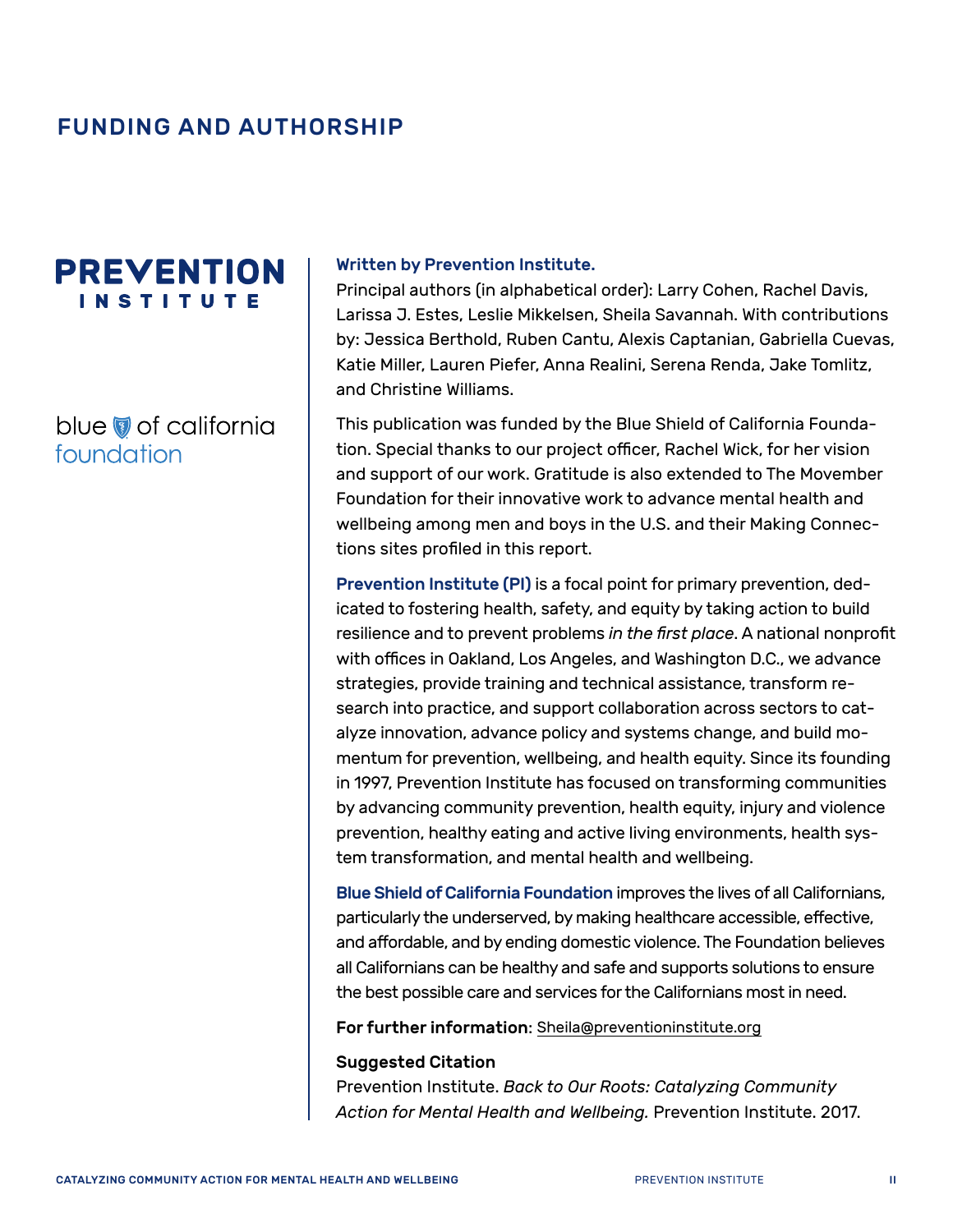### ACKNOWLEDGEMENTS

Prevention Institute greatly appreciates the advocates, practitioners, and researchers who have advanced a community approach to mental health and who shared their expertise and insights to inform this paper:

#### Jei Africa

Office of Diversity and Equity, San Mateo County Behavioral Health and Recovery Services Division

Alfredo Aguirre County of San Diego Health & Human Services Agency

Gale Bataille California Institute for Behavioral Health Solutions

Ann Collentine **CalMHSA** 

Rachele Espiritu National Network to Eliminate Disparities in Behavioral Health

Lynda Frost Hogg Foundation for Mental Health

Gary Gunderson Stakeholder Health

Linda Jue Former Stanislaus County Director of Prevention

Kris Kavanaugh Austin Clubhouse

Amanda Kearney-Smith Colorado Mental Wellness Network

Aubrey Lara CalMHSA

Anne Mathews-Younes **SAMHSA** 

Ben Miller Well Being Trust

Gail Ritchie **SAMHSA** 

David Shern Mental Health America

Katya Smyth Full Frame Initiative

Liz Waetzig Change Matrix

Donald Wesson Baylor Scott & White Health and Wellness Center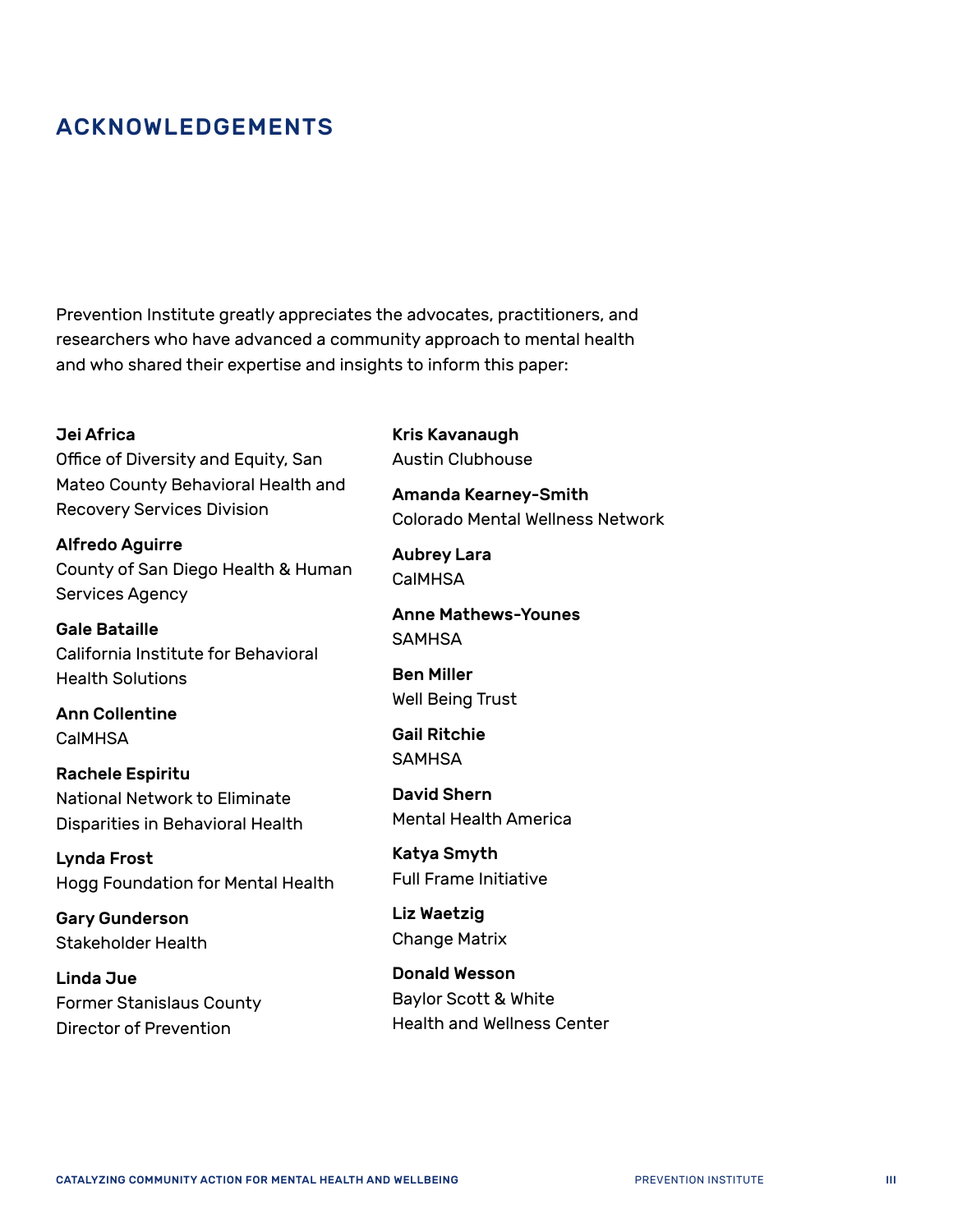## TABLE OF CONTENTS

| <b>Contextualizing Mental Health</b>                                                                                                                          | 1  |  |  |  |  |  |                                                                 |    |
|---------------------------------------------------------------------------------------------------------------------------------------------------------------|----|--|--|--|--|--|-----------------------------------------------------------------|----|
| Clear Language: Understanding the Term Mental Health<br>The Particular Interests of Healthcare<br>The Complex Interplay of Substance Abuse and Mental Illness |    |  |  |  |  |  |                                                                 |    |
|                                                                                                                                                               |    |  |  |  |  |  | <b>Revisiting Prevention History</b>                            | 14 |
|                                                                                                                                                               |    |  |  |  |  |  | Pioneering Advancements in Mental Health and Primary Prevention | 14 |
| Mental Health and Mental Illness in California                                                                                                                | 19 |  |  |  |  |  |                                                                 |    |
| An Emerging Strategy to Achieve Mental Health and Wellbeing                                                                                                   | 23 |  |  |  |  |  |                                                                 |    |
| <b>Community Determinants of Health</b>                                                                                                                       | 24 |  |  |  |  |  |                                                                 |    |
| THRIVE (Tool for Health and Resilience in Vulnerable Environments)                                                                                            | 25 |  |  |  |  |  |                                                                 |    |
| Community Determinants Most Correlated with Mental Health and Wellbeing                                                                                       | 26 |  |  |  |  |  |                                                                 |    |
| Pillars of Wellbeing                                                                                                                                          | 32 |  |  |  |  |  |                                                                 |    |
| <b>Comparing Frameworks for Wellbeing</b>                                                                                                                     | 34 |  |  |  |  |  |                                                                 |    |
| Applying a Gendered Lens to Mental Health                                                                                                                     | 36 |  |  |  |  |  |                                                                 |    |
| <b>Community Profiles: Mental Health and Wellbeing in Action</b>                                                                                              | 38 |  |  |  |  |  |                                                                 |    |
| Case Study: Redeveloping Trust in the Community                                                                                                               | 40 |  |  |  |  |  |                                                                 |    |
| Case Study: Community-Based "Behavioral Pharmacy"                                                                                                             | 42 |  |  |  |  |  |                                                                 |    |
| Case Study: Meaningful Work and Meaningful Relationships                                                                                                      | 42 |  |  |  |  |  |                                                                 |    |
| Case Study: True "Whole Person" Wellness in the Community                                                                                                     | 43 |  |  |  |  |  |                                                                 |    |
| Case Study: Supporting Young East African Men in Leading Community Solutions                                                                                  | 44 |  |  |  |  |  |                                                                 |    |
| Case Study: Advancing Men's Mental Wellbeing through Culturally Grounded Youth Development                                                                    | 45 |  |  |  |  |  |                                                                 |    |
| Case Study: Making Connections for Military and Veteran Families                                                                                              | 46 |  |  |  |  |  |                                                                 |    |
| Case Study: Leveraging Libraries to Connect to Care                                                                                                           | 47 |  |  |  |  |  |                                                                 |    |
| From an Expanded Paradigm to a Broader Approach                                                                                                               | 48 |  |  |  |  |  |                                                                 |    |
| Strategies for Fostering Mental Wellbeing: A Starting Point                                                                                                   | 49 |  |  |  |  |  |                                                                 |    |
| Multisector Strategies and Healthcare's Role                                                                                                                  | 53 |  |  |  |  |  |                                                                 |    |
| State Opportunities: California                                                                                                                               | 55 |  |  |  |  |  |                                                                 |    |
| <b>Transformation is Possible</b>                                                                                                                             | 57 |  |  |  |  |  |                                                                 |    |
| <b>References</b>                                                                                                                                             | a  |  |  |  |  |  |                                                                 |    |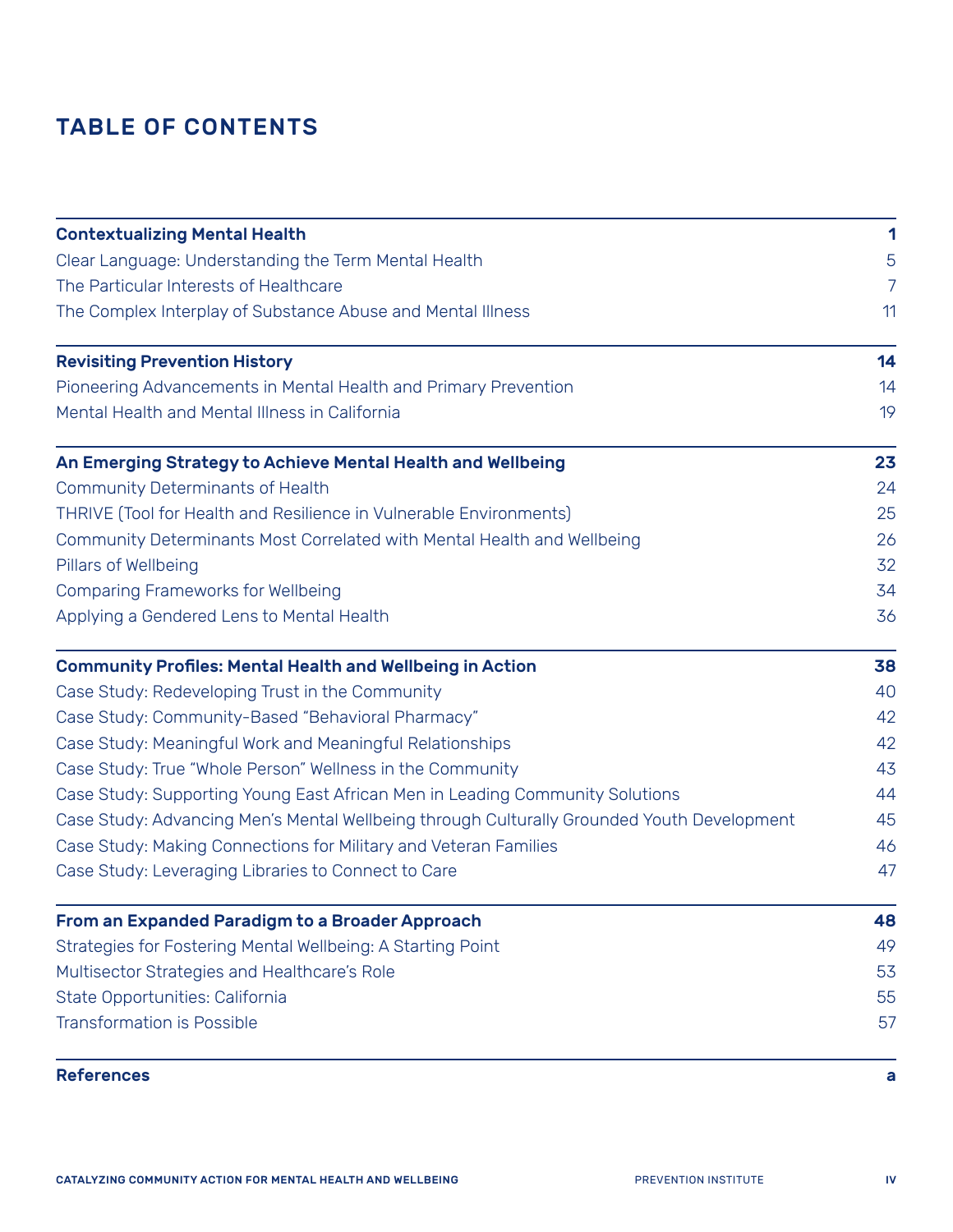## <span id="page-4-0"></span>Contextualizing Mental Health

Awareness of the need to respond to mental health challenges in the U.S. has grown intensely as the human and financial cost of these challenges mount. As expressed by Sarah Fader, founder of Stigma Fighters, "Whether you're dealing with anxiety, depression, ADHD, or any other mental illness….You're working hard to be able to function.["1](#page-61-0) An estimated 43.6 million adults experience some form of mental illness in a given year, and the total cost of mental illness is over \$300 billion per year, including over \$100 billion in healthcare expenditures alone.[2](#page-61-1),[3](#page-61-2) According to Thomas Insel of the National Institute of Mental Health, "The way we pay for mental health today is the most expensive way possible."[4](#page-61-3) Mental health is a common cross-cutting factor in many of the health concerns that affect us at the individual, community, and national level, and mental health challenges are also impacted by community and national conditions. This is a time of opportunity to catalyze dialogue, new strategies, and action to advance mental health and wellbeing and to expand the frame to promote community wellbeing. Mental health needs, approaches, and costs have also come to the forefront in discussions of healthcare's Triple Aim to lower costs, improve quality, and improve population health.<sup>[5](#page-61-4)</sup>

*This is a time of opportunity to catalyze dialogue, new strategies, and action to advance mental health and wellbeing.*

Almost 18% of adults in the U.S. experience some form of mental, behavioral, or emotional challenge in a given year.<sup>6</sup> Despite the frequency of occurrence, mental health challenges are often invisible in our communities. Perhaps most noticed by the general public are the people struggling with mental illness who are homeless and living on the streets. Approximately 20 - 25% of the homeless population living in shelters in the U.S. suffers from some form of mental illness (compared to 18% of the general population), and mental illness is the third largest cause of homelessness in major U.S. cities[.7](#page-61-6) Perhaps the least visible population with mental health challenges is the incarcerated population. The U.S. has the world's largest prison population per capita, and more than half of all people who are incarcerated have a men-tal illness. [8](#page-61-7)[,9](#page-61-8) About three-quarters of those who have a mental illness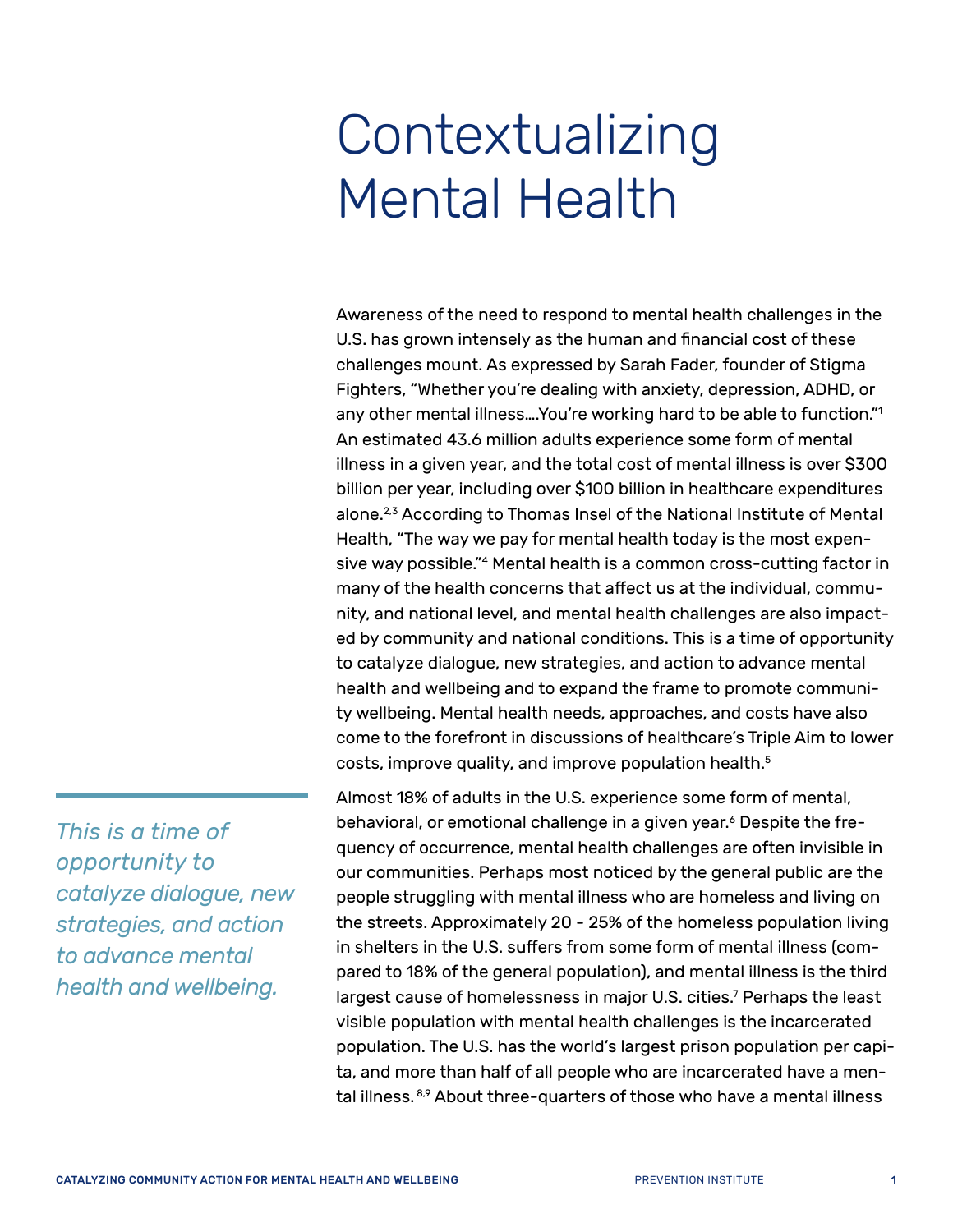*By improving community conditions, and pairing this with high-quality mental health services, our society also can reduce the likelihood, frequency, and intensity of mental health challenges and at the same time improve physical health outcomes.*

while incarcerated also have a co-occurring substance use disorder.<sup>10</sup> Homelessness and incarceration occur, in part, when communities neglect their residents, rather than prioritizing their wellbeing and health by investing in wellbeing as well as in efforts like building safe and affordable housing; improving neighborhood look, feel, and safety; and promoting economic development policies that support health.

Health leaders have increasingly recognized, in the last two decades, that the places we live, work, learn, and play affect our physical health, such as our risk for diabetes or heart disease, or our ability to recover when we become ill.<sup>11</sup> They realize that by improving community conditions—such as access to good food or safe places to play—health status improves. They have been less engaged, however, in applying such community prevention knowledge and strategy to influence mental health outcomes. Yet by improving community conditions, and pairing this with high-quality mental health services, our society also can reduce the likelihood, frequency, and intensity of mental health challenges—and at the same time improve physical health outcomes. This approach saves resources for critical medical and community needs, and advances wellbeing for the broader populace.

Community environments—for example, social, physical, and economic conditions in communities—have tremendous influence on the stressors that people experience in their daily lives, and thus on the development of mental and emotional disorders. Stressors refer to events like losing a job or being ridiculed due to large body size, and result in a range of significant and uncomfortable emotional experiences, which in turn can diminish mental/emotional stability. Further, while certain clinical diagnoses, such as schizophrenia and some types of depression are considered to be predominately biologically derived, community conditions influence people's ability to cope when these diagnoses emerge, as well as the intensity and/or duration of psychotic episodes.

Consider the impact of experiencing trauma, which we know is widespread and affects development, health, and wellbeing.[12](#page-61-11) Many strategies to date have focused on addressing trauma at the individual level—specifically, screening individuals already involved in the health or social service systems for trauma-related experiences, and providing trauma-informed care. Yet trauma can be exacerbated and at times created at the community level—and the ingredients for rebuilding from trauma are often found on the community level. Thus fully addressing trauma requires complementing individual supports with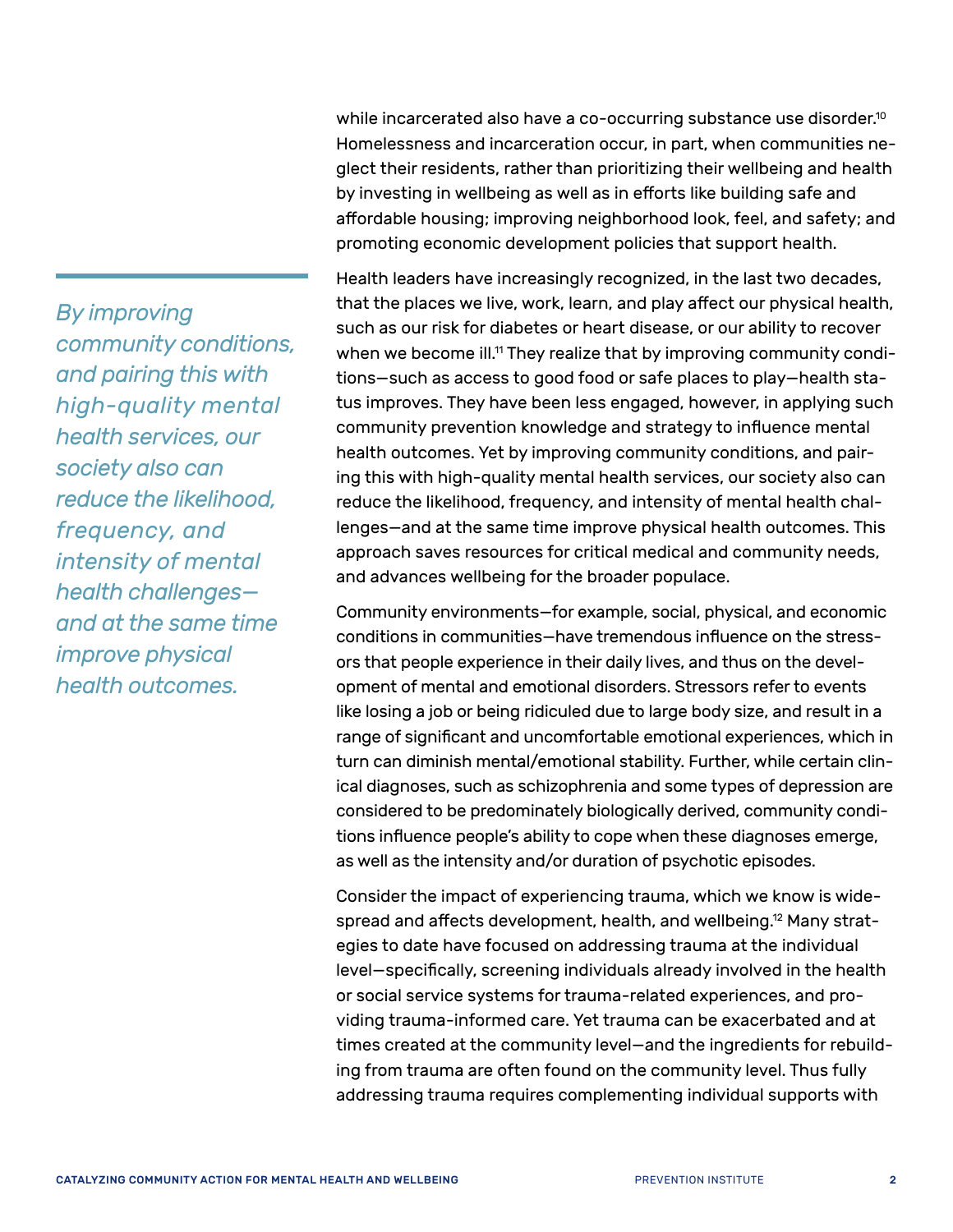identifying and modifying the underlying community conditions that create or worsen trauma (such as concentrated poverty, crumbling infrastructure, surroundings that are not or do not feel safe, pressures of gentrification and displacement, and limited educational and economic opportunities).

Trauma is just one example of why a focus on the community environment is critical for ensuring optimal mental health and wellness for everyone in a community. When we consider wellbeing and mental health, we need to understand that "millions of Americans live shorter and sicker lives than people who are just a few miles away," and a zip code has the ability to predict whether someone is likely to suffer from a preventable illness.<sup>13</sup> The social determinants of health, the conditions in which people are born, grow, live, work, and age, have a major influence on mental and physical health status.<sup>[14](#page-61-13)[,15,](#page-61-14)[16](#page-61-15)</sup> Structural drivers, defined as the inequitable distribution of resources, power, and money in society, influence these conditions. This in turn drives higher rates of illness, injury, and mental health challenges for populations that face bias and discrimination, including people of color, those living with low-incomes, immigrants, and the LGBTQ community.

Thus, advancing wellbeing and equity requires a population health approach to mental health that emphasizes action to improve community conditions. By a population health approach, we mean strategies that impact all people in a specific geographic area and/or within a self-identifying group that may not be in the same locale. A mental health-oriented population health approach aims to prevent mental and emotional disorders, support those living with disorders, and complement early intervention and treatment. Since community conditions are heavily influenced by public policies and the actions of large institutions, efforts to transform decisions at the policy and institutional levels are essential for advancing community-wide health.

The precedent for taking a population health approach to mental health is well established. Population health developed from dissatisfaction with some of the limitations of a strong individually oriented methodology[.17](#page-61-16) Thirty years ago, pioneering community mental health thinkers championed primary prevention as a critical strategy to promote mental health at the population level. Primary prevention focuses on changing the social and physical environments that contribute to illness, injury, and inequity in the first place. The 1987 monograph, *Concepts of Primary Prevention: A Framework for Program Development,*

*Advancing wellbeing and equity requires a population health approach to mental health that emphasizes action to improve community conditions.*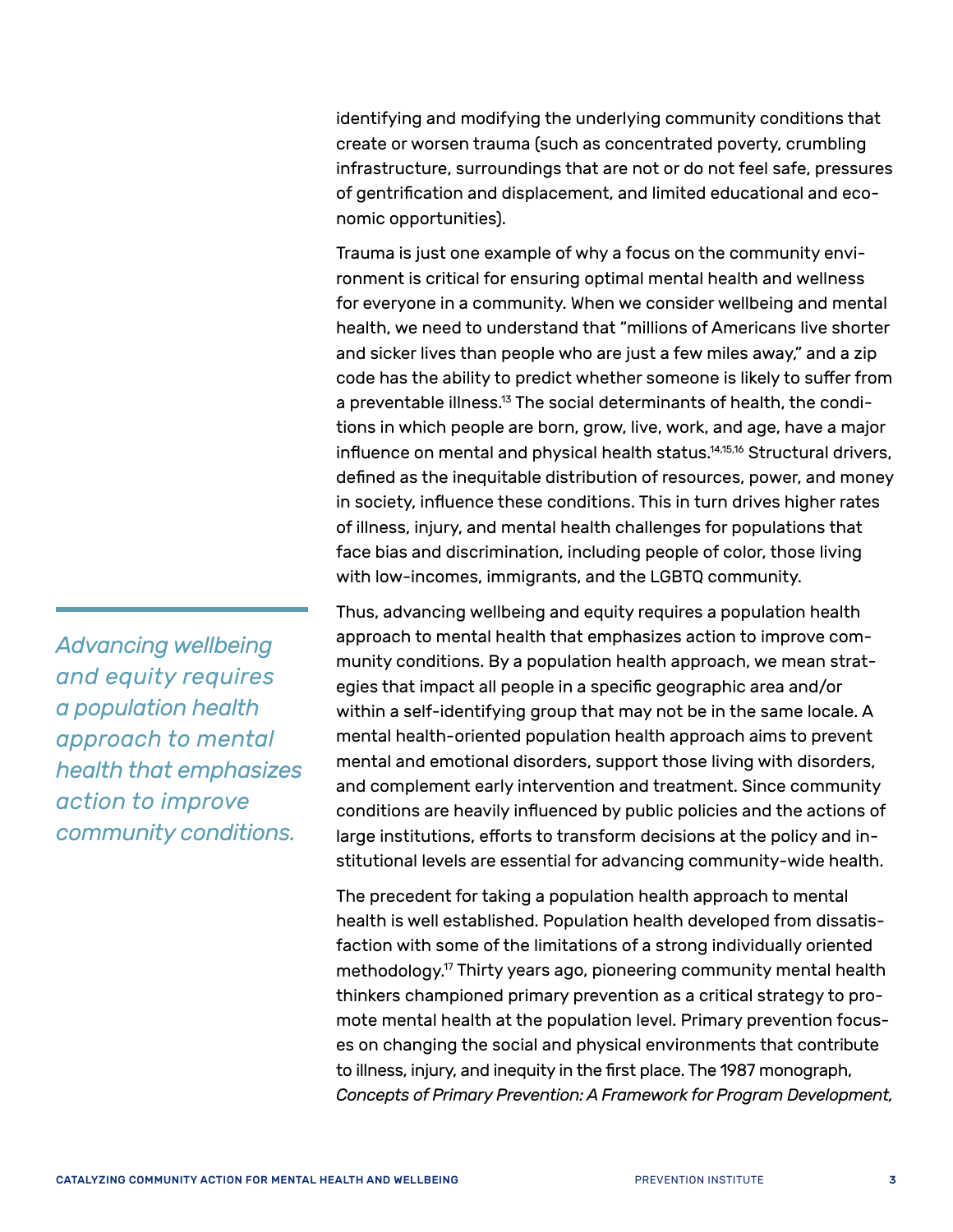commissioned by the State of California Department of Mental Health, gave a concise summary of the rationale, principles, and evidence-informed strategies to promote mental health and wellbeing through primary prevention.[18](#page-61-17) These methods were anchored in an understanding that mental health can and should be promoted across a community at a population level and that prevention strategies should be planned and implemented along with treatment services and early intervention. In many ways, these ideas and strategies were derived from long-standing public health concepts, and they also advanced public health thinking. A core tenet was that bias, discrimination, and exploitation are major stressors that diminish mental health.<sup>19</sup>

Since *Concepts of Primary Prevention* was published, dynamic advancements in public health approaches to advancing health and health equity have occurred. Today, within healthcare and public health, use of terms like "population health" and "social determinants of health" is widespread, and, more importantly, growing acknowledgment exists that community conditions have powerful impacts on overall health outcomes. Expanding community-based efforts across the U.S. are working to address policies and systems that translate and advance the social determinants of health and health equity locally.

However, despite the promise of the primary prevention approaches outlined in the 1987 monograph, and the efficacy these approaches have shown in areas of physical health, the field of mental health in California and the U.S. continues to reflect a predominant focus on after-the-fact, one-patient-at-a-time treatment. Without a population-based, primary prevention approach to mental health, costs related to mental health challenges will continue to climb in the healthcare, social services, education, and criminal justice sectors; and a significant number of people will experience diminished quality of life. Certainly, not every mental illness or mental health challenge is preventable (due to genetic and biologic factors), but prevention strategies can help mitigate the course of mental illness and reduce the severity and frequency of symptoms.

Now is an ideal time to return to the wisdom of California's pioneers in mental health prevention—to build on and advance their thinking in the context of today's population-wide mental health challenges. This paper is meant to catalyze action on promising prevention strategies to support mental health and wellbeing as a key element of population health improvement.

*Bias, discrimination, and exploitation are major stressors that diminish mental health.*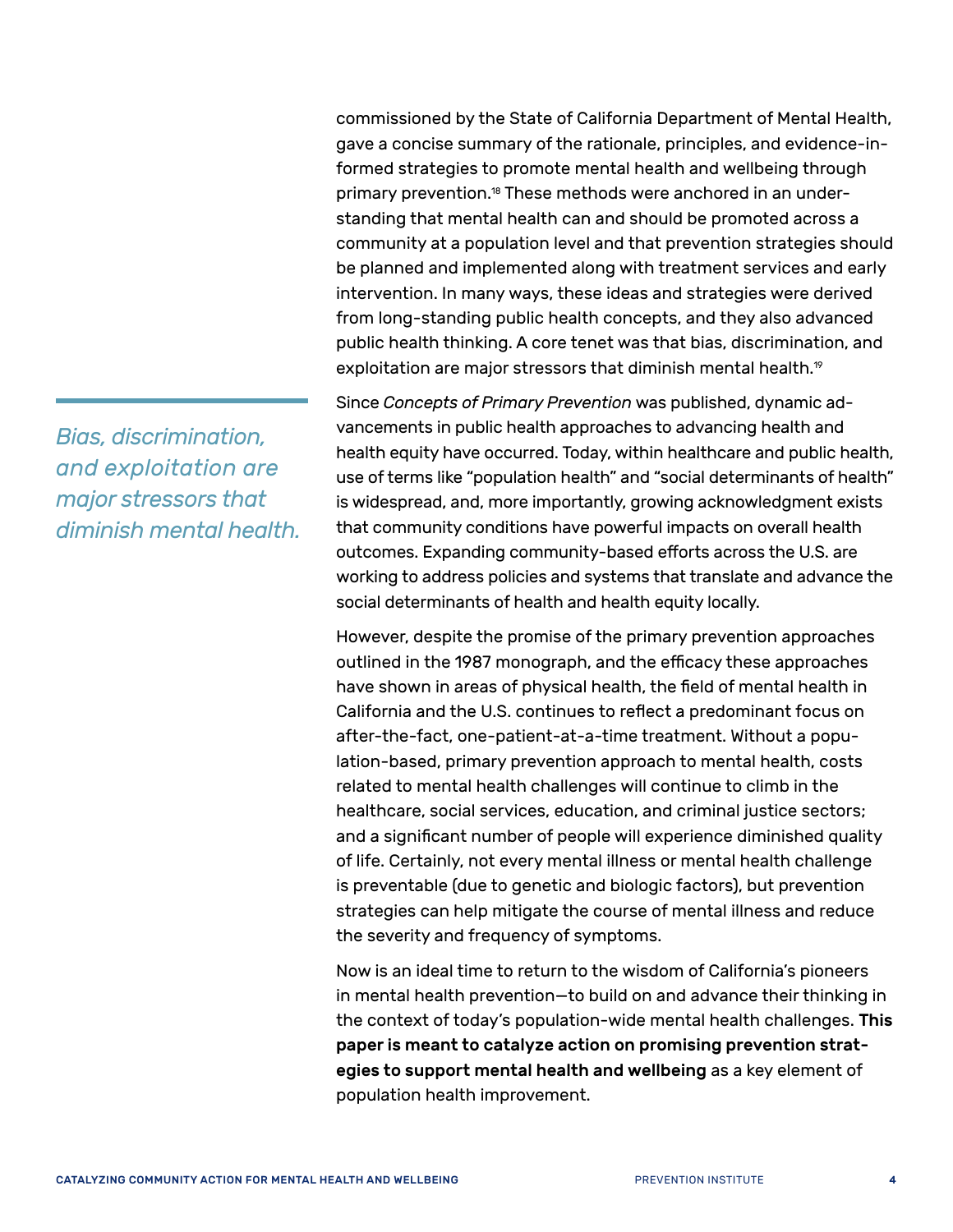Our specific aims in this paper are to:

- Delineate the four different understandings of the term "mental health" so that clearer and more effective strategies can be developed that address them all.
- Identify the interplay between mental health and substance abuse as co-elements of behavioral health.
- Capture the conceptual foundation of primary prevention related to mental health from historical thinkers for the purpose of informing new advancements.
- Characterize the determinants of health and the Pillars of Mental Wellbeing, which are essential for shaping a population-based approach to mental health.
- Identify community-oriented approaches to promote mental health and wellbeing, including a specific look at the links between mental health issues and healthcare.
- Identify initial implications and next steps broadly, and within healthcare and behavioral health, to apply and advance this thinking.

#### <span id="page-8-0"></span>Clear Language: Understanding the Term Mental Health

The World Health Organization (WHO) and the State of California Plan for Physical and Mental Health Equity have defined mental health as "a state of wellbeing in which every individual realizes their own potential, can cope with the normal stresses of life, can work productively and fruitfully, and is able to make a contribution to their community."[20,](#page-61-19)[21](#page-61-20) We use the WHO definition throughout this paper, while also recognizing that in practice the term "mental health" reflects different understandings, as we outline below.

Clear definitions of mental health and the populations most affected have not been standardized and people frequently talk past one another because they have in mind somewhat different understandings that carry divergent assumptions and implications. At times, people even vary their own understanding based on the context of the conversation.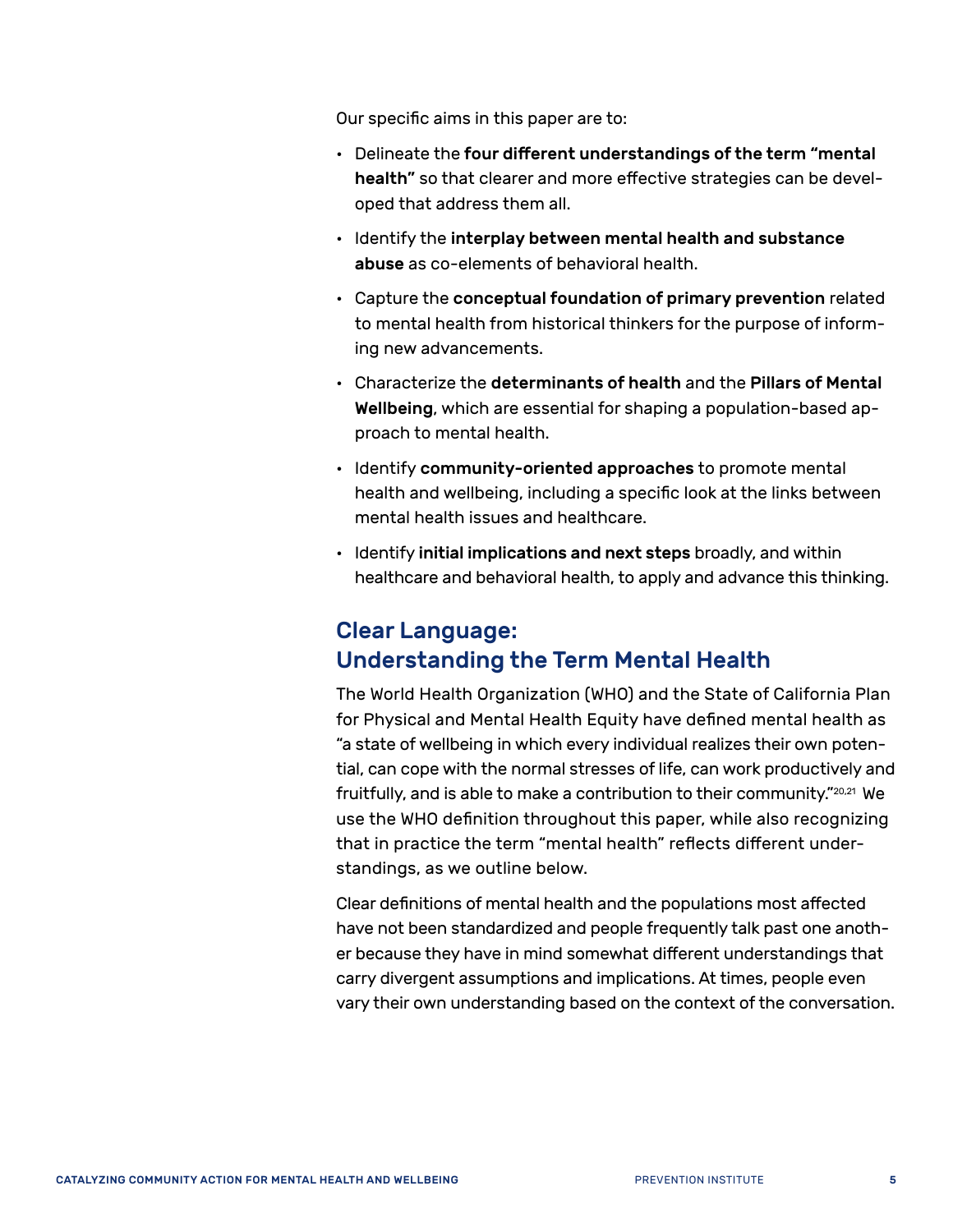We offer four distinct understandings of mental health below:

- 1. The first understanding of mental health, and a frequent priority of public discussions about mental health expenditures and mental health strategies, relates to psychoses, chronic, and serious mental illnesses. This includes, and is often limited to, individuals with schizophrenia, clinical depression, and bipolar disorder, as well as people who have attempted suicide or have suicidal ideation. Since many people believe these conditions, with some exceptions for suicide, are primarily organic and not preventable, any discussion of prevention related to mental health is usually met with puzzlement or even with animosity, because any efforts beyond treatment and services seem to indicate a misunderstanding of the causes of serious illnesses like schizophrenia and bipolar disorder.
- 2. A second understanding of mental health relates to a broader set of emotional/mental concerns or disorders. These can be at the level of clinical diagnosis or not (i.e., what the WHO describes as sub-threshold).<sup>[22](#page-61-21)</sup> This second understanding includes people with specific diagnoses, as well as others struggling relatively consistently with a variety of mental health problems/emotional concerns such as anxiety, stress, trauma (including PTSD), personality disorders, and situational depression.
- 3. A third understanding of mental health refers to the everyday ups and downs experienced by the general public. It acknowledges that people face concerns and stressors, and will sometimes react with difficulty, and refers to the ability to cope and to continue on one's life path despite adversity.<sup>23</sup> This understanding may also include mental conditions that can arise from life changes, such as divorce, family illness, or a stressful work environment, that lead to anxiety, depression, or sleeplessness. An important sub-element of this third definition is the interaction between emotional wellbeing and medical problems, such as the strong emotions (e.g., fear, anger, sadness) that may emerge when one is diagnosed with cancer, which is discussed later. There is great potential to advance community and social support as mental health strategies for those who are physically ill, and tremendous value in doing so.
- 4. The fourth understanding of "mental health and wellness" is as a goal for the population as a whole. The terminology, in this case, refers not only to responsiveness to emotional setbacks or disorders, but emphasizes positive attributes, resilience, joy, and self-confidence. This definition largely aligns with the WHO definition.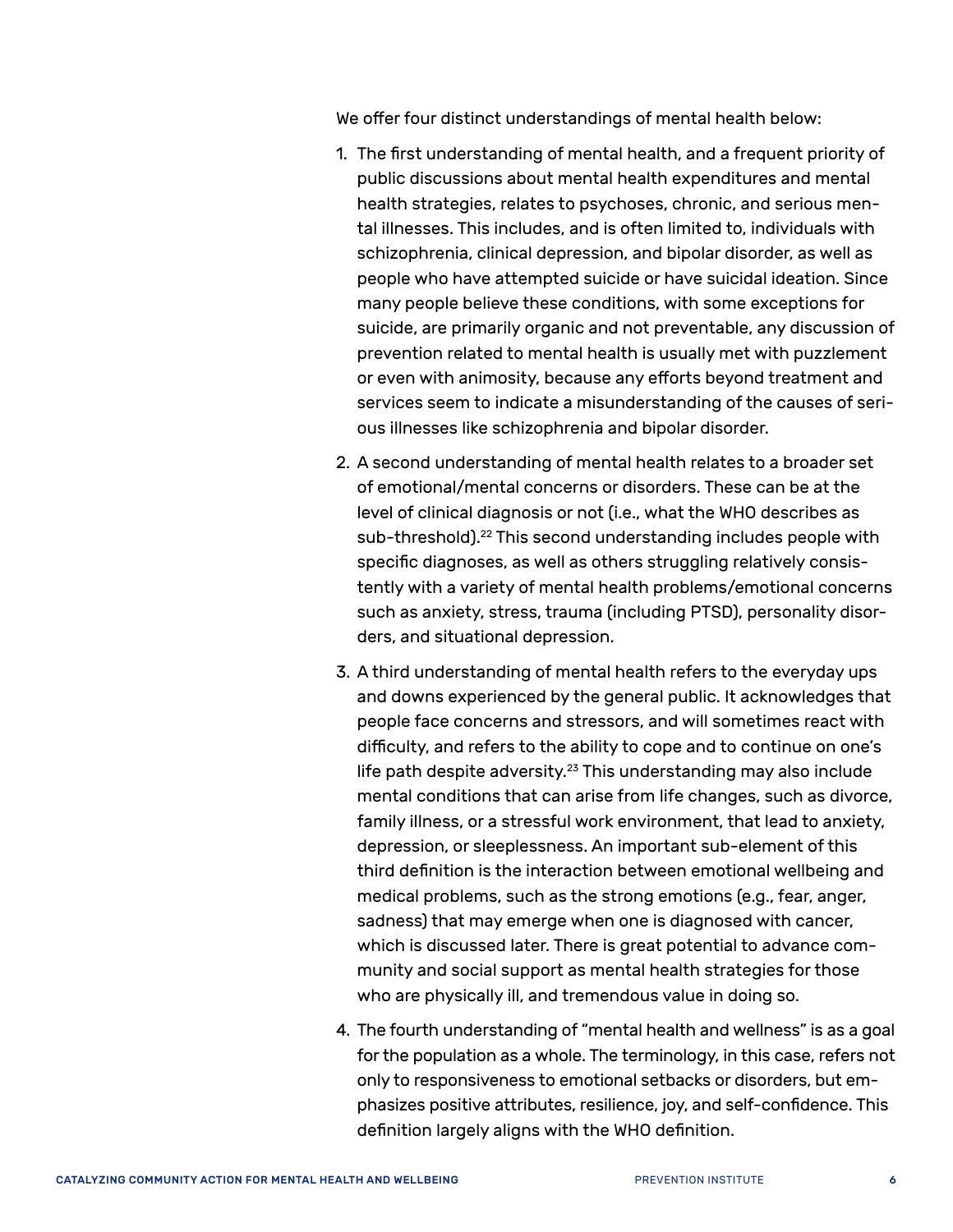In general, when we use the term "health," it has a positive association, while the term "mental health" (understandings 1-3), more frequently connotes a concern or clinical disorder. This use of "mental health" to mean mental illness may have become popular to avoid the stigma associated with the term "mental illness." Unfortunately, the conflation of "mental health" with "mental illness," or with broader emotional challenges, has reinforced an emphasis on treatment and taken us away from the WHO perspective that emphasizes wellbeing as a community-wide goal. Thus, when symptoms appear at any level, the default is for a diagnosis to be given, and therapy and/or medicine to be prescribed. Financing and reimbursement mechanisms reinforce this approach. Increasingly, TV ads imply that everything can be resolved with a prescription. Likewise, while the interpretation of "parity" (a requirement that mental health be treated as equal to physical health) is a move forward and in the right direction, it also reinforces one-personat-a-time treatment, which is necessary but certainly not sufficient.

Treatment and therapy are certainly vital, but they are limited by their emphasis on the individual. Perceiving mental health to be the sole province and responsibility of the individual diminishes our recognition of the ways community conditions create and exacerbate many mental health challenges. This perspective treats factors like trauma, stigma, shame, and discrimination as concerns an individual needs to solve on their own—not as factors that are created, shaped, or exacerbated by the environment. Essentially, then, the predominant understanding of "mental health," and the resulting clinical approach, fails to underscore opportunities for primary prevention and interrupts our ability to achieve population-wide mental health and wellbeing.

Importantly, the community strategies identified in this paper have applicability and relevance for advancing wellbeing for *all* four understandings of mental health, though the nuances of how they apply vary.

#### <span id="page-10-0"></span>The Particular Interests of Healthcare

Healthcare has a stake and critical role to play in addressing mental health and advancing community prevention strategies that improve wellbeing. The role of mental health in rising healthcare costs and high utilization of healthcare services, as well as the legal imperative of mental health parity laws, compel healthcare to increase its attention to mental health. In many cases, healthcare institutions, especially primary care, are the primary providers of mental health services, whether directly or through contract service providers. Primary care often

*Perceiving mental health to be the sole province and responsibility of the individual treats factors like trauma, stigma, shame, and discrimination as concerns an individual needs to solve on their own—not as factors that are created, shaped, or exacerbated by the environment.*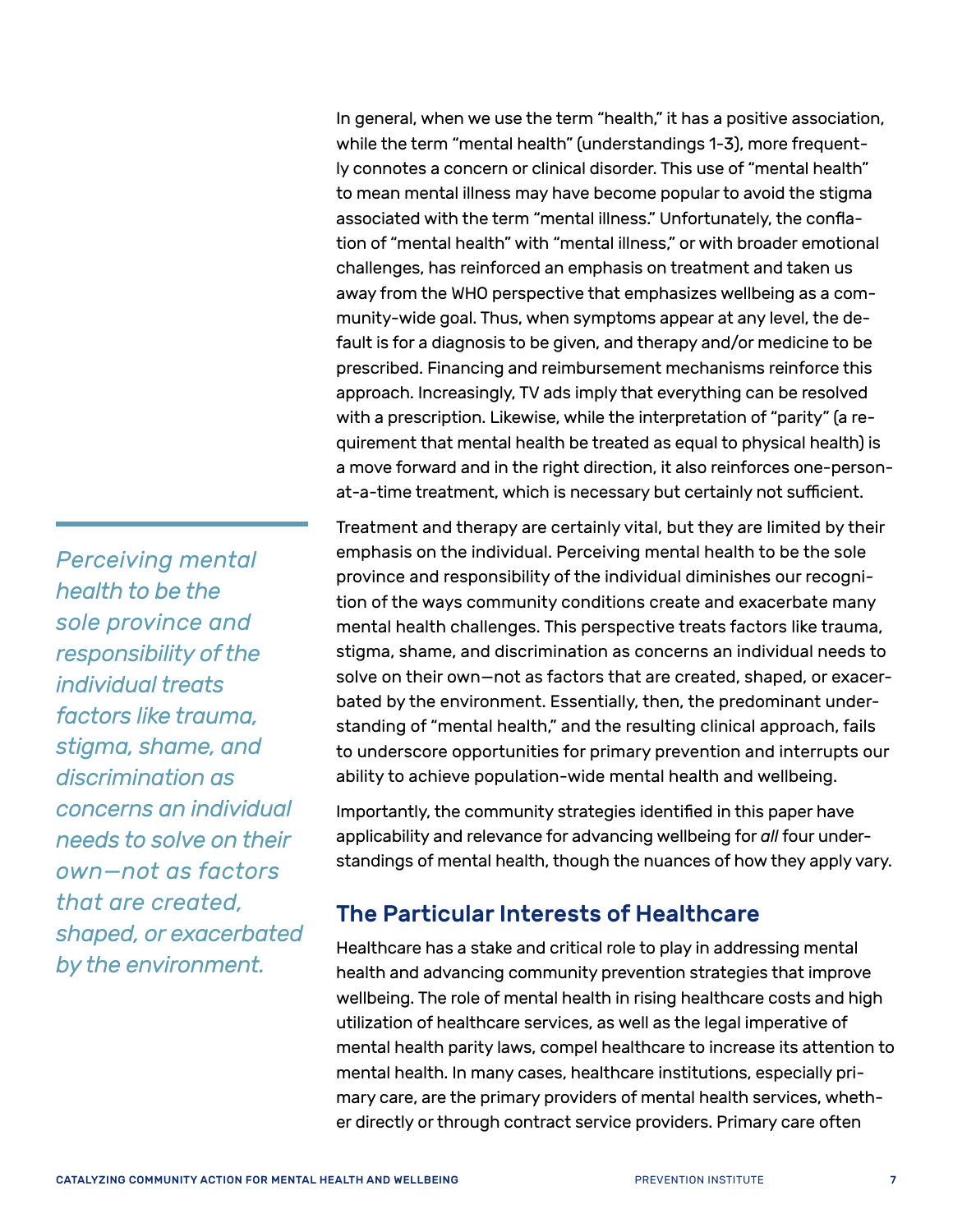

*The ability to stay healthy and to respond with maximum effectiveness and resilience to physical health challenges can depend on one's mental and/or emotional state during diagnosis, treatment, and recovery.*

serves as the entry point for physical and mental health services and is the cornerstone in a robust healthcare system. Healthcare, particularly primary care, has an opportunity to engage in and provide leadership to improve mental health outcomes and care quality, and to reduce costs.

There is another compelling, though often unaddressed, reason for healthcare to pay attention to mental health and wellbeing. The ability to stay healthy and to respond with maximum effectiveness and resilience to physical health challenges can depend on one's mental and/ or emotional state during diagnosis, treatment, and recovery. Recuperation from conditions such as cancer, or maintenance of chronic conditions such as diabetes, can significantly vary based on a person's outlook, social support system, and the community conditions in which that person lives. [24,](#page-62-0)[25,](#page-62-1)[26](#page-62-2)

Nowhere is the relationship between physical and mental health more important than for chronic medically complex patients with high utilization of medical services, which often includes a significant mental and behavioral health component. High utilization is frequently the result of multiple compounding conditions, such as physical illness (e.g., chronic disease such as diabetes and hypertension), serious mental illness (e.g., depression, bipolar disorder, and schizophrenia), and substance abuse. Medical high utilizers are individuals whose healthcare costs are significantly greater than others in the population. Half of all American healthcare expenditures—\$1.45 trillion dollars annually—goes toward the treatment of just 5% of the population.<sup>27[,28](#page-62-4)</sup>

Nationwide, approximately 25% of medical expenditures are spent on the top 1% of users (sometimes referred to as super-utilizers). According to the Health Care Costs and Utilization Project, schizophrenia was the second most common condition for super-utilizers under the age of 64 years who were covered by Medicare or Medicaid.<sup>[29](#page-62-5)</sup>

Unfortunately, the strong connection between physical health and mental health, while sometimes understood conceptually, has not yet translated into systemic, supportive action from healthcare or mental health organizations. Now is a critical time to advance awareness of the mental-physical health connection, develop strategies that complement treatment approaches, and bring those strategies to scale as policies and practices.

To most effectively improve strategy, we must increase understanding of the primary ways that physical health and mental health are linked. In fact, we suggest that the whole notion of mind/body separation is flawed, as it fails to understand the interrelationship of all elements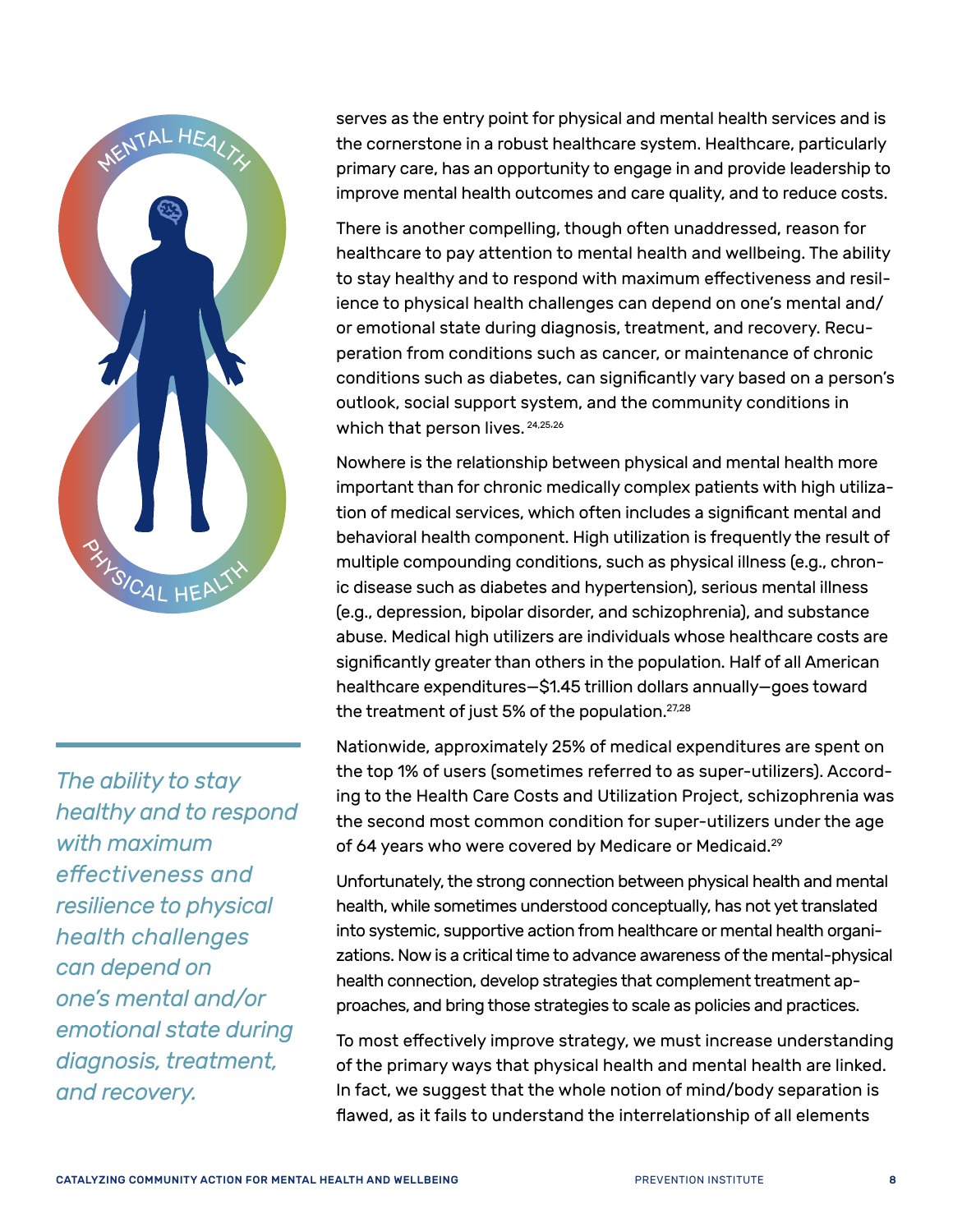of health. Still, we distinguish between "physical health" and "mental health" in this paper, since these have largely been separated in thinking and in practice. Research on the interplay between physical and mental health has shown:

- 1. Mental health conditions, and experiences that harm mental health, can adversely impact physical health. For example, trauma is a known predictor of multiple medical and psychological conditions, such as development of chronic illnesses and self-medication of emotional distress[.30](#page-62-6)
	- In patients who are depressed, the risk of having a heart attack is more than twice as high as in the general population; further, depression increases the risk of death in patients with cardiac disease.  $31,32$  $31,32$  $31,32$
	- The groundbreaking Adverse Childhood Experiences (ACEs) study showed a 20-year difference in life expectancy between individuals with a high and low number of exposures to childhood adverse experiences and that, significantly, early traumatic emotional experiences play out in a variety of different medical conditions.<sup>[33](#page-62-9)</sup>
- 2. Physical health can also adversely impact mental health. The onset of illness, or receiving a diagnosis of a serious health condition, may contribute to deterioration in mental health—even to the point where mental illness becomes diagnosable.<sup>34</sup> This may further exacerbate the physical health condition, as a patient may have less self-efficacy in managing their condition, adherence to medication, and recovery.
	- Patients with type II diabetes mellitus are twice as likely to experience depression as the general population.[35](#page-62-11)
	- Depression is common in adults with cancer, and frequently coexists with anxiety and pain.<sup>36</sup> Treating symptoms of depression in cancer patients may improve survival time.<sup>37</sup>
	- Conversely, engaging in effective coping strategies and expressing emotion is associated with decreased stress and fewer cancer-related medical appointments for women cancer patients.<sup>[38](#page-62-14)</sup>

#### 3. Physical health and mental health challenges can co-occur and exacerbate one another.

• Many medically complex patients in the healthcare system experience a combination of physical illness (e.g., chronic disease such as diabetes and hypertension) and mental illness (e.g., depression, bipolar disorder, and schizophrenia).[39,](#page-62-15)[40,](#page-62-16)[41](#page-62-17)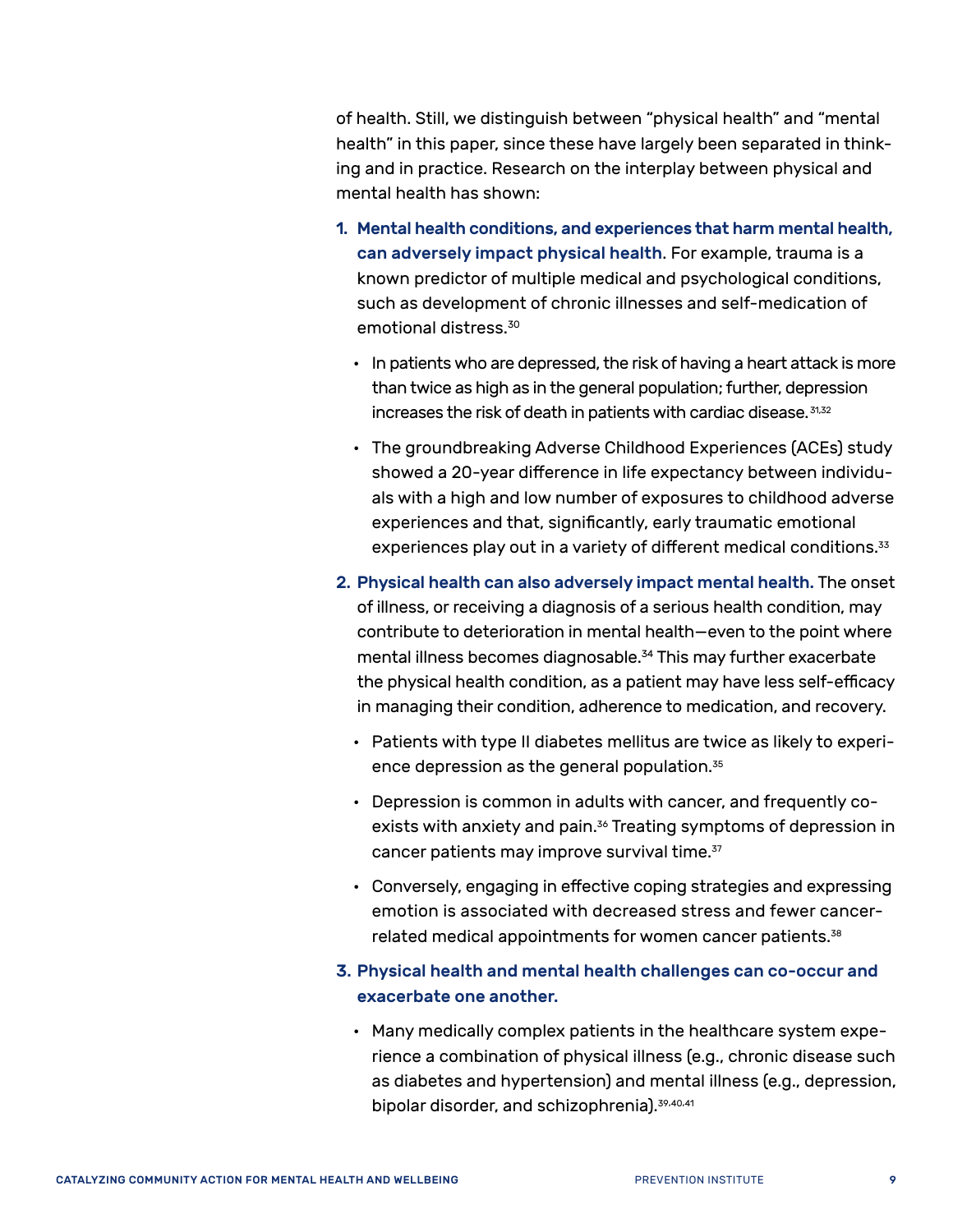In recognizing the negative relationship that can exist between co-occurrence of physical and mental health issues, we can see the potential for its opposite—a supportive relationship between physical and mental health and wellbeing, and a chance to strengthen the mind-body-spirit connection through comprehensive community prevention.

Thus far, attention to mental health in the context of health system reform has primarily meant expanding access to treatment and related services, and/or care coordination for patients with severe mental illnesses or substance use disorders. Yet just as community benefits and other healthcare community strategies focus on improving community conditions, potential also exists to foster positive community conditions to achieve mental health benefits. For example:

- Social connectivity has been shown to improve outcomes related to physical and mental health conditions, as well as individual and familial financial and emotional stability.[42](#page-62-18)
- Support groups for familial caregivers for debilitating conditions, like Alzheimer's disease and dementia, have been found to reduce depression for the caregivers[.43](#page-62-19),[44](#page-62-20)
- Open greenspace has been shown to improve wellbeing and reduce the likelihood of medical concerns[.45](#page-62-21)

As the healthcare system continues to explore community-level population health and the development of value-based payment models, selected healthcare organizations are partnering with communitybased organizations, social services, and public health to improve community conditions. For example, healthcare organizations are exploring their roles in community-centered health and as anchor institutions. [46](#page-62-22)[,47](#page-62-23) Healthcare is recognizing that it is not only important to identify community concerns but to take action as powerful spokespeople and advocates; to collectivize and share individual data to recognize and influence population trends; and to thoughtfully use healthcare institutions' business influence in terms of employment, procurement/purchasing power, and finance/real estate to advance health. Through community-oriented efforts, like community-centered health and anchor institution concepts, healthcare can invest in strategies that simultaneously advance physical and mental health, such as safe housing, safe street design that supports physical activity, and improved educational and employment opportunities. Doing so will have a dramatic impact on community wellbeing, population health, quality of life, reduced medical costs, and personal suffering. Specific recommendations are found in the conclusion of this paper.

*Healthcare is recognizing that it is not only important to identify community concerns but to take action as powerful spokespeople and advocates.*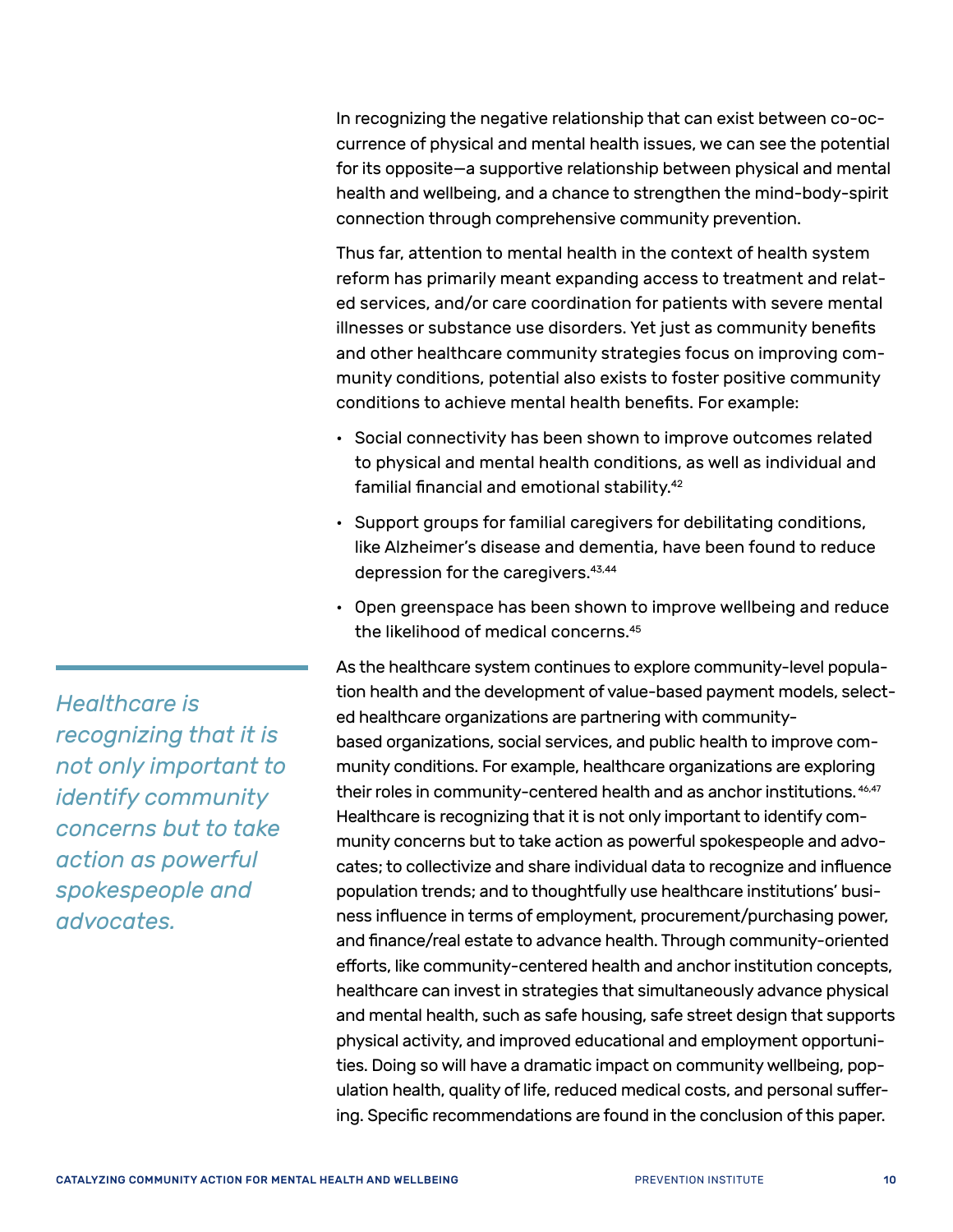### <span id="page-14-0"></span>The Complex Interplay of Substance Abuse and Mental Illness

Substance abuse and mental illness are interrelated, and the presence of one can lead to the other. As Dr. George Albee noted, "The stress of marital disruption may lead to depression in one person, to abuse of alcohol in another, to a fatal accident in a third person, or social withdrawal and schizoid behavior in a fourth."[48](#page-62-24) Further, in many instances substance abuse and mental illness or other mental health challenges co-occur within the same individual. Almost eight million U.S. adults experience the co-occurring symptoms of mental illness and substance abuse.<sup>49</sup> Among high utilizers receiving Medicaid, 71% with a substance abuse condition also had one or more mental health conditions.<sup>50</sup> A recent study also found that more than half the prescriptions for opioids are given to people in the U.S. with anxiety and depression, the two most common mental health disorders.<sup>51</sup>

Substance abuse may begin as self-medication to treat mental health challenges, emotional or physical pain, stress, or trauma.<sup>52</sup> Self-medication may stem from experiencing difficulties regulating affect, self-esteem, relationships, and self-care, and/or as an effort to mitigate feeling overwhelmed with painful physical or emotional experiences, or with seeming to not feel emotions at all.<sup>53</sup> Self-medication can and often does result in misuse, addiction, or substance use disorders (SUD). Substance abuse can lead to greater psychological distress, and it can worsen the symptoms of mental illness.

Approximately 21.5 million adults in the U.S. had a SUD in the past year.[54](#page-63-4) The recurrent use of alcohol and/or drugs can significantly impact the physical and mental health of the individual, can cause clinical and functional impairment, can become unmanageable, and importantly, weakens an individual's resilience and capacity for self-care for physical and mental health conditions. Substance abuse includes the misuse of illegal drugs, alcohol, marijuana, and prescribed drugs, such as opioids or stimulants. Alcohol, amphetamines, and cocaine are some of the most commonly abused substances.[55](#page-63-5) Tobacco, while somewhat different and not always noted when discussing substance abuse, is another extremely damaging and frequently abused substance. Recent studies show that 44% of all cigarettes are consumed by individuals living with mental illness or substance abuse disorders[.56](#page-63-6)

*"The stress of marital disruption may lead to depression in one person, to abuse of alcohol in another, to a fatal accident in a third person, or social withdrawal and schizoid behavior in a fourth."*

– Dr. George Albee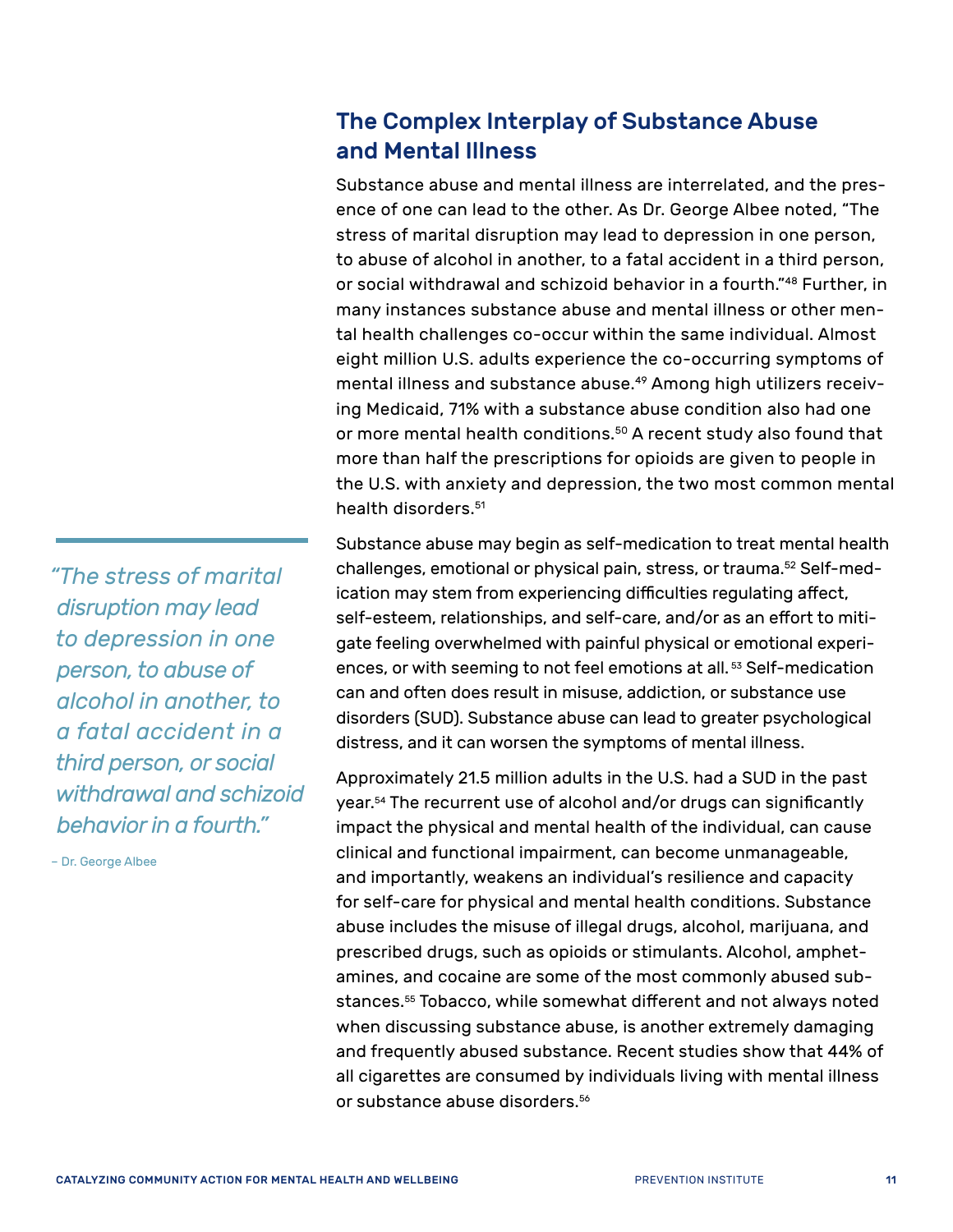Currently, concern is growing about opioids—capturing attention and headlines across the country. Opioid abuse is often described as one of the "diseases of despair,"<sup>57</sup> an apt description that reveals its critical link with mental health and community conditions. Opioid and prescription pain killer abuse is having extreme and escalating impact on communities; every day 91 Americans die from an opioid overdose.[58](#page-63-8) From 2002 to 2015, NIDA documented a 2.8-fold increase in the total number of overdose deaths involving opioid drugs.<sup>59</sup> From 1999 to 2014, sales of prescription opioids nearly quadrupled.<sup>60</sup> In 2012, U.S. physicians wrote 259 million prescriptions for opioid pain killers.<sup>61</sup> People with anxiety and depression are consuming a disproportionate share of prescription painkillers.<sup>[62](#page-63-12)</sup>

Both mental health challenges and substance abuse can be exacerbated by community conditions, such as exposure to chronic stress or trauma. Diseases of despair can result from clinical illnesses and injuries, and also from the collapse of community conditions that protect wellbeing, such as social networks and trust, and access to equitable education and employment opportunities.A range of practices and policies negatively impact many of the community conditions that serve as vital factors to prevent, enable, or mitigate the disabling effects of both substance abuse and mental illness. For example, disinvestment in physical infrastructure, including housing, employment spaces, and schools can lead to chronic stress, physical and mental health ailments, and substance abuse. In addition, negative community factors and policies can undermine the range of interpersonal factors that are protective against substance abuse and are also protective of mental health and wellbeing, such as involvement in school, engagement in healthy recreational and social activity, good coping skills, strong and positive family ties, emotional resilience, and having a sense of control over one's success/failures.<sup>[63](#page-63-13)</sup>

The availability of and marketing of prescription drugs, alcohol, and now in some cases marijuana, has a major impact on the misuse of substances and the perceptions of both the value of and lack of harm of alcohol and other drugs.<sup>64,[65,](#page-63-15)[66](#page-63-16)</sup> Alcohol is marketed in a way that promises users happiness, relaxation, excitement, and sexual prowess, even increased sex appeal—false promises, according to substance abuse researchers. Less directly, the incessant marketing of prescription and over-the-counter drugs advances the notion that pills are the solution to every ailment. While changes to smoking

*Opioid overdose is often described as one of the "diseases of despair," an apt description that reveals its critical link with mental health and community conditions.*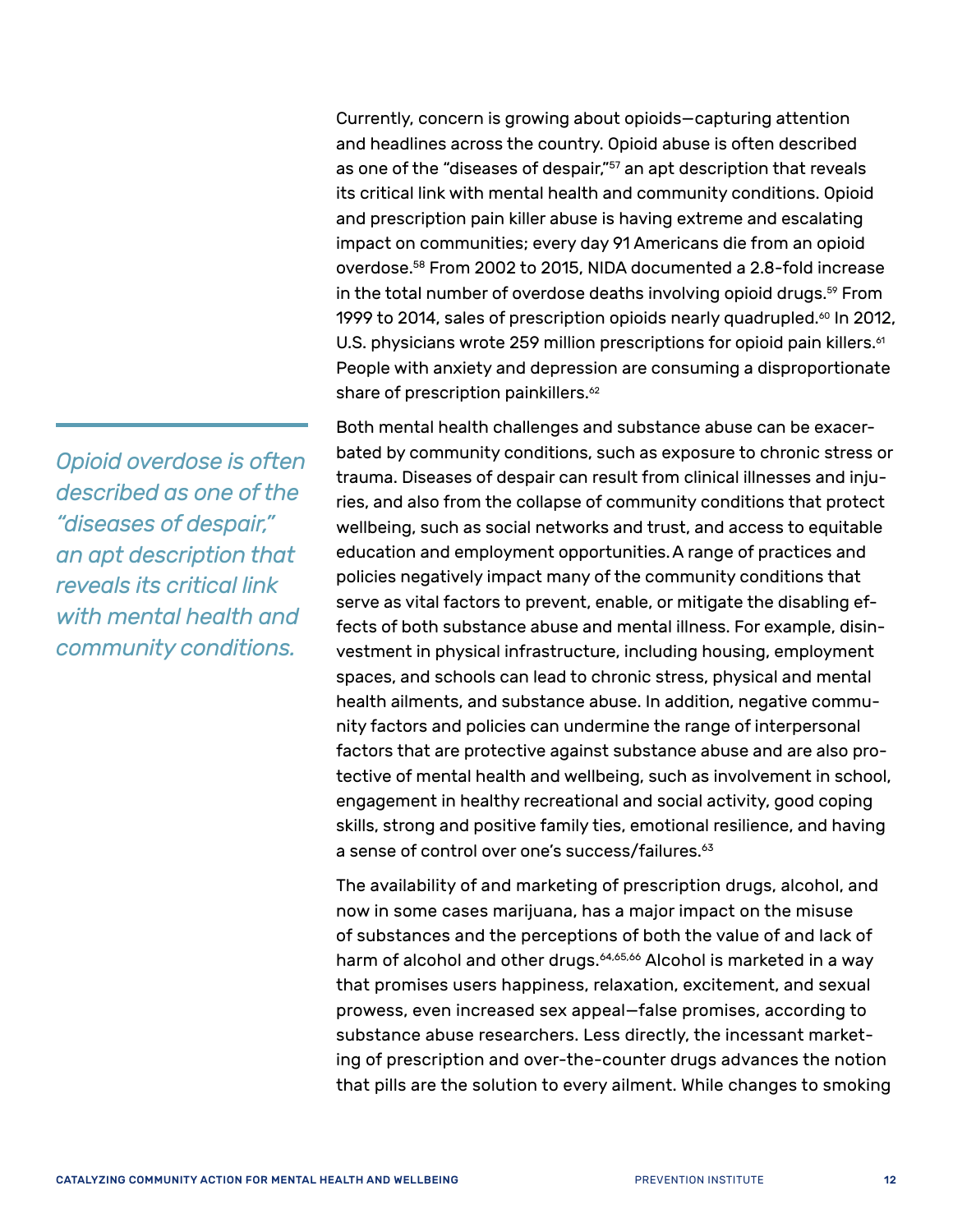laws dramatically slashed rates of smoking, tobacco is still the number one cause of preventable death in the U.S., especially in communities that are deliberate targets of heavy marketing of tobacco and alcohol.<sup>67</sup> These are invariably the same communities experiencing chronic stress—communities of color and Native American communities, people living at or below the poverty line, and LGBTQ communities.<sup>68[,69](#page-63-19)</sup>

Inequities in community conditions and in how substance abuse is addressed and treated have disproportionally impacted historically underserved and oppressed communities. The lack of access to clinical and community-based treatment services has exacerbated inequities in access to care, particularly for rural communities and veterans. Also, the associated stigma and criminalization of mental illness and addiction can further exacerbate both conditions. Discriminatory framing of mental illness and substance abuse has created huge disparities in outcomes. Mental illness and addiction are seen as treatable for members of some communities (and for some drugs); while in other communities individuals are more frequently blamed and incarcerated—this discriminatory framing is based on race far more than anything else. Criminalization also has tragically led to officer-involved shootings of people with mental illness and substance abuse conditions—again, far more often in communities of color. This criminalization is a major reason that some criminal justice facilities are among the largest providers of mental health and sub-stance abuse treatment services.<sup>[70](#page-63-20)[,71](#page-63-21)</sup>

Solutions for addressing substance abuse must include improving community conditions while also ensuring access to quality and timely individual clinical treatment. For the most part, the same strategies for improving community conditions that support mental health, wellbeing, and resiliency are critical for reducing the incidence and prevalence of substance abuse and for supporting long-term recovery. Similar to consideration of how resources for mental illness are best implemented, funding that has been earmarked for substance abuse treatment must be complemented by needed investments in community-driven solutions that promote wellbeing and resilience. There is a clear opportunity for these interrelated conditions to be addressed through community-wide, primary prevention strategies.

*Solutions for addressing substance abuse must include improving community conditions while also ensuring access to quality and timely individual clinical treatment.*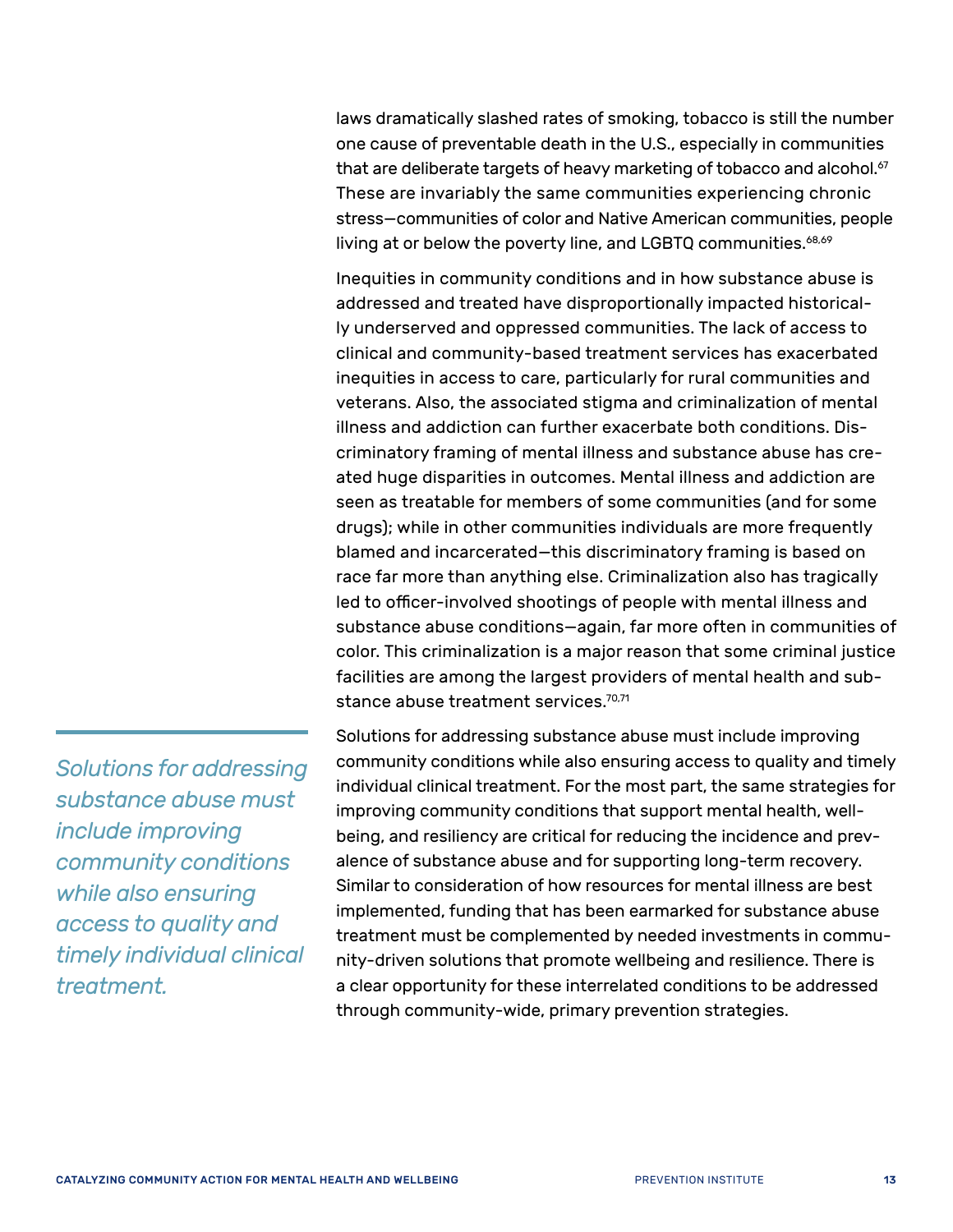## <span id="page-17-0"></span>Revisiting Prevention History Pioneering Advancements in Mental Health and Primary Prevention

We can learn from the earlier waves of community mental health work to inform our strategic thinking today. The movement beginning in the mid-1950s to deinstitutionalize a substantial part of mental health services from the often-debilitating environment of large state institutions to community-based settings helped to mobilize a complementary effort around primary prevention. Factors such as housing, social support, and meaningful work were vital for stabilizing people with severe mental illness and for advancing their wellbeing and this realization encouraged and shaped prevention approaches for mental health. In the landmark *Concepts in Primary Prevention*, published in 1987, catalytic thinkers captured these ideas, applied them broadly so they were relevant for all four understandings of mental health, and established the foundation for present-day, mental health-related primary prevention, influencing the broader development and application of effective community-level prevention strategies to physical health and social issues.<sup>72</sup>

An underlying shared premise of these seminal thinkers is that the overarching environment and the way it impacts an individual were essential to mental wellbeing, that most mental and emotional disorders are not simply the consequence of genetic factors such as those associated with schizophrenia and bipolar disorder.<sup>73,74</sup> Further, they emphasized that the environment's interaction with an individual could have a positive or negative effect. The Institute of Medicine substantiated this thinking in its report *Preventing Mental, Emotional, and Behavioral Disorders Among Young People: Progress and Possibilities* in 2009 acknowledging that "community-level characteristics can increase or decrease the risk for the development of mental, emotional, or behavioral disorders or related problem behaviors such as early substance use or violence"[.75](#page-63-25) Unfortunately, the foundation for prevention and community approaches to mental health that was described in *Concepts of Primary Prevention* hasn't been fully realized and the country's current dialog around mental health needs and costs provides an opportune time to reapply the learnings.

*"The virtual disregard of prevention, or to put it more gently, prevention's fourth-class status in the mental health field over much of the past thirty years, has been detrimental to the mental health of the people in this nation."* 

— Dr. Stephen E. Goldston, editor, *Concepts of Primary Prevention*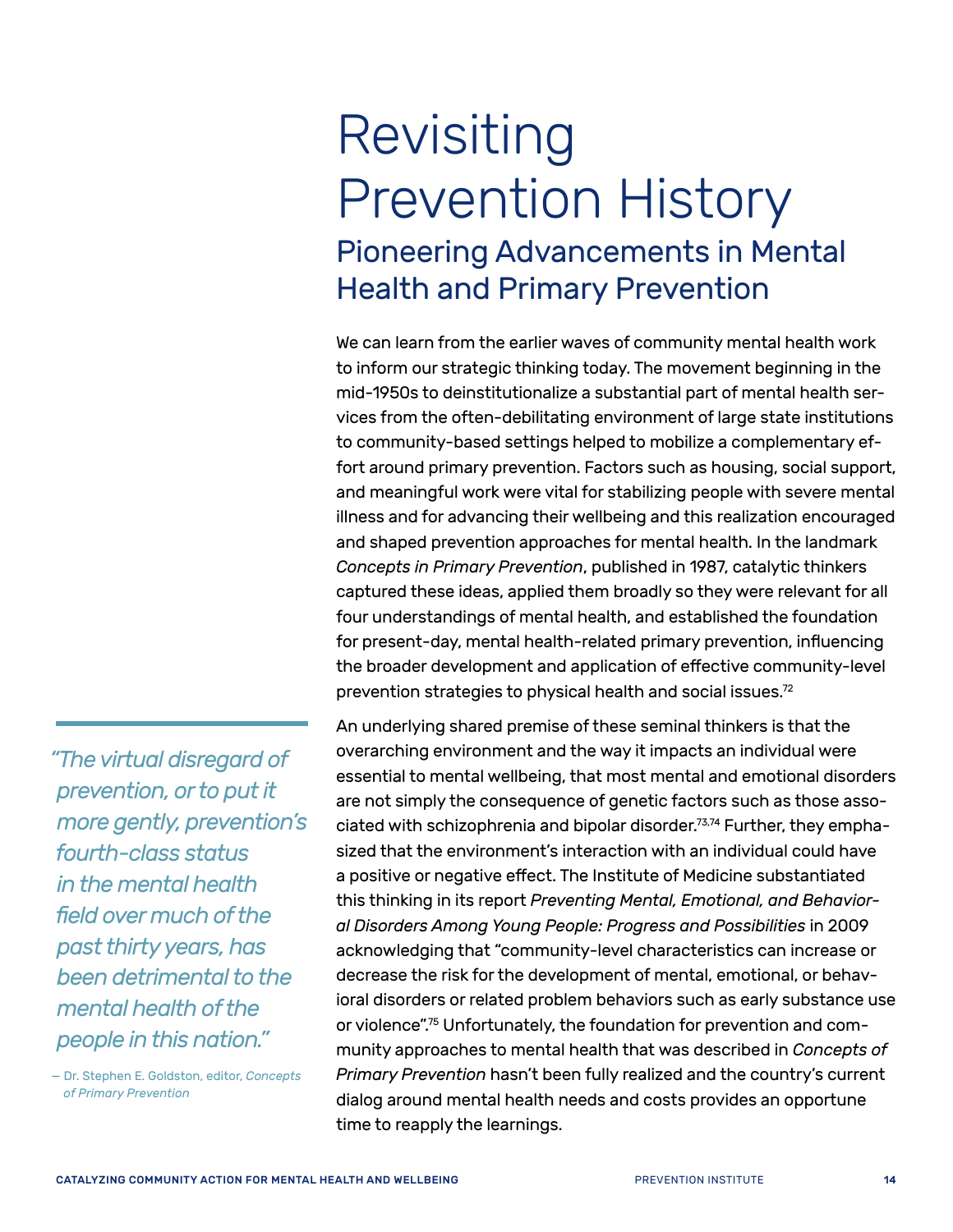Dr. George Albee postulated that understanding both precipitating and protective factors for mental health can inform primary prevention strategy. He emphasized that negative community conditions drive stress and exploitation and, importantly, that stressors can be generated by political and economic structures in our society, as well as the specific social environments of key community institutions. For example, poverty serves as a powerful risk factor and reducing it would have widespread effects on mental health outcomes. He noted that stressors could be counterbalanced via individual coping skills and self-esteem, and with the community resource of support groups. Beyond individual approaches, he pointed out, "Since stress takes many forms, reducing stress may require change in the physical and social environment involving a complex set of interacting variables."<sup>[76](#page-63-26)</sup>

Dr. Stephen E. Goldston, the editor of *Concepts in Primary Prevention,* emphasized that the "mental health or ill health of a community is reflected in its institutions," such as schools, hospitals, and recreation programs, and underscored that the actions of "key community agents such as teachers, police, and clergy, among others, have major impacts on the mental health status of the community.["77](#page-63-27)

Thus, early prevention champions recognized the importance of change in community conditions to advance prevention and overall mental wellbeing. Dr. Emory Cowen described the opportunity to "strengthen the qualities in an environment (e.g., employment, law enforcement, public education, healthcare settings) that encourage positive interaction and interdependence among members of the group."[78](#page-64-0) By focusing on the sectors that impact people's lives, positively or negatively, the stressors that accelerate mental or emotional disability can be reduced, and overall wellbeing can be advanced. As the Institute of Medicine agreed, this requires a community-wide perspective as the benefits or savings from prevention may occur in a system (e.g., education, criminal justice) other than the sector that invested in prevention intervention (e.g., healthcare)[.79](#page-64-1) Thus, "preventive efforts may have to take the form of policies and practices to ensure equal opportunity, public education, changes in the ways mass media portrays certain groups, and pervasive value system changes.["80](#page-64-2) As a harbinger of today's health-and-equity-in-all-policies analysis, Dr. Bernard Bloom proposed advocating for social impact statements on local policies, such as land use laws or corporate decisions that affect employment opportunities and working conditions—all of which shape mental health and wellbeing.<sup>[81](#page-64-3)</sup>

*Mental health or ill health of a community is reflected in its institutions — "key community agents such as teachers, police, and clergy have major impacts on the mental health status of the community."*

– Dr. Stephen Goldston, editor, *Concepts in Primary Prevention.*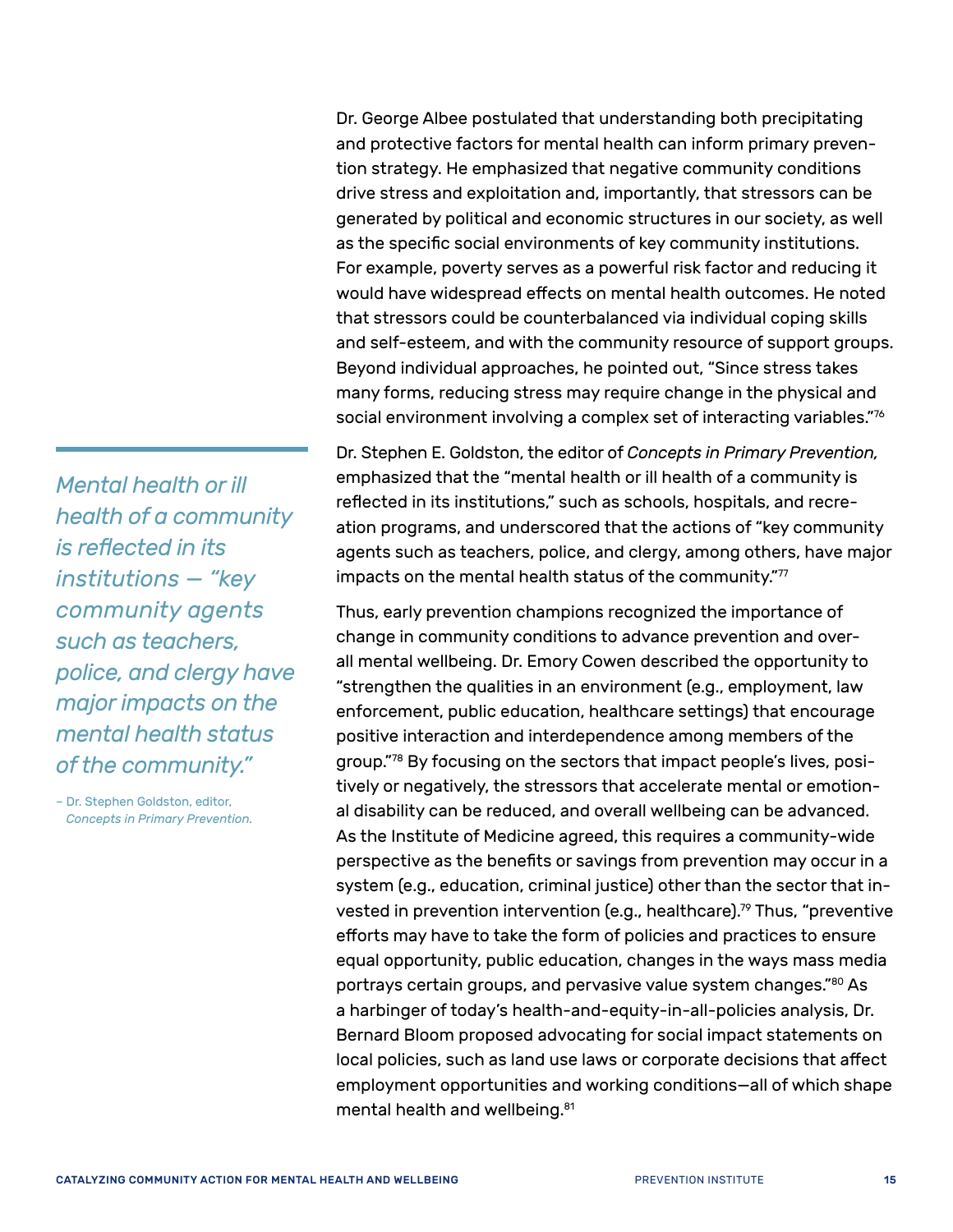that "no mass disorder afflicting humankind has ever been brought under control or eliminated by attempts at treating the afflicted individual."[83](#page-64-4) This statement—initially made by John Gordon, Albee's professor at Harvard—was repeated countless times by Albee, and is among the most important in shaping the history of population health and underscores the need to go beyond treating one person at a time—and to implement community solutions—in order to achieve true population health.<sup>84</sup>

Albee reinforced this perspective that we must work broadly, asserting

As Dr. Albee's work underscored the complexity of prevention, Dr. Marshall Swift laid the foundation for a comprehensive approach to effectively *address* this complexity. Dr. Swift identified guiding principles that remain relevant for implementing comprehensive primary prevention approaches to prevent emotional and behavioral difficul-ties. Dr. Swift says that interventions should be[:85](#page-64-6)

- Upfront: occur "before the fact," rather than after problems occur;
- Population-based: reach large numbers of people at the same time (rather than one-on-one);
- Actionable: simplify what was a complex process in order to guide actions and to be realistic about what is proposed to be accomplished;
- Multi-sectoral: community mental health strategies are best achieved through partnerships with the diversity of partners we find throughout a community—social service, housing, transportation store owners, etc.;
- Constituency-building: create and support a constituency for prevention; enable each person/organization to become an active part of the prevention process.

Swift presented an early roadmap for realizing his guiding principles for primary prevention in *Prevention Goals and Program Development: A Working Model for Service Deliverers*, which highlighted the need to take action at several "levels" of the community (Figure 1).<sup>86</sup> The model was derived from early failures and later successes of primary prevention programming emanating from a community mental health center that also delivered traditional mental health treatment. It later informed the development of the Spectrum of Prevention.<sup>[87,](#page-64-8)[88](#page-64-9)</sup>

Dr. Swift and his colleagues created this framework in response to the concern that no organization or sector had all of the elements needed to promote mental health or prevent mental illness on its own. Yet they

*"No mass disorder afflicting humankind has ever been brought under control or eliminated by attempts at treating the afflicted individual."[82](#page-64-10)*

– Dr. George Albee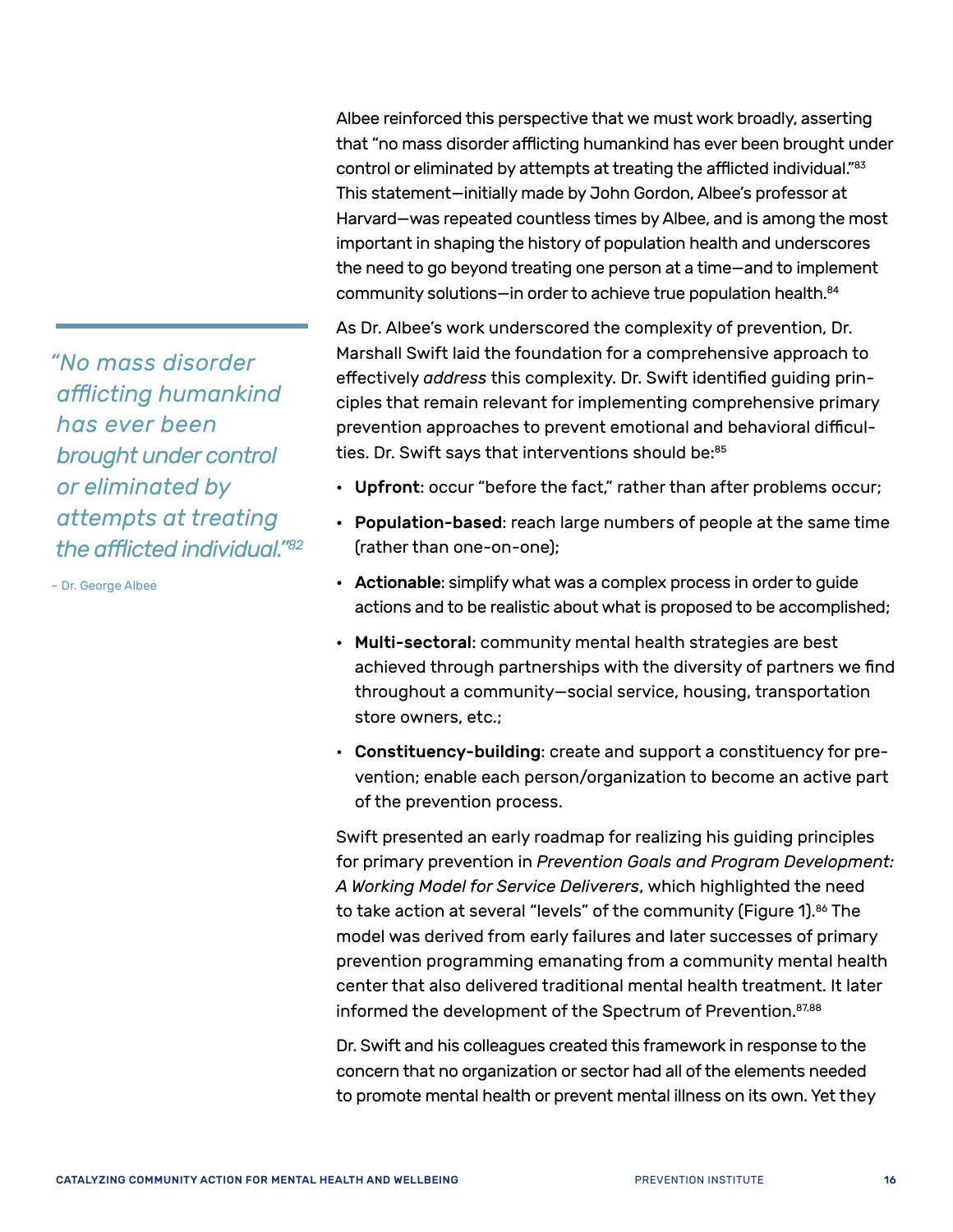Figure 1. Swift's Prevention Goals\*



noted "how much need (and how little effective action) there was for agencies (e.g., schools, health, mental health) to problem solve together."[89](#page-64-11)

Mental health pioneers like Drs. Swift and Albee were surely encouraged by the passage of the Community Mental Health Act of 1963, which provided the first federal funding for community mental health centers and thus opened a new platform for advancing population-wide mental health. Although focused primarily on people with significant mental health problems, the creation of community mental health centers shifted the frame to how community factors affect the broader population. When the Substance Abuse Mental Health Services Agency (SAMHSA) was established as a federal agency in 1992, upstream community-wide prevention efforts were nurtured further. SAMHSA, as exemplified by its name, emphasized the interrelationship of mental health and substance abuse, as well as improving access to resources for prevention, early intervention, and treatment.

*<sup>\*</sup> Based on the work of Marshall Swift for treating individuals living with developmental disabilities, the Spectrum of Prevention was developed as a systematic tool that promotes a range of activities for effective prevention. The Spectrum was originally created by Larry Cohen, Founder & Executive Director of Prevention Institute, during his time at the Contra Costa County (CA) Prevention Program and became one of the nation's signature tools for moving beyond brochures that educate individuals to multi-faceted prevention strategy. We have presented Swift's work here through the visual layout of the Spectrum (further described on page 52). More information about the Spectrum of Prevention is available at: https://www.preventioninstitute.org/tools/spectrum-prevention-0.*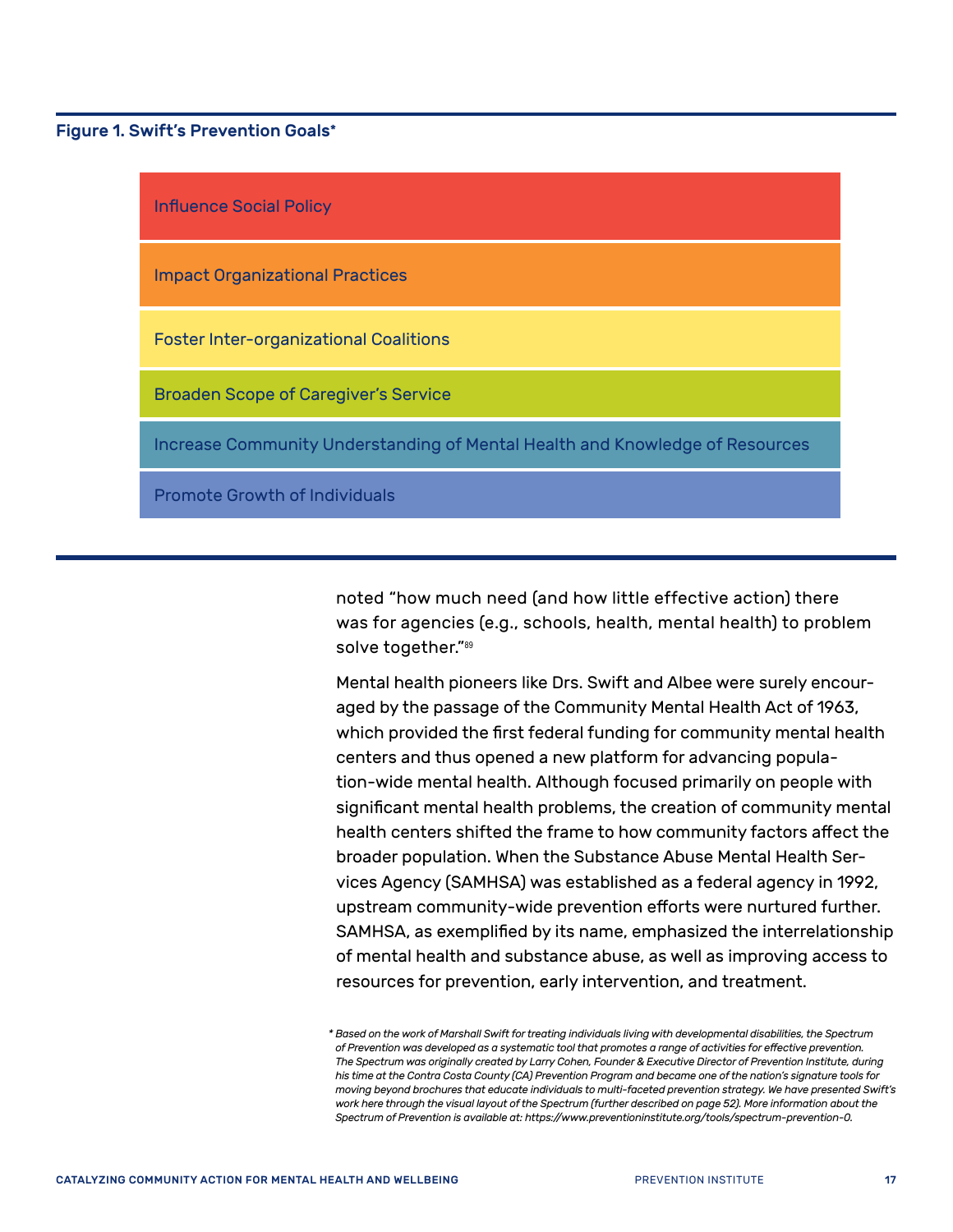SAMHSA supported Community Anti-Drug Coalitions of America (CADCA), an extensive national network of community coalitions committed to making communities safe, healthy, and drug-free by campaigning to prevent misuse of alcohol, tobacco, and other drugs, as well as to prevent violence and mental illness. These were some of the nation's first extensive efforts in communities to build multi-sector partnerships related to health. CADCA catalyzed collaboration and demonstrated the value of community collaboratives advancing community-wide change, thus transforming community thinking not only about substance abuse but far more broadly, revealing the value of partnerships—a consistent standard of practice in public health since that time. The CADCA model leveraged a public health approach to prevention with outcomes that increased community organizing, collaboration, social justice-orientation, and collective efficacy.[90](#page-64-12) Another critical SAMHSA initiative focused on mental health in schools, emphasizing the importance of starting early and focusing on an important social environment, two key prevention tenets.

What these advocates for community-wide mental health strategies emphasized—which was reflected in federal policy—is the essential value of community and community partnership, and the role that social and physical supports play in enabling individuals living with mental illness to thrive and flourish in their communities, as well as in furthering wellbeing more broadly for the population at large.

There have been several important prevention-focused reports since, including the critical 2009 Institute of Medicine report, *Preventing Mental, Emotional, and Behavioral Disorders Among Young People*, a follow-up report to the 1994 report *Reducing Risks for Mental Disorders*; as well as the World Health Organization's 2004 report, *Prevention of Mental Disorders*, and recently published monograph, *Social Determinants of Mental Health*. [91,](#page-64-13)[92,](#page-64-14)[93](#page-64-15)

These reports echo the conclusions of *Concepts of Primary Prevention* that mental health challenges are preventable and solutions are rooted in community. All reports confirm the overall importance of community environments and thus have implications for how to best foster community-wide efforts to prevent mental illness and promote mental health and wellbeing across an entire population.

*Community Anti-Drug Coalitions of America (CADCA) catalyzed collaboration and demonstrated the value of community collaboratives advancing community-wide change, thus transforming community thinking not only about substance abuse but far more broadly, revealing the value of partnerships—a consistent standard of practice in public health since that time.*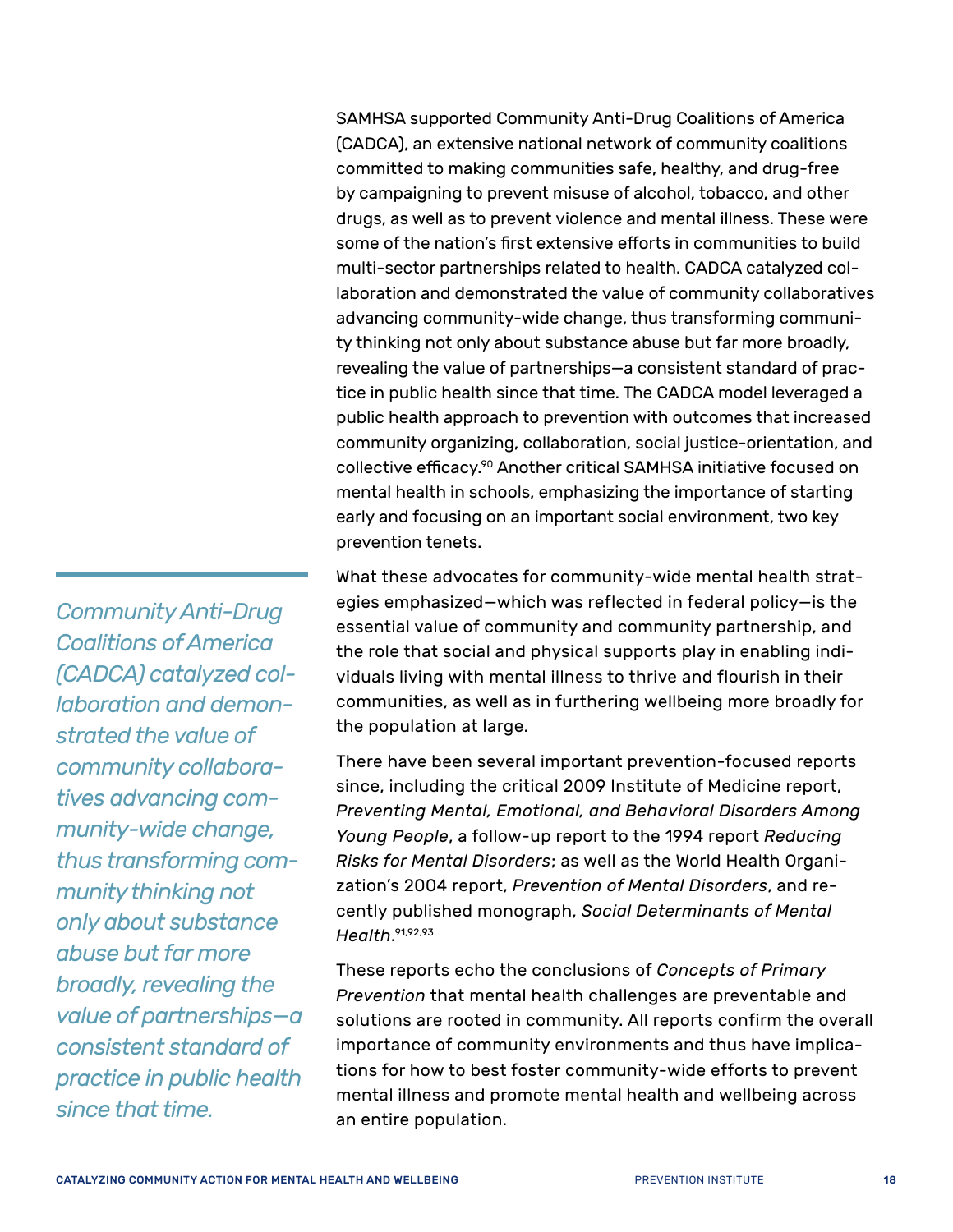## <span id="page-22-0"></span>Mental Health and Mental Illness in California

Nowhere was there greater vision and drive toward mental health primary prevention than in the state of California, where social support, concrete life skills, and purpose in life were elevated by innovative mental health practitioners and administrators as bulwarks of wellbeing, starting in the late 1970s. Two important outcomes emerged from this vision and drive: 1) a movement to deinstitutionalize and to emphasize community-based "social rehabilitation," and 2) an overarching population health response in the state- and county-level public health and safety net systems. Population health and individual mental illness efforts were often interspersed in the same system—and with some of the same leadership. Resources always skewed massively to the treatment side, with mental health treatment receiving far more funding than community prevention efforts.<sup>[95](#page-64-16)</sup>

#### Emphasizing a Community-Based Treatment Approach in California<sup>[96](#page-64-17)</sup>

The emphasis on community and social support changed mental health services dramatically, and a movement emerged both to largely deinstitutionalize individuals living with serious and persistent mental illness, and to respond differently to the needs of individuals who experienced temporal episodes of mental illness. In 1979, State Assemblyman Tom Bates and the California Association of Social Rehabilitation Agencies (CASRA) authored "the Bates bill," which codified and funded these new strategies by establishing the community residential treatment system.<sup>97</sup> Across much of California, especially in the San Francisco Bay Area, a network of psychiatric halfway houses furthered the notion that combining housing supports, life skills, and social support with clinical care could help stabilize people living with mental illness.

This approach often proved far more successful than institutionalization (e.g., state hospitals or long-term care facilities). People living with mental illness moved quickly from clinical treatment facilities to sub-acute housing, then to transitional housing for a period of typically 6–12 or 18 months. People living with mental illness then moved to "satellite housing," where they lived with others and received some additional social supports. These supports included day treatment programs, which transitioned into life and employment skills development, and ideally, stable employment. These community-based

*Social support, concrete life skills, and purpose in life were elevated by innovative mental health practitioners and administrators as bulwarks of wellbeing.[94](#page-64-19)*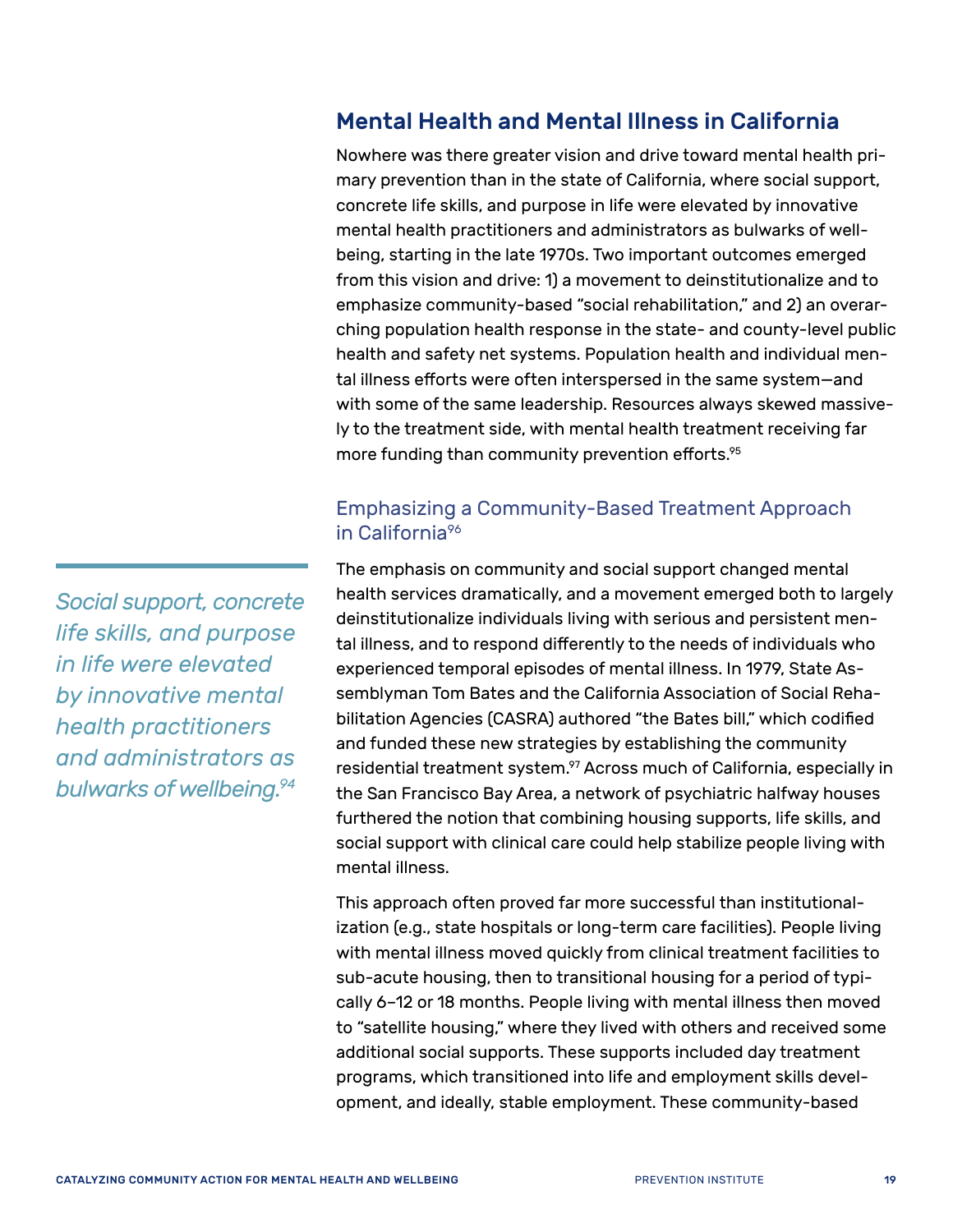strategies were highly successful, with stable housing, access to food, social support, and life and work skills reducing hospitalization and improving the quality of life among individuals living with mental illness. They also aligned well with the American value of maximizing freedom of choice; in this case providing far greater flexibility and autonomy for those with mental health challenges.

#### Emphasizing a Population-wide Approach in California

Local and state government mental health agencies also recognized the importance of wellbeing for the entire population, and established population health-level mental health approaches, building on these growing notions of the importance of community and of social support. As part of this, the California Department of Mental Health established an Office of Prevention in the 1980s. Through this office and the Prevention Committee of the Conference of Local Mental Health Directors, most California counties shared lessons and approaches. County-level efforts varied, but their overall impact was significant and led to the development of a statewide awards program to encourage the dissemination of ideas from counties truly engaged in supporting and encouraging community health.

Examples of award-winning approaches included:

- A peer support program for suicide prevention: recently unemployed people were trained to help others at potential risk of suicide, and to provide volunteer staffing in unemployment offices.
- An anti-stigma campaign: the campaign particularly focused on reducing bullying related to body shape and sexual orientation.
- A violence prevention coalition: the coalition was one of the first entities to recognize that violence was a public health issue that could be dealt with by diverse organizations working together for broad, scaled solutions.

The California State Office of Prevention publicized and advanced a number of these approaches, as well as publishing some of the seminal thinking on primary prevention. The State Office of Prevention also developed the widely heralded "Friends Can Be Good Medicine" campaign, which emphasized the importance of social support as a key tenet of mental health response, as opposed to the medicalization of mental illness[.98](#page-64-20)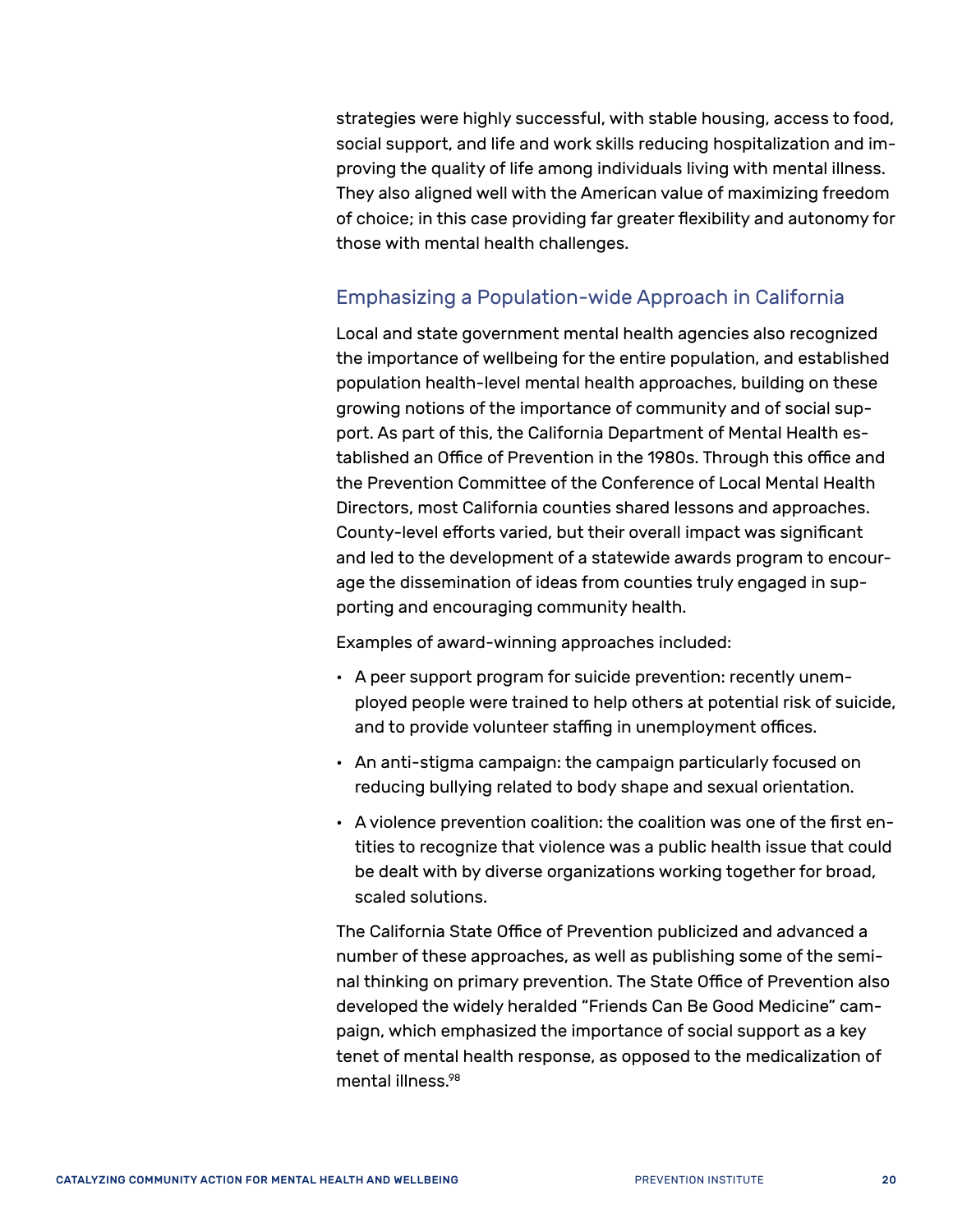#### Figure 2: Trudeau (February 17, 1987)<sup>[99](#page-64-23)</sup>



There was worldwide publicity when California policymakers created the Task Force to Promote Self-Esteem and Personal and Social Responsibility; indeed, cartoonist Garry Trudeau created a series of Doonesbury cartoon strips about it (Figure 2). The author of the bill to create the Task Force, Assemblyman John Vasconcellos, said its goal was to better understand how self-esteem is "nurtured, harmed, [and] rehabilitated.["100](#page-64-21) From 1987 to 1990, the Task Force examined the role of self-esteem in a variety of areas, from crime and violence to academic failure and responsible citizenship.<sup>101</sup> The Task Force identified four predominant components of self-esteem: a sense of belonging, likeability, a feeling of significance, and acknowledgement of hard work. The Task Force, though it had its skeptics, brought worldwide attention to the importance of mental wellbeing as a component of people's health and the role of government in spurring community-wide action.

#### The Shift Away from Community and Prevention

The limited prevention-focused efforts to advance mental wellbeing in California diminished rapidly. They were often seen by skeptical politicians as frivolous—and it's difficult to measure, validate, or show immediate cost savings from prevention and there weren't the resources or political will to wait the necessary time to see the long-term results. There wasn't a single, clear constituency to advocate for prevention-focused policies because they were broad in their efforts and diverse in their targets. The majority of mental health advocates were focused on advocating for treatment and community support services and in many cases thought allocating resources for population-wide efforts would dimish their own efforts. The advocacy community had also splintered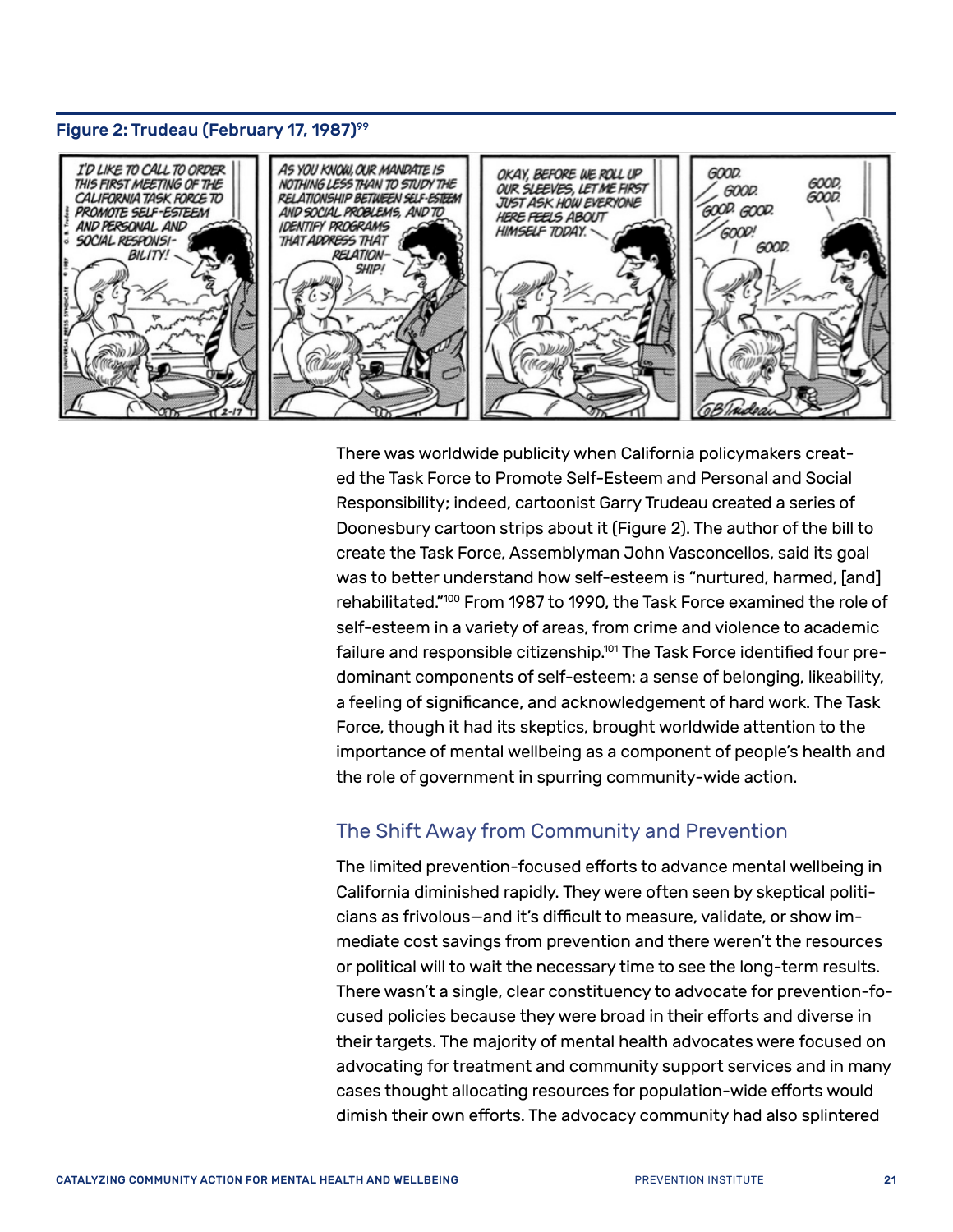*The disinvestment in communitydriven prevention strategies resulted in a different type of institutionalization through the criminal justice system, in homelessness and housing insecurity, and for socially isolated individuals living with mental illness.*

over the earlier fights to largely eliminate state hospitals, with divergent opinions from parents who were invested in maintaining hospital institutionalization as a safety and protection for their children and the mental health consumers themselves, who strongly felt that freedom and opportunities were essential. And now, though diverse advocates might have joined in common cause, their history of conflict mitigated any joint efforts.

Ultimately, the mental health treatment system in California—and across other parts of the nation—also shifted away from one that focused on community-based solutions that advanced quality of life and wellbeing. The result was the gradual elimination of many of these alternative forms of community treatment. Having eliminated most of the large hospitals focused on treating mental illness, (due to the success of community treatment models), policymakers seized on the rhetoric of greater freedom of choice for those with mental health conditions and this included questioning the extent to which intensive community services, including housing, were needed. In a time of state recession it was largely an opportunity to save money in the state budget, and the primary consideration was not what worked but instead on reducing treatment and service costs. As is often the case, prevention strategies received the first budget cuts.

The success of the community residential treatment system had led policymakers to argue that institutions were generally no longer necessary. However, the disinvestment in community-driven prevention strategies resulted in a different type of institutionalization—through the criminal justice system, in homelessness and housing insecurity, and for socially isolated individuals living with mental illness. While some people predicted this would inevitably occur, their voices were drowned by those wanting immediate budgetary savings. This disinvestment had implications for prevention too, because it shifted attention away from the demonstrated importance of communities in shaping mental wellbeing.

In the end, retention of California's innovative efforts in mental health primary prevention and community-driven mental health treatment strategies were very limited. Still, the approaches were forward thinking, had critical value, and provide inspiration. These strategies show promise for addressing broader, population-wide mental health and wellbeing. They represent the roots of emerging opportunities to advance mental health, and they are where we must return to achieve true population-level health outcomes.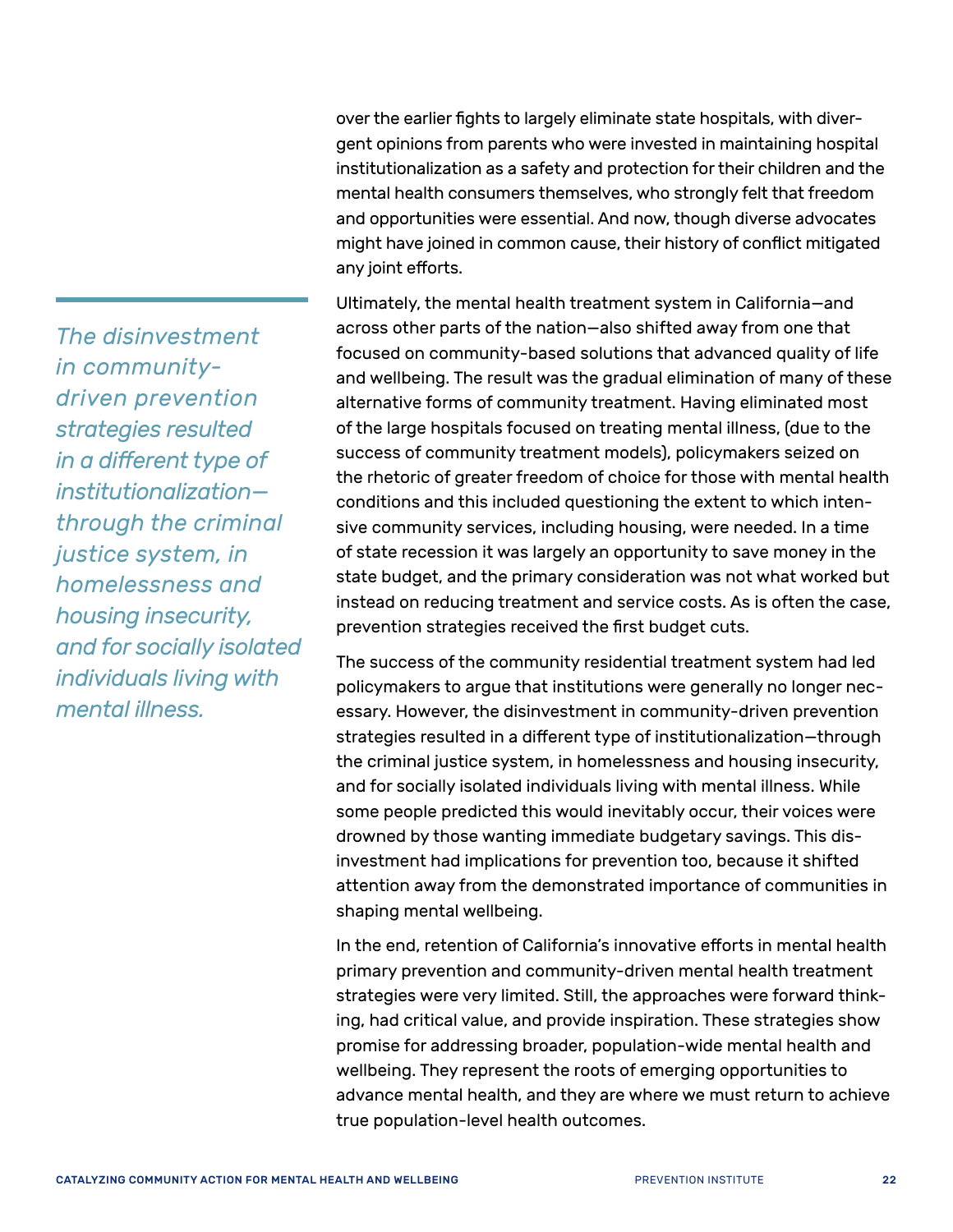# <span id="page-26-0"></span>An Emerging Strategy to Achieve Mental Health and Wellbeing

To reduce mental/emotional concerns and achieve wellbeing, a coherent strategy must be launched. The evolving vision of this paper builds upon the history of primary prevention and advances it with practical current experiences and findings. According to the Institute of Medicine, theory, research, and practice support an approach to prevention that aims to not only prevent mental illness and mental health challenges, but also to promote positive mental, emotional, and behavioral health.Both prevention and treatment are indispensable and complementary components of an inclusive approach.<sup>102</sup> Focusing on effective community prevention strategy must:

- 1. Be population based. Mental health cannot be addressed one person at a time, nor accomplished by individual treatment alone.
- 2. Focus on the social, physical, and economic environment that influence people's emotional state (as well as their physical wellbeing).
- 3. Promote equity. Oppression and discrimination on the basis of race, class, education, gender, sexual orientation, immigration status, religion, and other perceived characteristics have powerful negative effects on mental health. Acknowledging and embracing the diversity of communities can have powerful positive impact.
- 4. Deliberately align multifaceted strategies that reduce stressors and enhance resilience and coping skills. Successful efforts require action at the multiple levels needed to build stronger communities.

The same things that are critical in communities to promote population-based mental wellbeing are valuable to help people with mental health challenges maintain their capacity and quality of life and restore their wellbeing. Thus, a community mental health strategic approach is relevant to everyone, both as prevention strategy for the broad population and for those who are experiencing mental health challenges. This approach is not intended to promote an alternative to treatment or individual services; rather, it is a vital and *necessary* complement.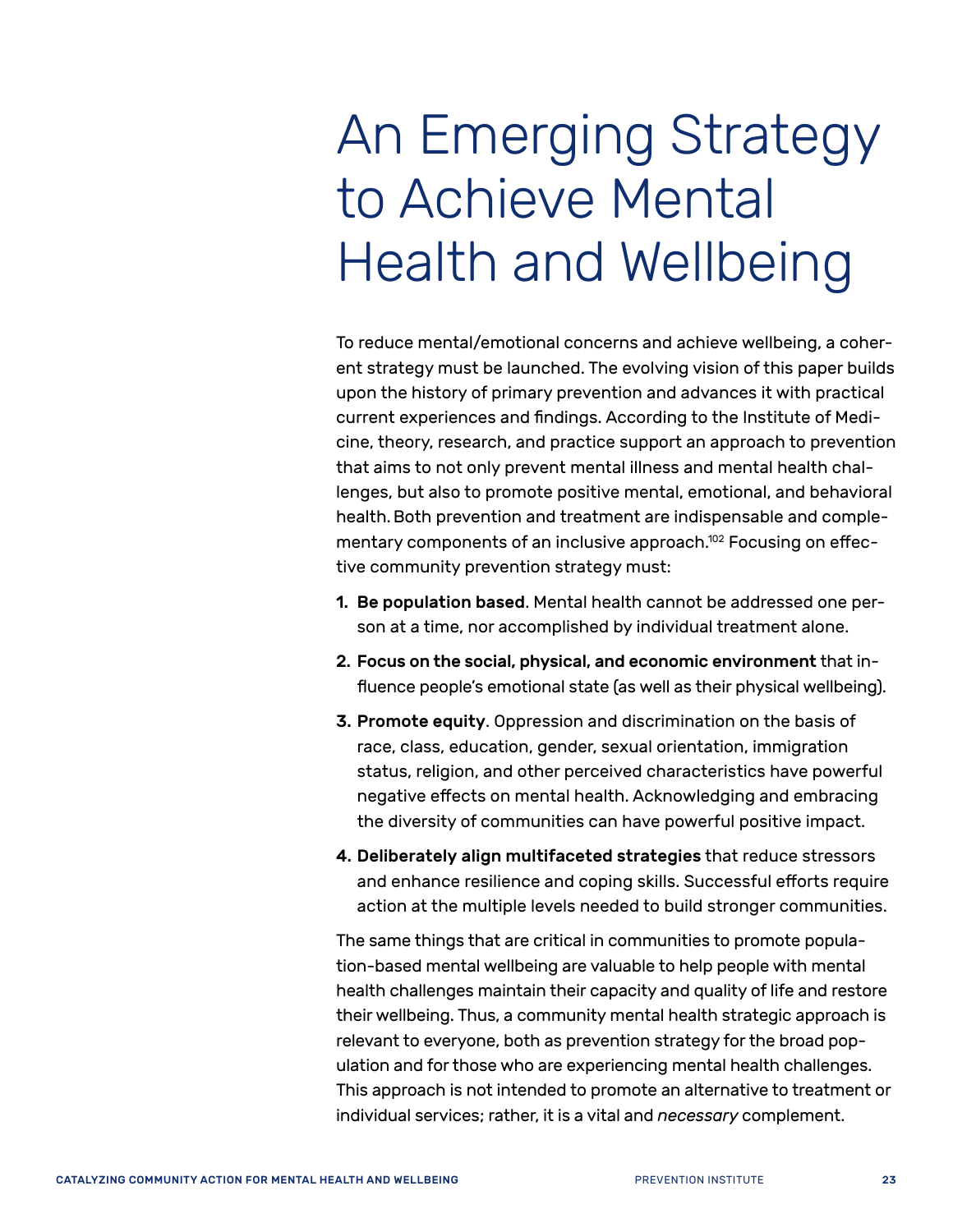The emerging vision for advancing mental health and wellbeing described below is based on two practical concepts: *Community Determinants of Health* and *The Pillars of Wellbeing,* both of which add a contemporary context to the foundational work of Albee, Swift, Bloom, and Goldston and serve as tools for designing community action aligned with the prevention approaches delineated in the Institute of Medicine and World Health Organization reports. *Community determinants* are the key community factors that shape our health. *The Pillars of Wellbeing* are the core stabilizing characteristics needed for people and for communities to flourish emotionally. The two concepts *interdependently* provide the direction for effective community mental health strategy.

#### <span id="page-27-0"></span>Community Determinants of Health

The c*ommunity determinants of health* are the most prominent factors in communities that influence health, safety, and equity outcomes, including mental health. Prevention Institute identified key determinants to determine which community conditions were most strongly tied to the medical conditions with the greatest disparities. They were clustered into factors in Prevention Institute's THRIVE (Tool for Health and Resilience in Vulnerable Environments) framework\*, which groups 12 community determinants of health and safety into three interrelated clusters: 1) the social-cultural environment (people), 2) the physical/ built environment (place), and 3) the economic/educational environ-ment (equitable opportunity) (Figure 3).<sup>[103](#page-64-25)</sup> THRIVE provides a systematic method for communities to advance population health and develop upstream strategies that prevent medical conditions from emerging as frequently and severely as they otherwise would.

While community determinants are relevant to all people and places, we developed our framework in response to health inequity, and the disproportionate negative influence of some determinants within communities that are underserved or historically oppressed, such as communities of color and Native American communities, people living at or below the poverty line, immigrants, and LGBTQ communities or populations. These determinants help reveal how structural drivers like racism and poverty play out at the community level, shaping living conditions and experiences, and they reveal what is needed to address and redress such conditions.

<sup>\*</sup> *THRIVE was first developed for the Federal Office of Minority Health and The California Endowment and was based in part on tracking Healthy People Leading Health Indicators, including mental health, to the community environment. Just over a decade ago, PI published the report, A Time of Opportunity, which described the THRIVE*  factors, for the National Academy of Medicine (formerly The Institute of Medicine). Prevention Institute applied *this framework in 2017 to violence against women, and to medical high utilizers for Blue Shield of California Foundation, identifying the most prominent community determinants to prevent each concern.*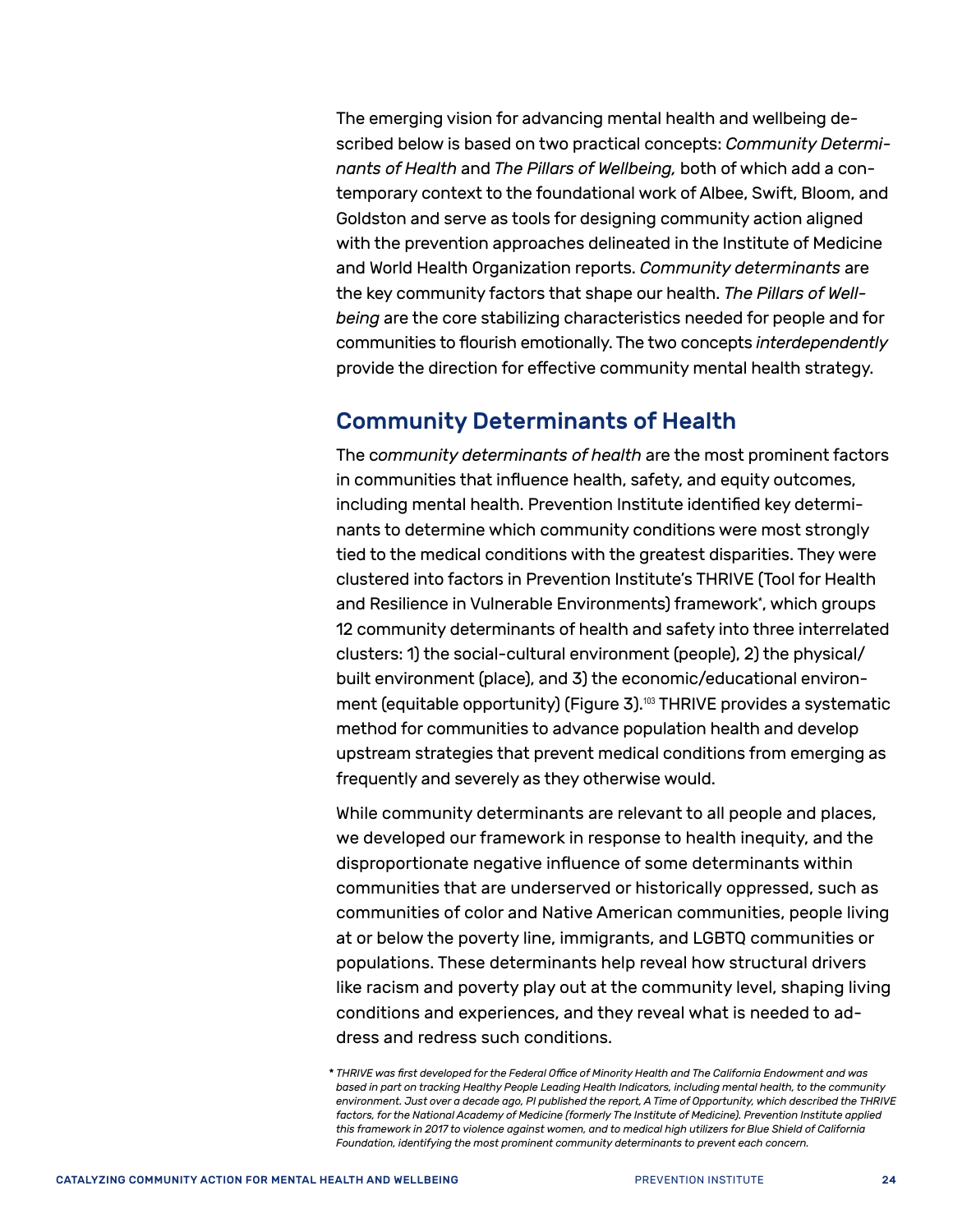#### <span id="page-28-0"></span>Figure 3: THRIVE Community Determinants of Health



#### People

- Social networks & trust
- Participation & willingness to act for the common good
- Norms & culture

#### Place

- Look, feel & safety
- Parks & open space
- Getting around/transportation
- Housing
- What's sold & how it's promoted
- Air, water, soil
- Arts & cultural expression

## Equitable Opportunity

- Living wages & local wealth
- Education

Assessing and addressing community determinants of health can help reduce mental health stressors and enhance resilience factors across a community. Looking at the community environment with a mental health and wellbeing lens can help to identify conditions that impact mental health outcomes. For example, the "look, feel and safety" of a place is critical. Surroundings that are appealing and well-maintained and perceived to be safe and inviting for all community residents foster mental wellbeing, whereas disinvestment by public and private investors in schools and community infrastructure—whether in rural, urban, or suburban areas—contributes to feelings of hopelessness and low self-esteem[.104](#page-64-26)

Another community determinant is "getting around," or the availability of safe, reliable, accessible, and affordable means of transportation. Engaging in walking and biking can help improve mood and reduce anxiety and depression; at the same time, the realities and perceptions of geographic isolation or lack of safety do the opposite. For example, in many rural and some suburban communities, sidewalks are lacking or nonexistent. Lack of public or private transportation also reduces access to jobs and opportunities.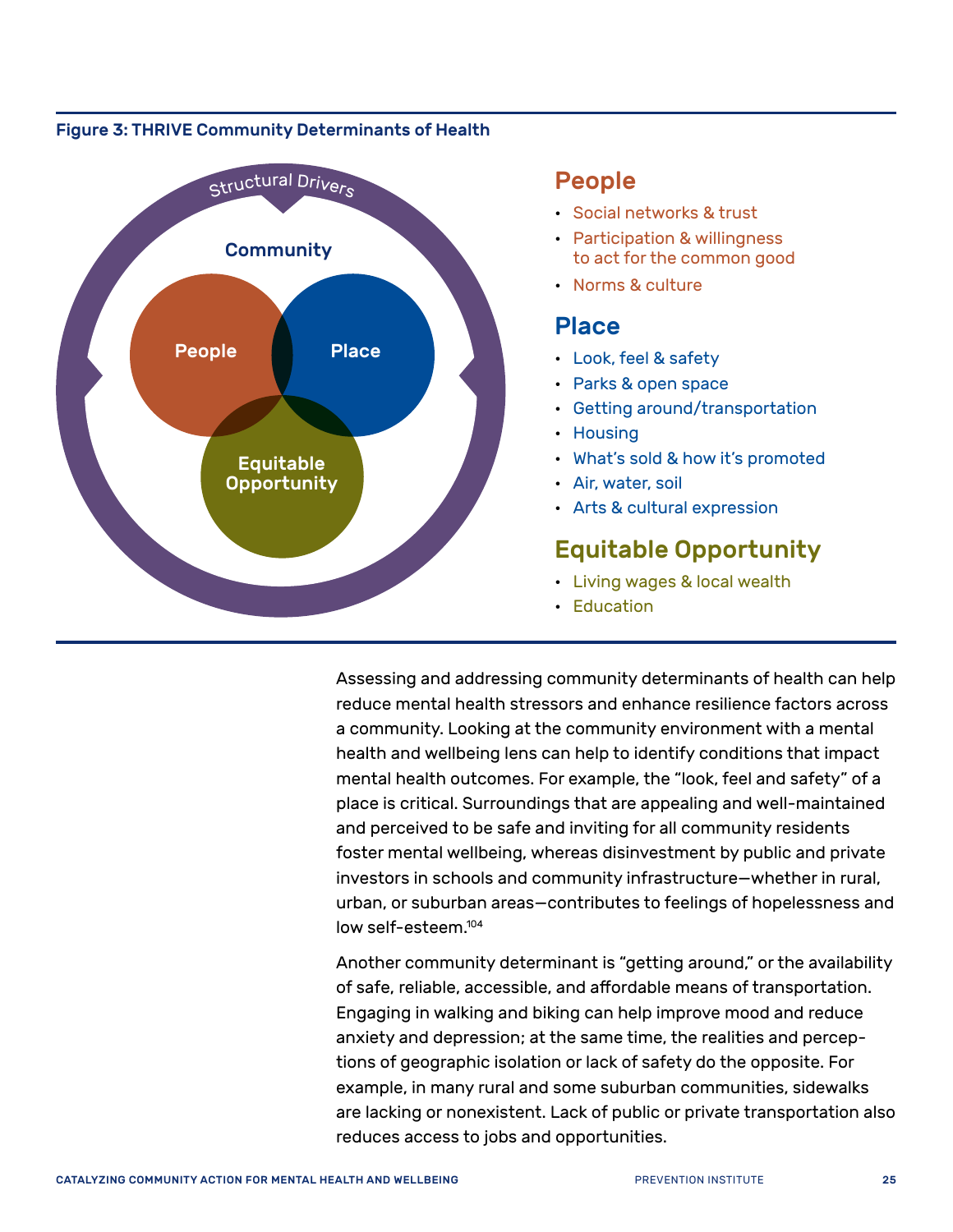#### Figure 4: Overview of THRIVE Factors Associated with Mental Health and Wellbeing

## People

- Social networks & trust
- Participation & willingness to act for the common good
- Norms & culture

## Place

- Look, feel & safety
- Housing
- Arts & cultural expression

## Equitable **Opportunity**

• Living wages & local wealth

The determinant of "living wages and local wealth" is essential, as people who have access to a job that provides for their family have fewer mental health-related stressors associated with unemployment and underemployment.<sup>[105,](#page-65-0)[106](#page-65-1)</sup>

Among the community determinants, we have highlighted seven that have a particularly strong impact on mental wellbeing (Figure 4). This selection reflects consideration of the challenges of medically complex high utilizers in health/behavioral healthcare systems. This selection was informed by work with communities nationwide, including several sites that are part of the *Making Connections for Mental Health and Wellbeing Among Men and Boys* initiative, which is focused on changing conditions that exacerbate trauma and reduce wellbeing. The *Making Connections* initiative's 16 sites used the THRIVE framework to conduct community assessments, prioritizing the community determinants highlighted above. They identified that it was rarely one factor alone that was critical—instead it was the interplay of several factors that lead to negative outcomes. For example, strengthening the 'People' cluster (social connections and trust, willingness to act for the common good, and norms and culture) emerged as an important starting point in catalyzing change in other clusters.

<span id="page-29-0"></span>Though we are highlighting these seven, in general the set of community determinants that most impact mental wellbeing depends on the population and environment in each specific community; *every community determinant may be critical* for some people and in some communities. Further, rarely do one or two specific determinants have impact alone; rather, it is the interplay of several that shapes mental health status. The seven community factors highlighted here, which impact mental health and wellbeing, also align well with strategies to address trauma in particular. For example, shifting norms to support safe and healthy behaviors can counter the manifestations of community trauma in the social-cultural environment.Reclaiming public spaces that reflect community culture counters trauma within the physical/built environment.[107](#page-65-2) Ensuring multi-sectoral strategies that increase access to higher education, job training and placement opportunities, and employment opportunities that provide a living wage, helps support healing from trauma.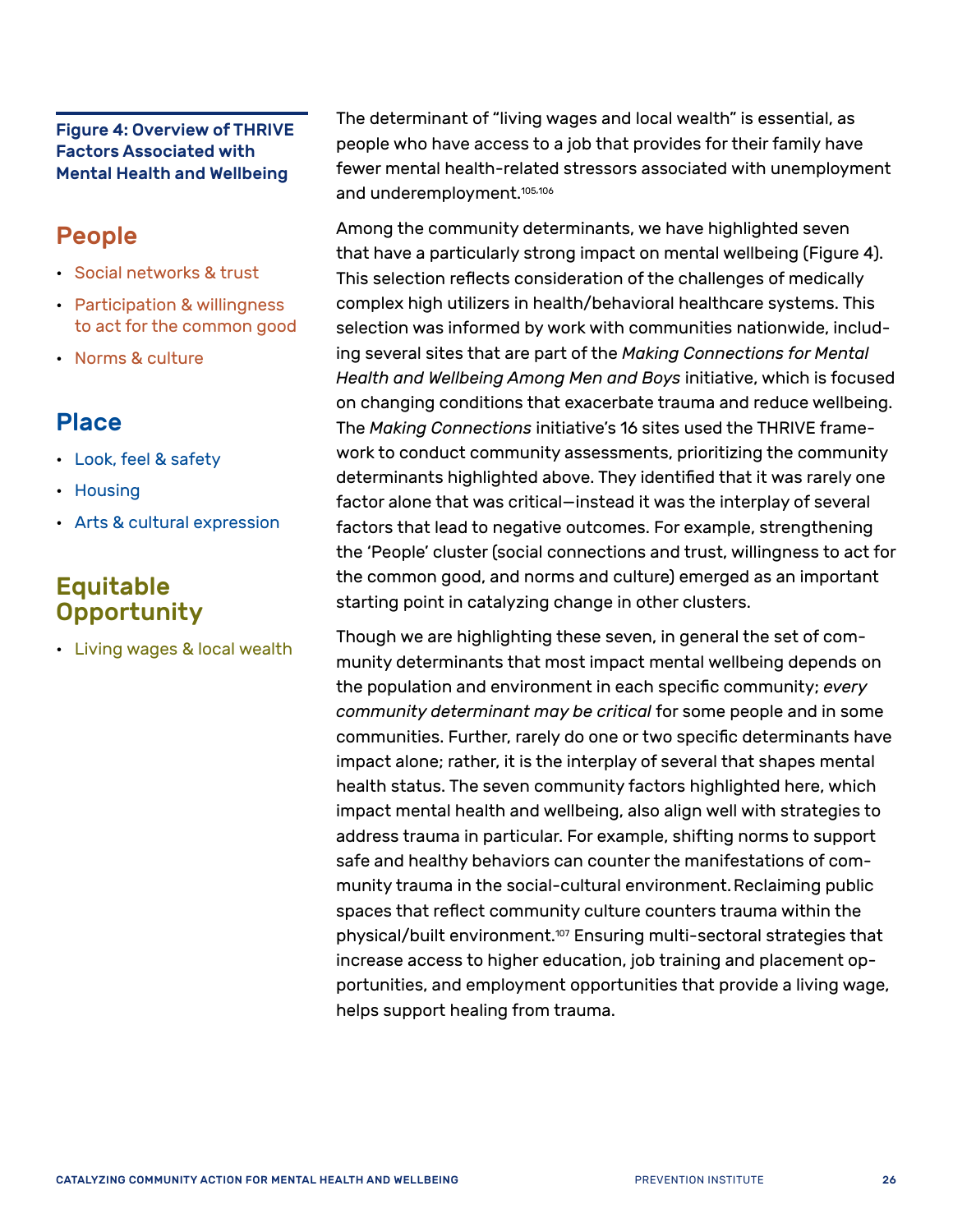#### Making Connections

Making Connections for Mental Health and Wellbeing Among Men and Boys was initiated and funded by the Movember Foundation, a global philanthropy established to "stop men from dying too young" from preventable health issues, in part related to limited norms for men and boys. Making Connections is a national (U.S.) initiative, working to leverage positive masculinity in building resilient and supportive communities.

The work of the initiative has an initial focus on high-need communities, including men and boys of color, military service members, and veterans. Sixteen coalitions in rural, urban, and suburban locations across the U.S. are developing strategies to improve conditions that can affect the mental wellbeing of men, boys, and their families.

Making Connections is grounded in the findings from a landscape analysis, *Making Connections for Mental Health and Wellbeing Among Men and Boys in the U.S.*[108](#page-65-3) This analysis underscores the value of applying a gendered lens in improving mental wellbeing. Male socialization and limited definitions of masculinity put men and boys at risk for being mentally unhealthy and for not seeking care or treatment when it could be helpful. For example, the socialization of men and boys is often at odds with advancing their mental health and wellbeing:

- Disconnection and isolation—from community, peers, family, children, and culture—are major factors that undermine men's mental health
- Traditional mental health supports aren't well suited to men
- Men frequently haven't developed coping strategies to deal with trauma and loss
- Gender norms and expectations of men being primary wage earners exerts significant pressure on men and also contributes to workforce inequities

There is emerging understanding of the need to focus specifically on men and boys' mental health. Making Connections utilizes a gendered approach to mental health to address the unique norms and experiences of men and boys in coping, help seeking behaviors, social pressures, and social connection. Since men are less likely to seek help and are less comfortable with traditional approaches when they do, (e.g., talking about it), it is critical to understand that men need approaches that work for them. It's important to have mental health supports in places where men already are, such as coffee shops, cafes, bars, barbershops, gym clubs, and workplaces, along with peer supports and mechanisms for taking action to help others. Making Connections sites are also developing strategies to improve community conditions that affect the wellbeing of men, boys, and their families, including economic and educational opportunities, and improvements in the physical environment.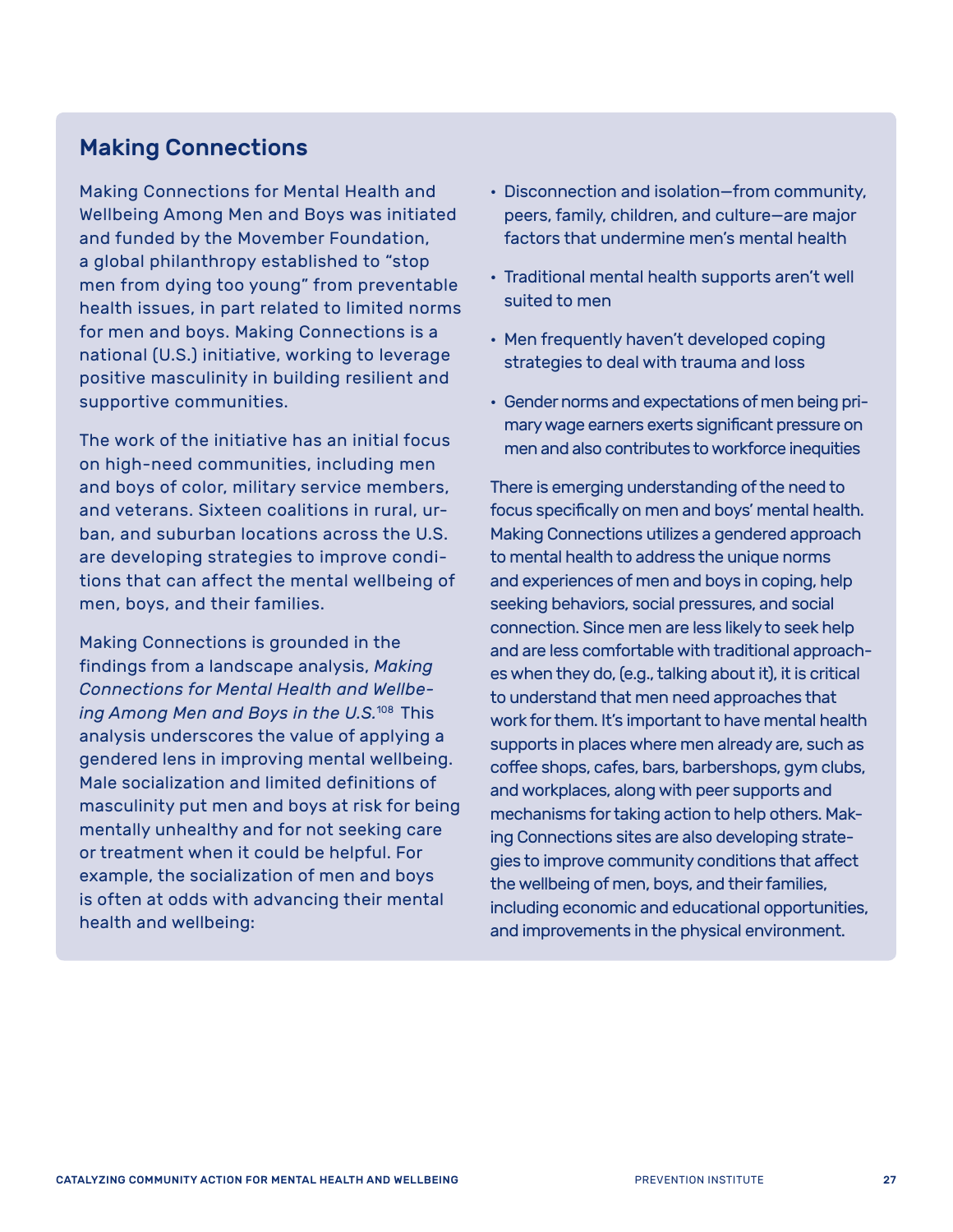

### Community Determinants Most Correlated with Mental Health and Wellbeing

#### People Factors

Social Networks & Trust: This refers to trusting relationships among community members built upon a shared history, regular positive interactions, and obligations to one another. Strong social networks and connections correspond with significant increases in mental and physical health, academic achievement, and local economic development, as well as lower rates of homicide, suicide, and alcohol and drug abuse[.109](#page-65-4)[,110,](#page-65-5)[111](#page-65-6)[,112,](#page-65-7)[113](#page-65-8)[,114](#page-65-9)[,115](#page-65-10)

Sample strategies:

- Fostering quality social relationships that are characterized by trust, communication, and absence of violence or trauma[.116](#page-65-11) These relationships can occur with extended family and friends; and/or be built through supportive settings such as schools, workplaces, or places of worship and peer-to-peer support groups.
- Establishing volunteer or low-cost ride services in rural areas or areas lacking safety to support people needing such assistance to reach community events and services that increase their social interaction.
- Connecting animals and humans. Policies that enable and encourage this connection with emotional support animals have been shown to be effective in many settings, including nursing homes, healthcare settings, and prisons, and for survivors of trauma, such as veterans and victims of violence.<sup>117[,118](#page-65-13)[,119](#page-65-14),[120](#page-65-15)[,121](#page-65-16)</sup>
- Encouraging efforts for healing for communities that have experienced collective trauma. Healing may take different forms, including community dialogue, healing circles and vigils, or instituting restorative justice practices.<sup>122</sup>

Participation & Willingness to Act for the Common Good: This refers to collective capacity, desire, and ability to participate and work to improve the community. Collective self-efficacy can help improve mental health.<sup>[123](#page-65-18)</sup>

Sample strategies:

- Establish infrastructure to drive meaningful leadership and participation by local/indigenous leaders and community members in mental health community planning efforts.[124](#page-65-19)
- Organizing community members to vote and to advocate for community improvements[.125](#page-65-20)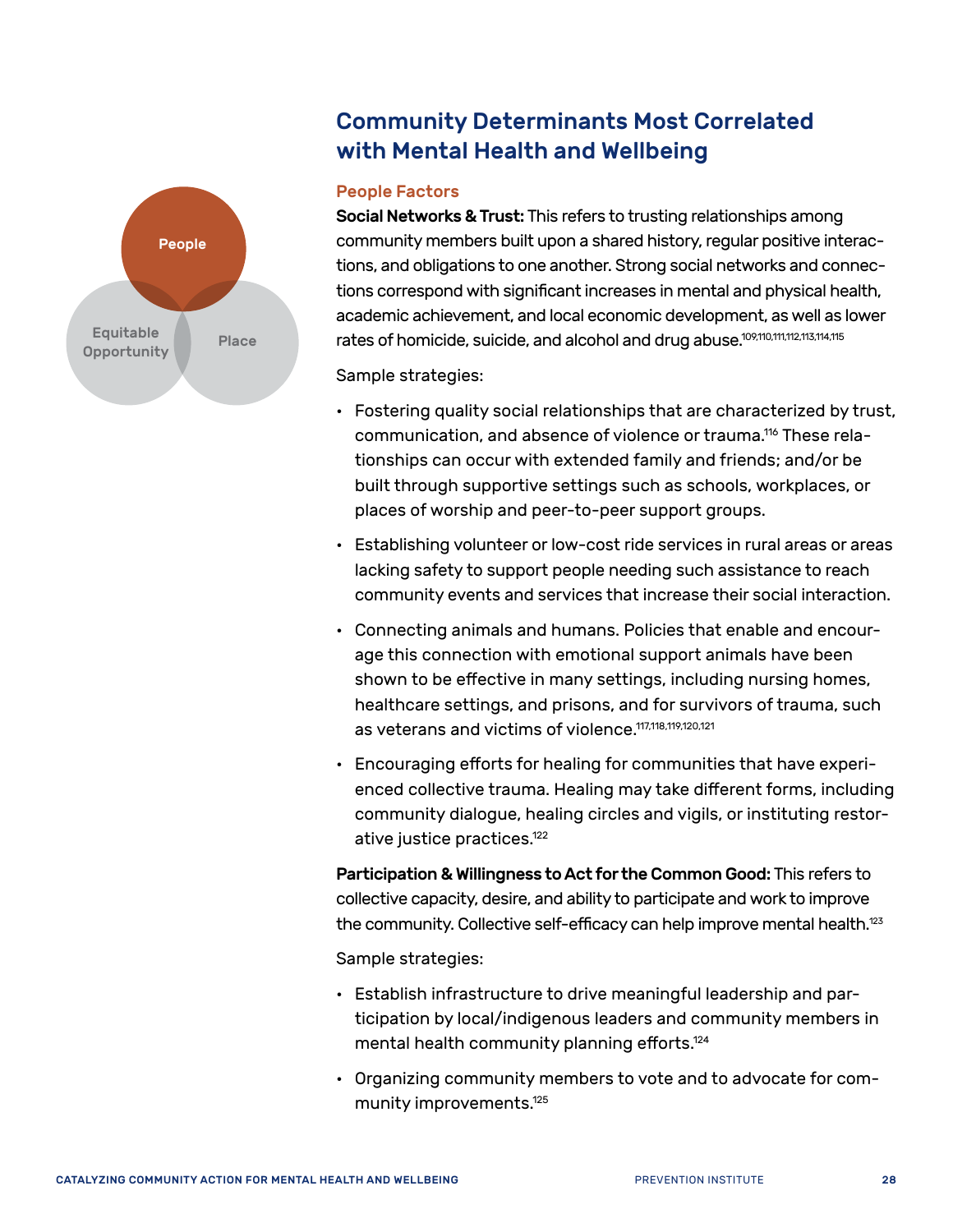• Collective action in response to current and ongoing community challenges, including the wave of farm foreclosures—which have been a contributor to the unusually high rates of suicide among farmers— such as the National Family Farm Coalition's promotion of socially just farm and food policies.<sup>126[,127](#page-65-22)</sup>

Norms & Culture: Norms are broadly accepted behaviors that can promote (or negatively impact) health, wellness, and safety among all community residents. They include values and practices that are linked to core personal and/or group belief systems. Negative norms that stigmatize acknowledgment of emotional and mental health challenges can lead to personal shame and diminish help-seeking behaviors. Positive social norms that foster inclusion and respect for all persons can enhance individual self-esteem and wellbeing.[128](#page-65-23)

Sample Strategies:

- Implementing interventions to reduce mental health stigma and related discrimination[.129](#page-65-24)
- Encouraging inclusion and fostering connections to the strengths of cultural identity, especially in pushing back against oppression.<sup>130</sup> Celebrating heritage and culture nurtures a sense of belonging, place, and purpose, and can build resiliency as well as enhance ability to cope with and recover from trauma and chronic stress.
- Fostering a norm of inclusion and respect for all people, including people who are different.
- Advancing policies that redress discriminatory regulations.<sup>131</sup>
- Intentionally shifting the community narrative to amplify community assets and to explore and expand the narrative to one that is less community blaming; for example, asking "What happened here?" instead of "What's wrong here?"[132](#page-65-27)

#### Place Factors

Look, Feel & Safety: This factor refers to how well surroundings are maintained, and the extent to which they are perceived to be safe, appealing, and culturally inviting for residents. Blighted and decaying neighborhoods or limited investment in infrastructure, such as water, roads, or emergency services, can be perceived by residents as a lack of government concern or commitment to a community, leading to the internalization of the experience into residents' mental health and wellbeing.<sup>133</sup> Conversely, resourced communities that may include sidewalks, trees, local art, and that project a feeling of safety and

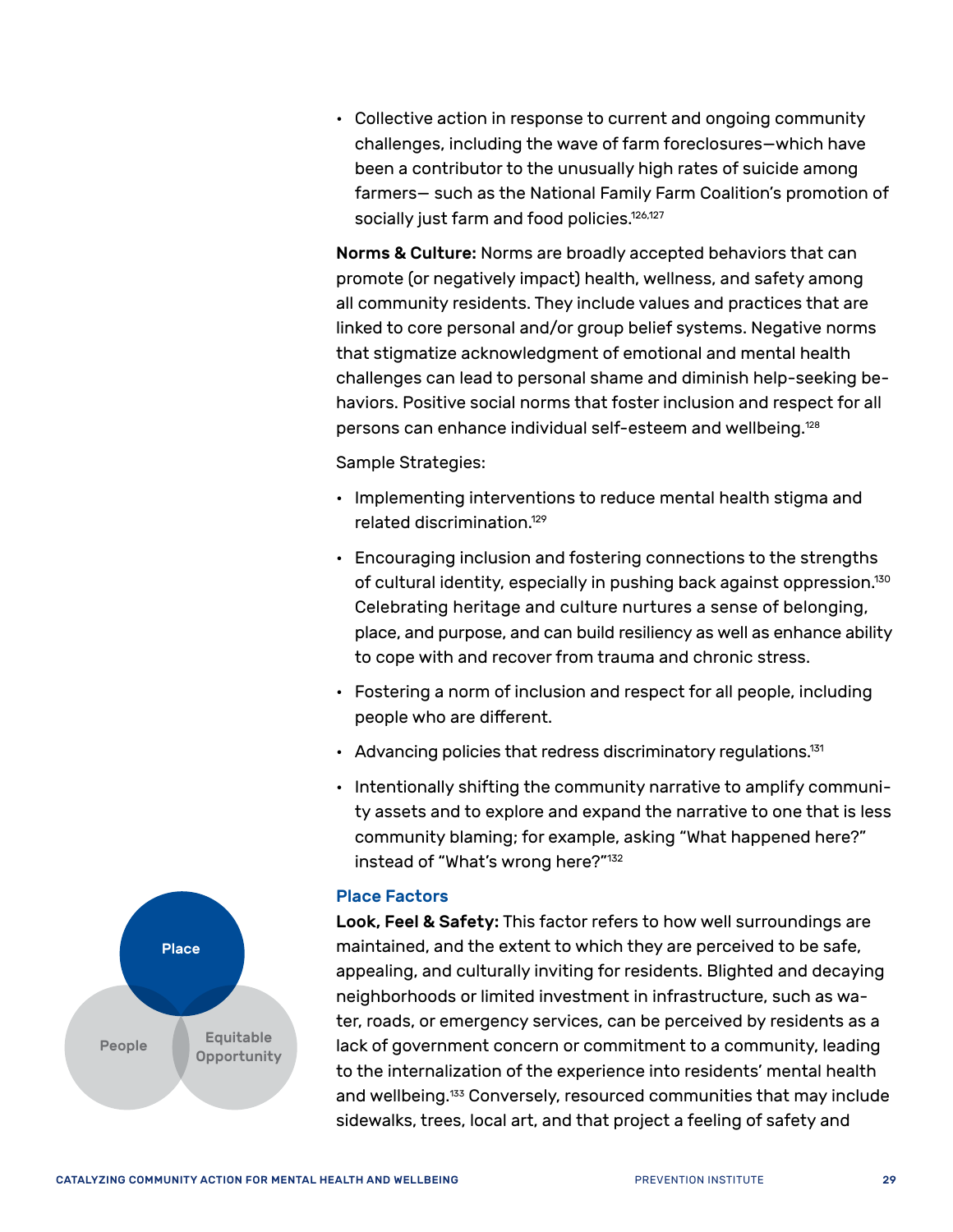cohesiveness can have a positive impact on mental health and wellbeing and foster a sense of pride in the neighborhood.

Sample Strategies:

- Improving/creating community gathering and activity spaces, such as gardens, parks, fields, playgrounds, picnic areas, public pools, and event spaces for regular community member interaction. Having spaces to gather for collective play and recreation strengthens social cohesion among neighbors and residents, and reduces stress.
- Shared use policies and practices, ensuring community attributes (e.g., park space, meeting space, and swimming pools) can be used more broadly (e.g., making school fields available on evenings and weekends, utilizing places of worship to hold community activities).
- Improving areas that represent risk and danger to the community by creating safe streets, parks, transportation[.134](#page-66-0)
- Ensuring improvements benefit residents and don't lead to displacement and gentrification.

Housing: High-quality, safe, and affordable housing should be accessible for residents with mixed income levels.An improvement in housing conditions and/or relocation to s*table, supportive housing* has been linked to reductions in reported symptoms of depression.<sup>135,[136](#page-66-2)</sup>

Sample Strategies:

- Establishing programs to support low-income home owners, including farmers and ranchers and those in low-service urban areas, in implementing maintenance and repairs to keep their homes habitable and safe.
- Advocating for the development and enforcement of policies to protect tenants from unlawful eviction and unreasonable rent increases.
- Promoting community participation in the design of housing in ways that reduce social isolation.
- Engaging community residents in planning community improvements and incorporating policy protections to ensure that investments in housing, transportation, and the economy of an area do not result in displacement of those who live there, and will in fact benefit longtime residents.<sup>[137](#page-66-3)</sup>

Arts & Cultural Expression: Abundant opportunities should exist within a community for cultural and artistic expression and participation, and for positive cultural values to be shared among the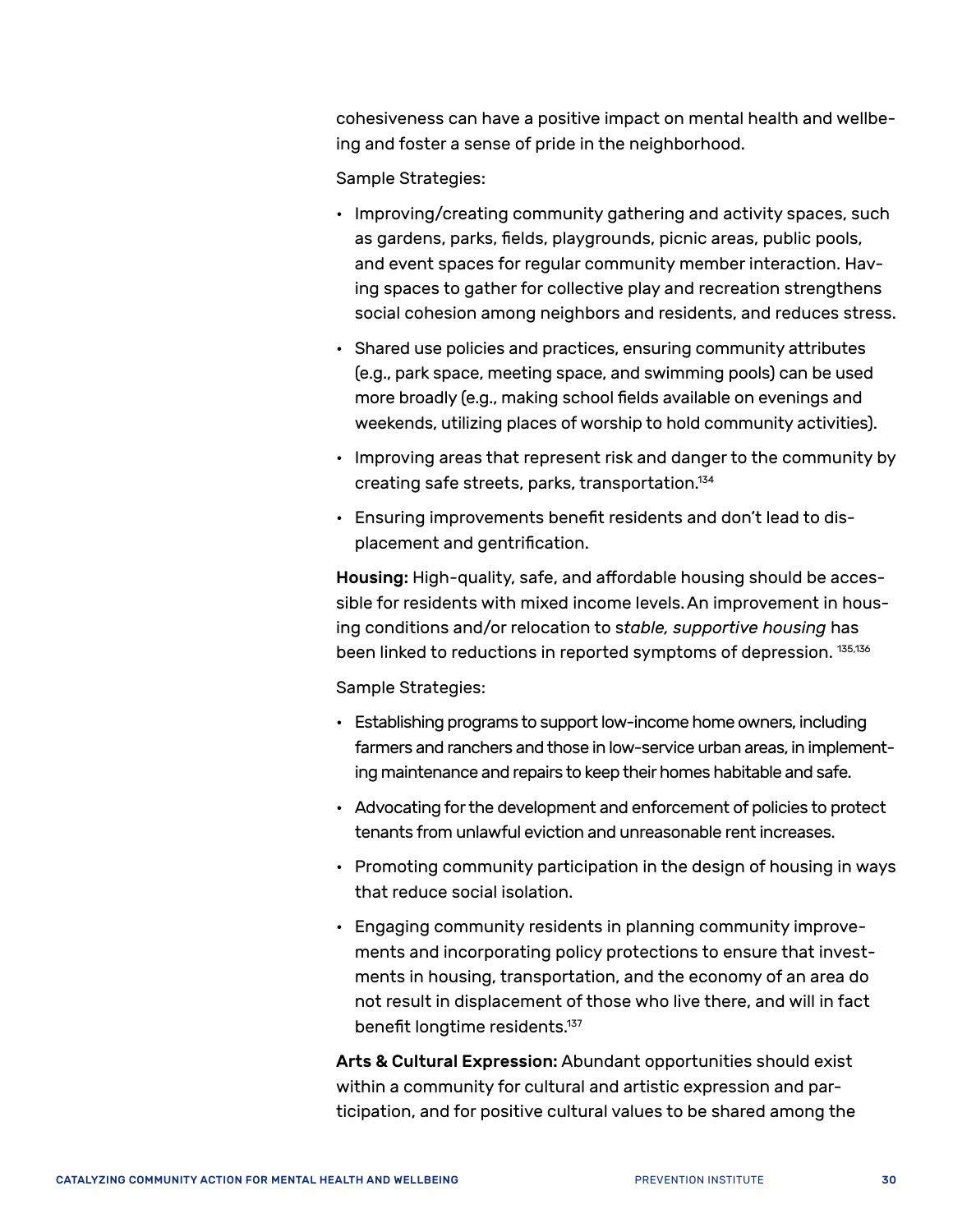community through multiple mediums. Arts and culture should positively reflect and value the backgrounds of community residents. *Music, dance, and all forms of artwork* foster mental wellbeing through creative expression, and through opportunities for emotional expression and healing— especially for those who may struggle to otherwise communicate or process hardship.<sup>138[,139](#page-66-5)[,140](#page-66-6)[,141](#page-66-7)</sup> Accessibility to the arts and other forms of cultural expression that promote the histories and aspirations of all community members can contribute to a feeling of community connectedness, solidarity, and wellbeing by creating meaning in residents' lives.

Sample Strategies:

- Establishing space, resources, and freedom to express oneself or one's community through art.<sup>142</sup>
- Promoting the recognition that arts funding provides broad value to individuals, residents, and businesses, and identifying the policy levers that can maintain and expand support for local arts.<sup>143</sup>
- Supporting community-focused art and cultural expression in a variety of forms, such as theater, gardens, murals, mosaics, and musical and dance performances[.144](#page-66-10),[145](#page-66-11)
- Promoting reconnection to cultural identity through appreciation and revival of traditional/indigenous arts and crafts that support pride in one's heritage and traditional healing and wellness.

#### Equitable Opportunity Factors

Living wages & local assets/wealth: This factor refers to local ownership of assets; accessible local employment that pays living wages and salaries; enhanced understanding of what skills and resources are needed to generate wealth; and access to investment opportunities. Unemployment and underemployment are major contributors to anxi-ety and depression.<sup>[146](#page-66-12)[,147](#page-66-13)</sup>

Sample Strategies:

• Promoting economic development and investments that expand the number of living wage jobs for those who are unemployed or underemployed, including entrepreneurial, employment, and training programs for youth and adults. Opportunities for individuals living with mental health challenges that provide work and build marketable skills should be included to assist people in attaining and maintaining economic self-sufficiency, while simultaneously building self-esteem and self-confidence.[148](#page-66-14)

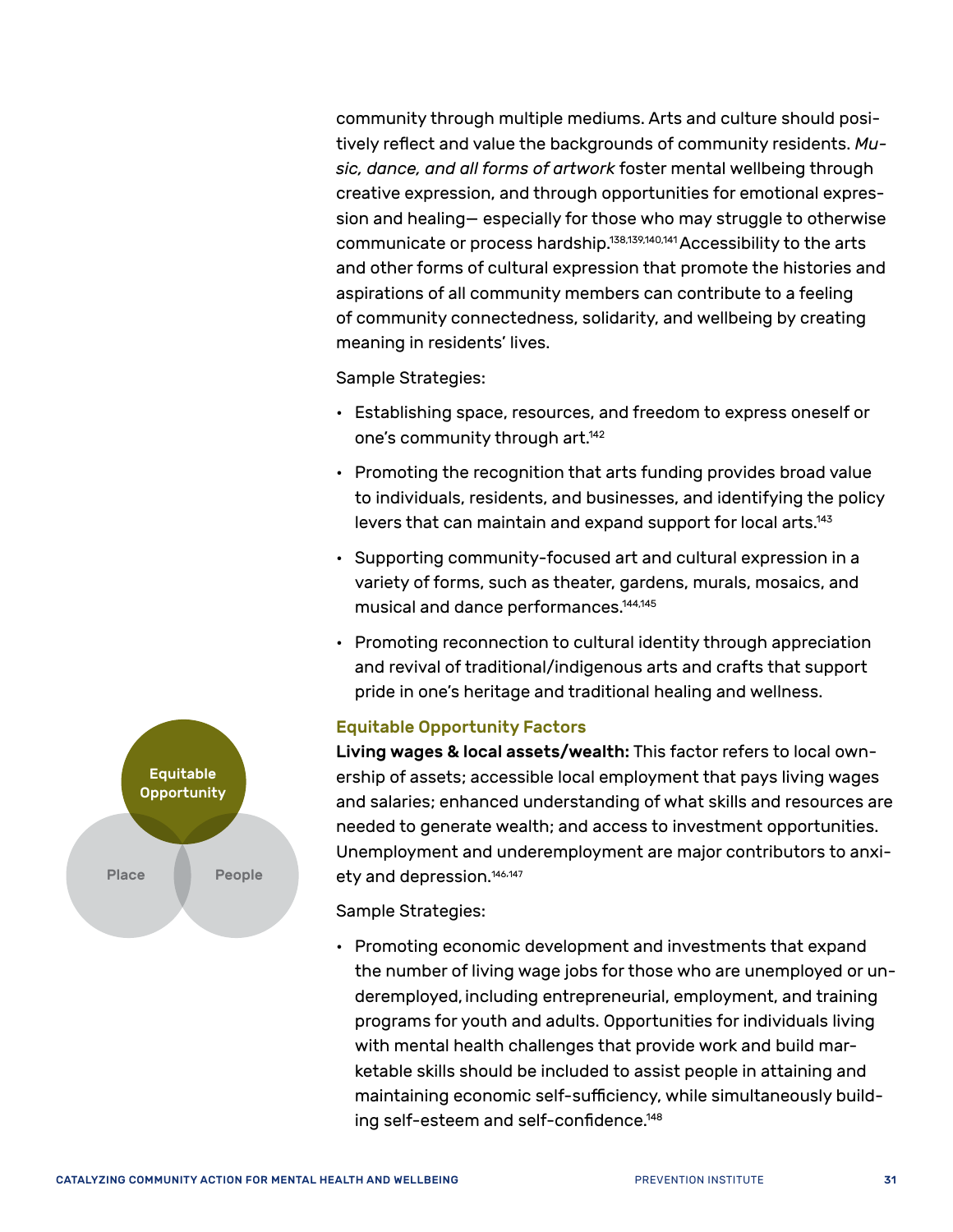- Building on assets in rural communities, such as faith-based organizations or volunteer clubs, to remove roadblocks and provide resources for economic development that "feed the entrepreneurial spirit" and "reinvigorate the agricultural sector."<sup>149</sup>
- Establishing policies and programs to support individuals transitioning from prison/jail to the community to receive training, job placement, and ongoing support for accessing and keeping living-wage jobs.
- Eliminating interview questions and policies that prohibit those with mental health treatment or incarceration history from job consideration[.150](#page-66-16)

#### <span id="page-35-0"></span>Pillars of Wellbeing

The Making Connections\* community sites consistently raise a set of value-based characteristics—features that need to be taken into consideration along with community determinants—necessary for both individuals and communities to withstand stressors and build resilience. Making Connections has identified and characterized these essential elements and they have been clustered into six provisional *Pillars of Wellbeing*.

*Pillars of Wellbeing* are the core stabilizing elements needed for people and for communities to flourish emotionally. Understanding these Pillars enables actions that strengthen community determinants to be more specific, precise, and have longer-term impact. For example, lack of housing significantly contributes to mental and physical illness. But more specifically, the Pillars of Wellbeing make it clear that housing must be *safe and stable* in order to avert distress, and housing practices that reinforce *belonging, connection, and trust* have increased capability to advance mental wellbeing.

Many of these Pillars—also called values, concepts, or principles—have been also identified and emphasized as essential throughout significant human rights and social justice efforts. For example, a focus on Control of Destiny and Dignity is currently expressed in voters' rights movements and in the Black Lives Matter movement, while a focus on Safety and Belonging/Connectedness are central in farmworkers' movements. In the healthcare realm, the 100 Million Healthier Lives initiative (MHL), a collaboration of change agents working across

<sup>\*</sup> *Making Connections communities are part of a community of practice facilitated by Prevention Institute. The University of South Florida, as part of an initiative-wide evaluation, is leading the Making Connections sites in concept mapping and more precise descriptions of the pillars will emerge through this process.*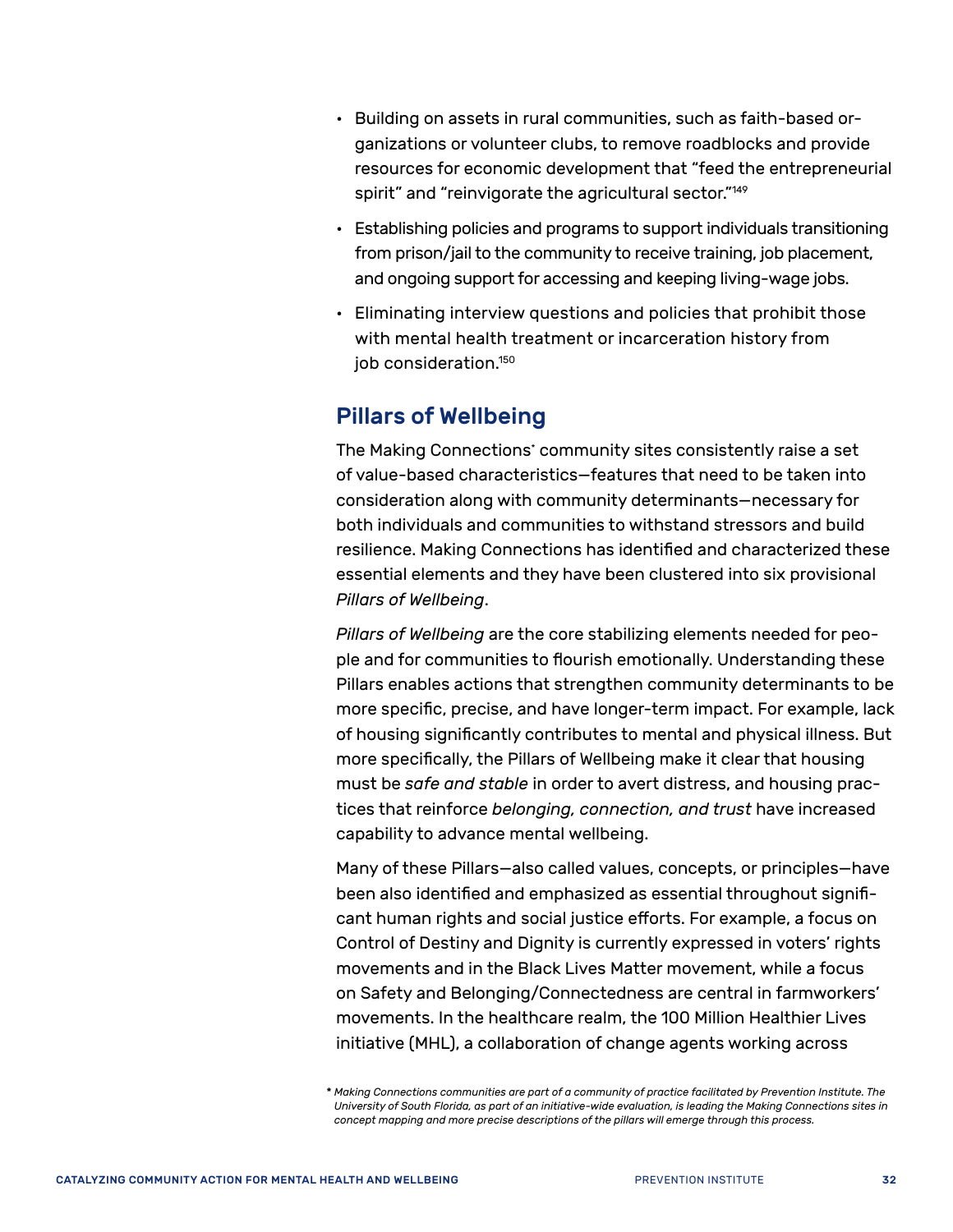## The Emerging Pillars of Wellbeing

#### BELONGING/ CONNECTEDNESS –

feeling part of a community; a sense of acceptance; belief that you are accepted as you are; having a place or group that is restorative or acts as a refuge

#### CONTROL OF DESTINY –

sense of purpose; the ability to influence the events that shape life's circumstances; ability to make and take action; agency

DIGNITY – sense of one's own value; quality of being worthy of honor and respect; living in a climate of mutual respect and regard for all

#### HOPE/ASPIRATION –

a reassuring belief that something better is possible and achievable; optimism that allows forward movement

SAFETY – experience of security: interpersonally, emotionally, and with one's surroundings; possession of a sense of stability

TRUST – belief in the reliability, truth, ability, or strength of self and others; ability to count on the circumstances surrounding you

organizations and communities to advance health, wellbeing, and equity globally, added wellbeing as a critical dimension in 2016. The MHL initiative has developed wellbeing measures, including instruments that measure wellbeing adjusted life years (WALYs) to support organizations and communities in assessing progress over time.<sup>151</sup>

The Pillars of Wellbeing have their contrary counterparts; these include shame, stigma, fear, isolation and rejection, hopelessness, and powerlessness. These can wear on mental health and potentially contribute to/exacerbate mental health problems. Further damage can be done when these detrimental elements are reflected in community determinants. For example, employment circumstances without *dignity* undermine mental health and wellbeing. This is the case when there are exploitive employment and scheduling practices that include short notice, fluctuating hours, and underemployment—all of which counteract many of the mental health-promoting aspects of work. Specific examples of circumstances that undermine mental health include:

- Individuals and communities facing fear due to immigration status, gender identity, sexual orientation, religion, or ethnic identity.
- Individuals shamed for who they choose to love or support; for their personal choices such as reproductive health; and for their socio-economic status, physical ability, or perceived mental illness or mental health problems.
- Individuals who feel hopelessness or a lack of control in not being able to find well-paying stable employment, or who are employed but do not have control of work-related outcomes (e.g., bus drivers not keeping schedules because there is traffic).
- Individuals with chronic exposure to community violence and trauma.

Just as improved community conditions can both prevent illness in the first place and help those who are already living with illness recover or maintain their status, the Pillars—when intentionally embedded in community determinants—support an optimal quality of life for community residents as a whole, as well as specifically for those living with mental health challenges. In this way, the Pillars are qualities that help to convert detrimental community determinants into factors that protect health.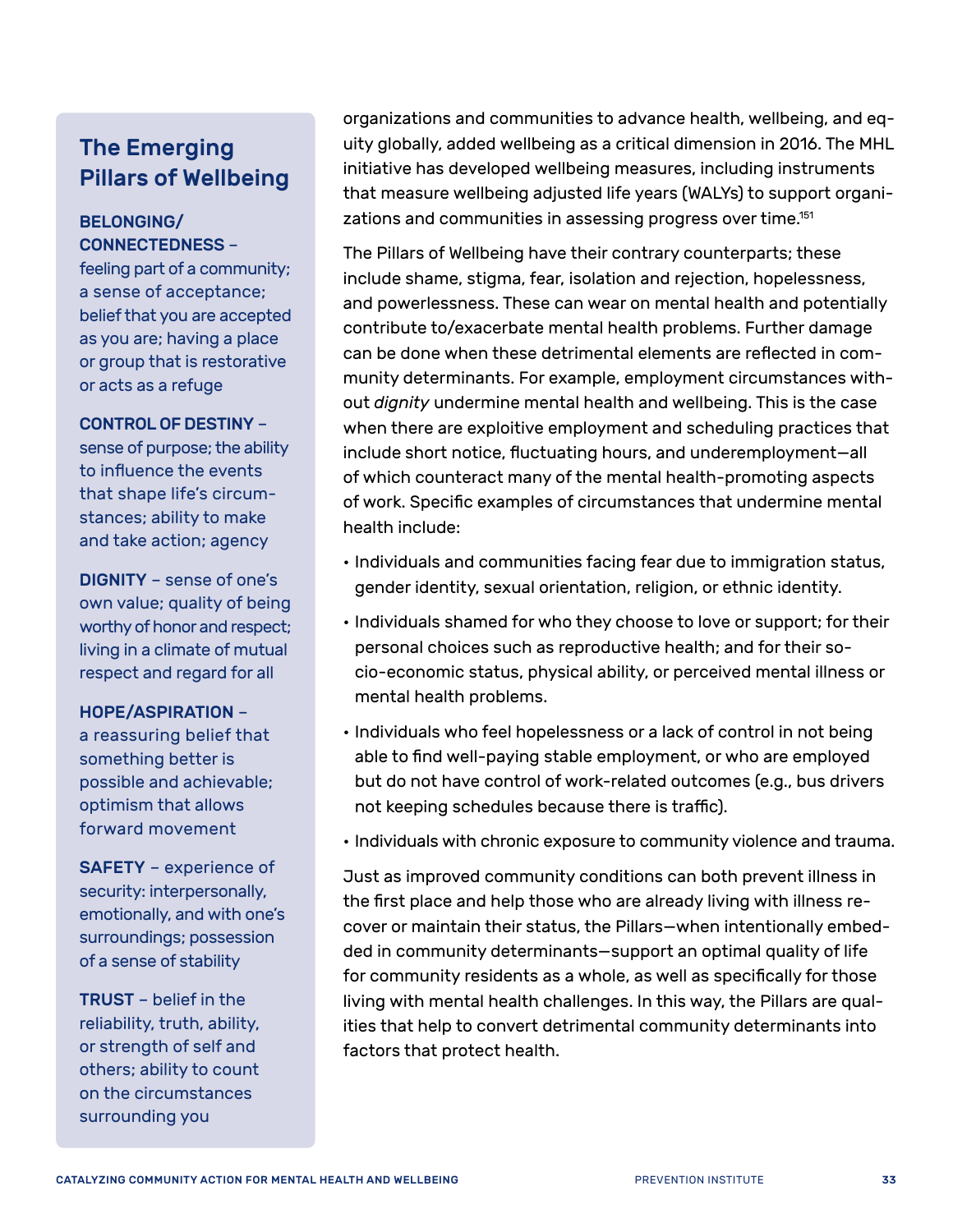The positive and protective language of the Pillars became concretized through conversations in communities that were reflecting on community determinants, and identifying a set of solutions that could best advance wellbeing. The value of the term "Pillars," which implies strength and support, was reaffirmed by communities—who described their conversations and exploration as work that strengthened their sense of community capacity and wellbeing.

A key characteristic of the Pillars of Wellbeing, in terms of how they play out and influence behavior and experience, is that they interact with one another in a way that compounds their strength and influence on wellbeing. Importantly, they are experienced both personally and in the broader community environment. Pillars can activate resilience and contribute to healing for traumatized individuals and communities. In doing so, the Pillars facilitate an ability to navigate adversity.

#### <span id="page-37-0"></span>Comparing Frameworks for Wellbeing

Similar concepts to the Pillars are emerging in work formed around the intersection of faith and health. Gary Gunderson, Vice President for Faith and Health at Wake Forest Baptist Medical Center, outlined the Leading Causes of Life that underscore the intangible qualities of community that contribute to health, healing, and wellbeing.[152](#page-66-18) He describes these as operating at both individual and collective levels. By naming and using the Leading Causes of Life to focus on solutions to chronic, real-life conditions, Dr. Gunderson urges the strengthening of assets that exist within complex, challenging environments.

In another example, the Full Frame Initiative's (FFI) Five Domains of Wellbeing<sup>153</sup> framework identifies a set of experiences and assets that everyone requires, in combination and balance, for health and hope; FFI asserts that poverty, violence, trauma, and oppression are deepened when systems, communities, and services pit "domains" against each other (e.g., safety at the expense of a person's sense of belonging and connection). FFI works throughout the U.S. to help organizations, systems, and communities fundamentally shift their focus from fixing problems to fostering wellbeing, especially for people, families, and communities who are deeply marginalized. We present a comparison of these frameworks in Figure 5.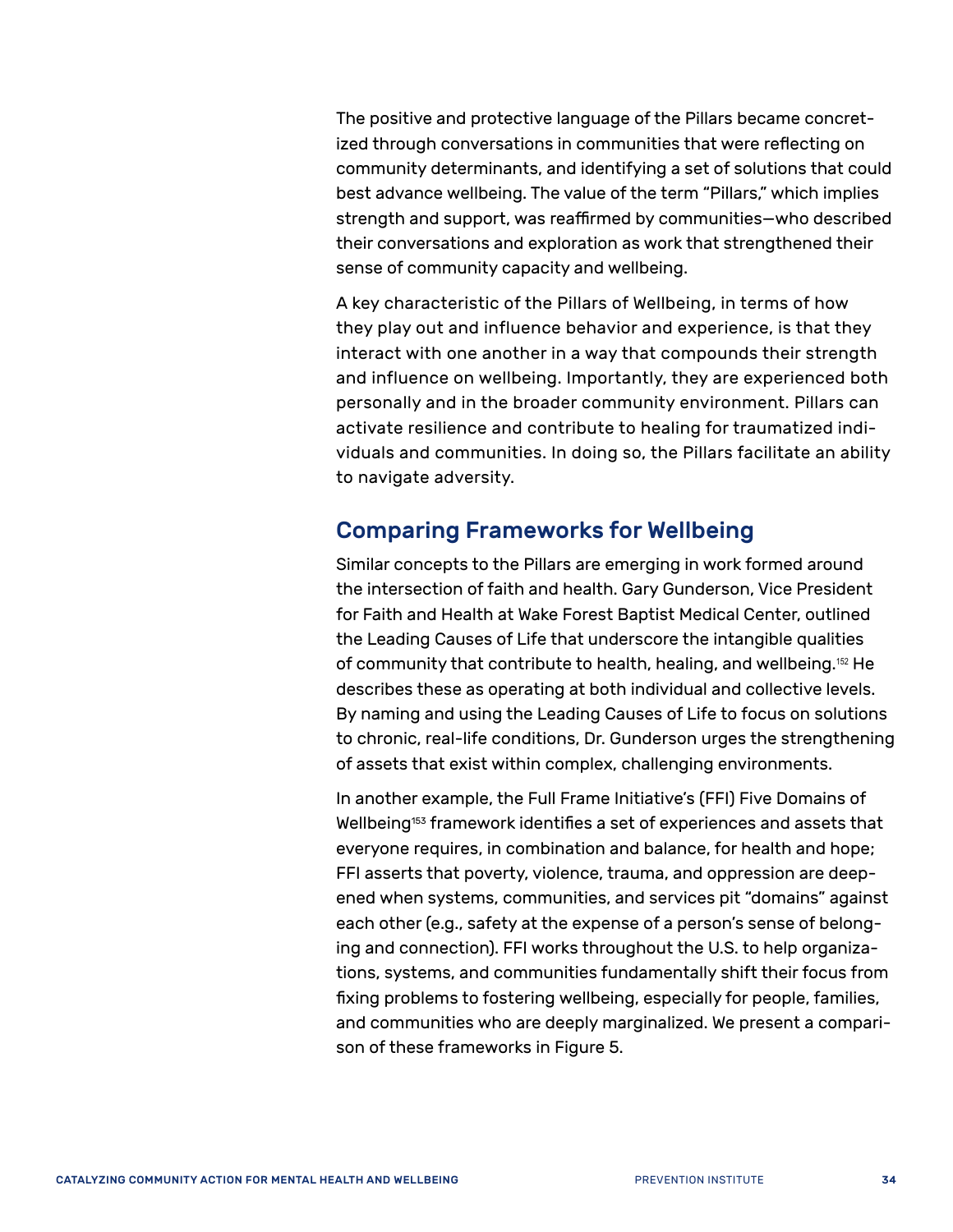#### Figure 5: Comparing Frameworks for Wellbeing

| <b>Pillars of Wellbeing</b>                                                                                                                                                                                  |                               | Five Domains of Wellbeing <sup>155</sup>                                                                                                                                             |                               | Leading Causes of Life <sup>154</sup>                                                               |
|--------------------------------------------------------------------------------------------------------------------------------------------------------------------------------------------------------------|-------------------------------|--------------------------------------------------------------------------------------------------------------------------------------------------------------------------------------|-------------------------------|-----------------------------------------------------------------------------------------------------|
| <b>BELONGING/CONNECTEDNESS</b><br>- feeling part of a community; a<br>sense of acceptance; belief that<br>you are accepted as you are;<br>having a place or group that is<br>restorative or acts as a refuge | $\bullet$                     | <b>SOCIAL CONNECTEDNESS - The</b><br>degree to which a person has and<br>perceives a sufficient number and<br>diversity of relationships; creating<br>a sense of belonging and value | $\bullet$ $\bullet$ $\bullet$ | <b>CONNECTION</b> - The way humans<br>are linked to each other through<br>complex relationship webs |
| <b>CONTROL OF DESTINY - sense</b><br>of purpose; the ability to influence<br>the events that shape life's<br>circumstances; ability to make and<br>take action; agency                                       | $\bullet$ $\bullet$ $\bullet$ | <b>MASTERY</b> - The degree to which<br>a person feels in control of their<br>fate and the decisions made, and<br>where there is some correlation<br>between efforts and outcomes    | $\bullet$ $\bullet$ $\bullet$ | <b>AGENCY</b> - Sense of "moving"<br>and doing and our capacity to<br>choose life                   |
| HOPE/ASPIRATION - a reassuring<br>belief that something better is<br>possible and achievable; optimism<br>that allows forward movement                                                                       | $\bullet$                     | *HOPE is not one of the Five<br>Domains of Wellbeing, but is<br>implicit                                                                                                             | • • •                         | HOPE - Expectation and<br>anticipation of the future, which<br>can be risky                         |
| <b>SAFETY</b> - experience of security:<br>interpersonally, emotionally,<br>and with one's surroundings;<br>possession of a sense of stability                                                               | $\bullet$                     | <b>SAFETY</b> - The degree to which a<br>person can be their authentic self<br>and not be at heightened risk of<br>physical or emotional harm                                        |                               | <b>COHERENCE</b> - Deep gut feeling<br>that life "makes sense"                                      |
| TRUST - belief in the reliability, truth,<br>ability, or strength of self and others;<br>ability to count on the circumstances                                                                               |                               | *TRUST is not a separate domain,<br>but shows up in several domains                                                                                                                  |                               | <b>GENERATIVITY</b> - Knowing our<br>relationship to those who come<br>before and after us          |
| surrounding you                                                                                                                                                                                              |                               |                                                                                                                                                                                      |                               |                                                                                                     |
| <b>DIGNITY</b> - sense of one's own                                                                                                                                                                          | <b></b>                       | *DIGNITY is not a separate domain,<br>but shows up in several domains                                                                                                                |                               |                                                                                                     |
| value; quality of being worthy<br>of honor and respect; living in a<br>climate of mutual respect and<br>regard for all                                                                                       |                               | <b>MEANINGFUL ACCESS TO</b><br><b>RELEVANT RESOURCES - The</b><br>degree to which a person can meet<br>needs important for their situation                                           |                               |                                                                                                     |
|                                                                                                                                                                                                              |                               |                                                                                                                                                                                      |                               |                                                                                                     |
|                                                                                                                                                                                                              |                               | <b>STABILITY</b> - The degree to<br>which a person can expect<br>their situation and status to be<br>fundamentally stable                                                            |                               |                                                                                                     |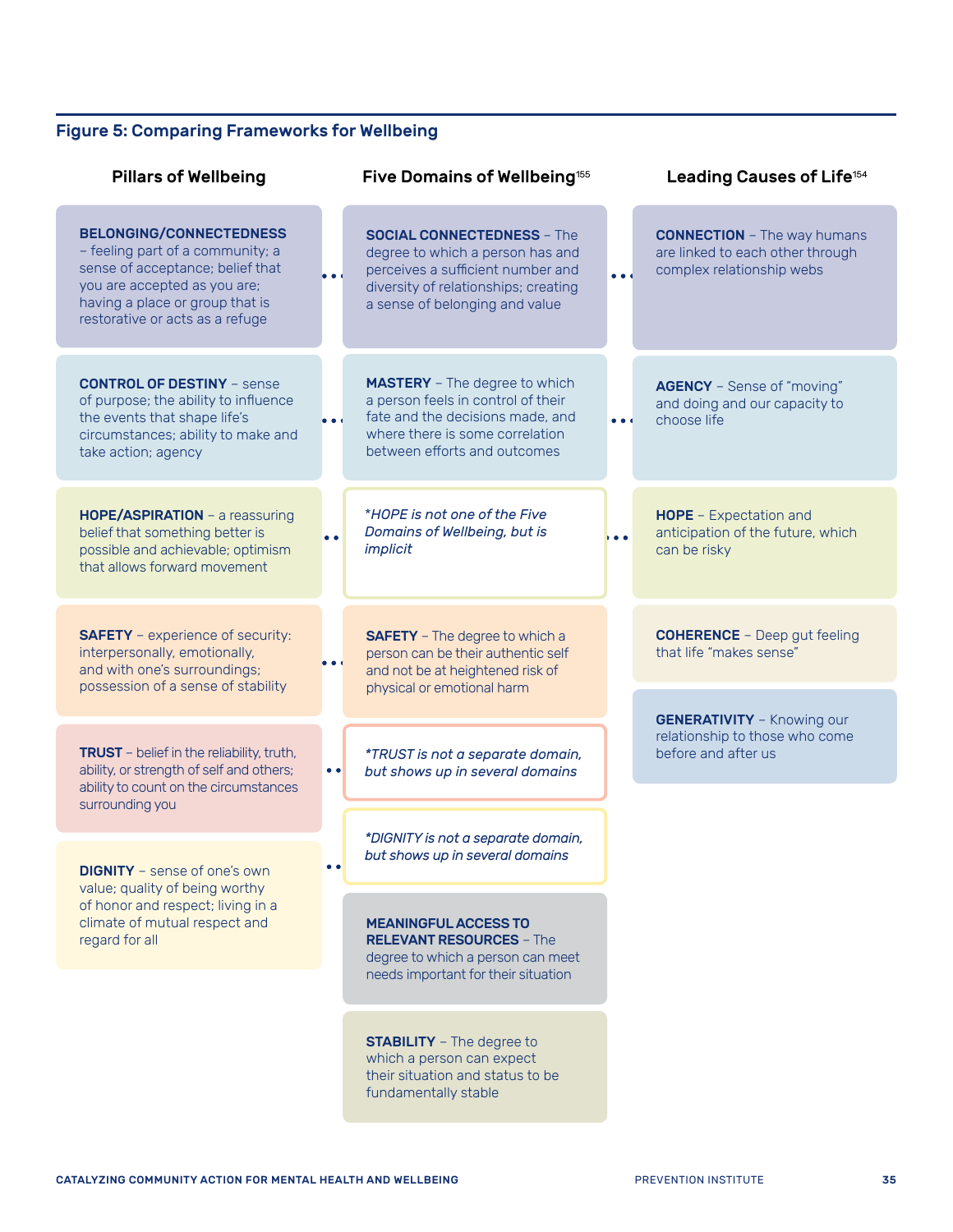#### <span id="page-39-0"></span>Applying a Gendered Lens to Mental Health

Understanding gender norms within communities is a key element of addressing mental health and wellbeing. Gender norms influence how we perceive ourselves and others and are defined as "the rules, beliefs, and expectations for how we look, dress, and most importantly, act and feel, based on our actual or perceived gender."[156](#page-66-22) Gender norms influence socialization around coping, social connection, and help-seeking behavior, all of which have cumulative impact on emotional and behavioral response to community environments. Gender can also bias the diagnosis and treatment of mental illness and other mental health challenges.

Men and women are both set back by rigid and limited dominant norms regarding gender; and these rigid dominant norms often have even greater impact on the mental wellbeing of people whose gender does not align with the man/woman gender distinction and roles. Constrained gender roles stigmatize those who are perceived as not conforming to gender norms and frequently limit people's sense of dignity and control over their destiny. Rather than feeling validated by social norms to act according to their intuition, emotions, and identities—from choices of relationship to occupation—people's opportunities, experiences, and choices are prescribed by dominant cultural norms around gender (interacting with race and sexual orientation). Social norms around gender also create disparate access to power and in part shape the unequal control that men and women have over socioeconomic factors that powerfully impact their mental health.<sup>157</sup>

There are well documented gender differences in the diagnosis of a variety of mental illnesses and emotional conditions[.158](#page-66-24) For example, overall, women are more likely than men to develop major depression and anxiety disorders, whereas men are more likely to develop behavioral disorders like ADHD, learning disorders, and substance abuse. Further, women are more likely to seek help from and reveal mental health challenges to their primary care provider, while men are more likely to pursue specialty mental health care services and are the primary consumers of inpatient care[.159](#page-66-25) 

The strong impact of gender bias is perhaps most evident in its intensive impact on people who are lesbian, gay, bisexual, transgender, and queer, who are frequently treated with contempt and exclusion. Negative stigmas manifest as discrimination in schools and workplaces, bullying, violence, increased physical and sexual abuse, and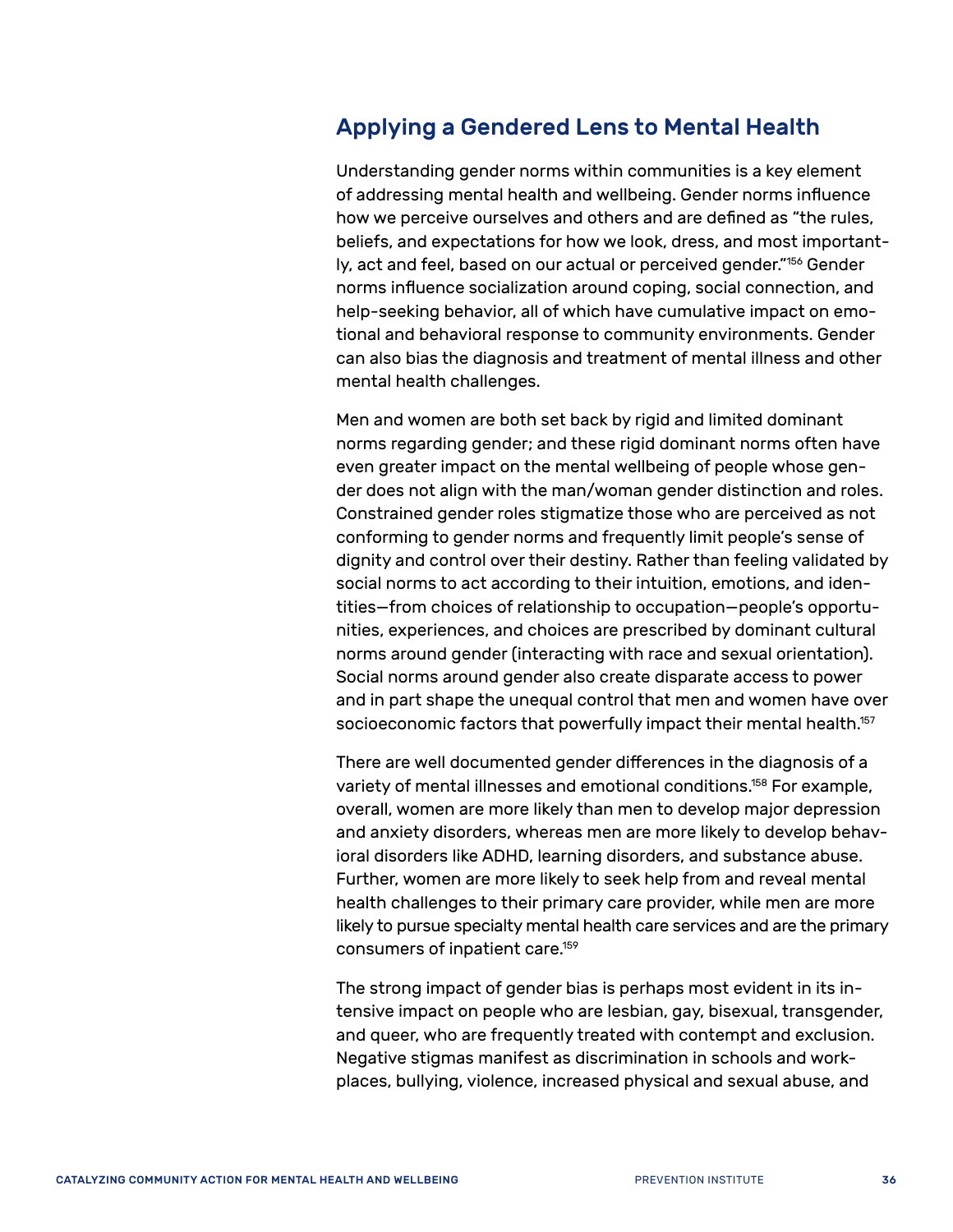incarceration, which take a toll on physical and emotional health. LGBTQ people are almost three times more likely to have a mental health disorder than heterosexual people, including depression and anxiety, and alcohol abuse affects 25% of LGBTQ people, compared to 5-10% of the general population. LGBTQ youth are also four times more likely to attempt suicide.<sup>160[,161](#page-66-27)</sup>

Yet within each of these norms there are numerous positive attributes, which can be built upon and employed to further health and wellbeing. Prevention requires both shifting community conditions to support broader, healthier, and more inclusive perspectives on gender and ensuring gender-responsive support systems.

In understanding the pillars, it is important to take into account that mental health can be compromised and/or supported by how gender is perceived and socialized. As noted in the World Health Organization monograph *Evidence for Gender Responsive Actions to Promote Mental Health*, "Effective strategies for [reducing mental health risks] cannot be gender neutral while the risks themselves are gender specific."[162](#page-66-28) In particular, those who have intentionally studied gendered approaches to mental wellbeing suggest the following:<sup>163[,164,](#page-67-0)[165](#page-67-1)</sup>

- Stimulate community action to address gender bias (and the structures that maintain these norms) and nurture acceptance of gender fluidity.
- Take into consideration differential gender patterns in anxiety, depression, suicide, and substance misuse when building community solutions.
- Support access to a range of peer supports that reflect diverse populations—for men, women, and across the full spectrum of gender identity; acknowledge the importance of access to peer supports that reflect various identities.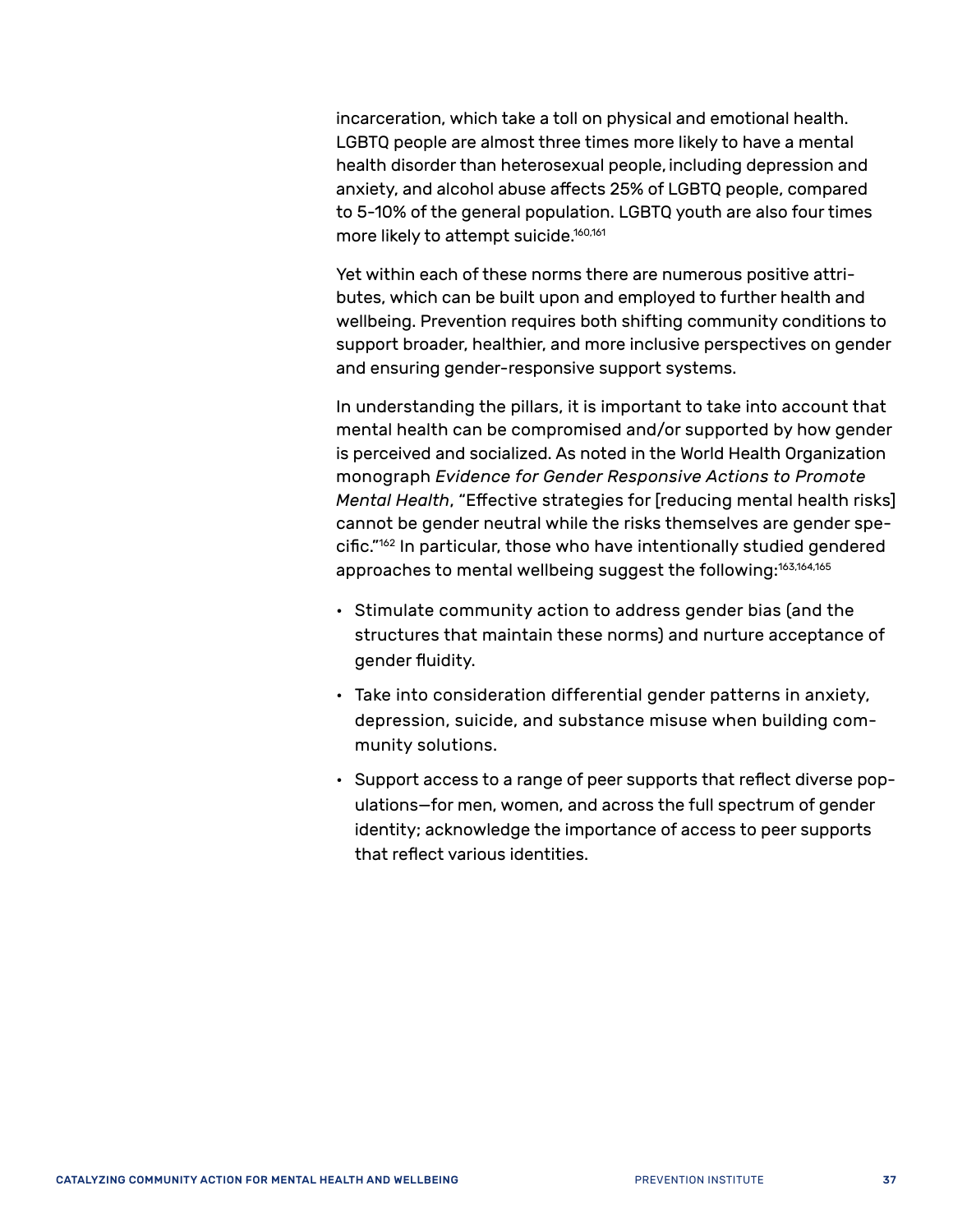## <span id="page-41-0"></span>Community Profiles Mental Health and Wellbeing in Action

This section comprises profiles of community efforts focused on a variety of factors, pillars, and understandings of mental health. Each profile illustrates how community-based strategies are operationalized to make a difference in mental wellbeing among various populations (Figure 6). These examples emerged from multiple sectors, including healthcare and public health, housing, faith-based organizations, non-profit organizations, and grassroots organizations—a tribute to the multiplicity of partners that together can build a web of community wellbeing. They reflect the current state of the field—emphasizing social support and taking first steps to expand from individual needs to community determinants and from treatment and early intervention to primary prevention.

Figure 6 also delineates the primary population that each case study serves. This is derived from the four understandings of mental health described on page 6. The corresponding focus areas are:

- Focus 1: Serious mental illness, including schizophrenia, clinical depression, bipolar disorder, suicide ideation
- Focus 2: Broad emotional/mental concerns or disorders, including PTSD, anxiety, stress, trauma, personality disorders, and situational depression
- Focus 3: Daily concerns and stressors, interaction between emotional wellbeing and medical problems
- Focus 4: Goal for population health emphasizing positive attributes, resilience, joy, and self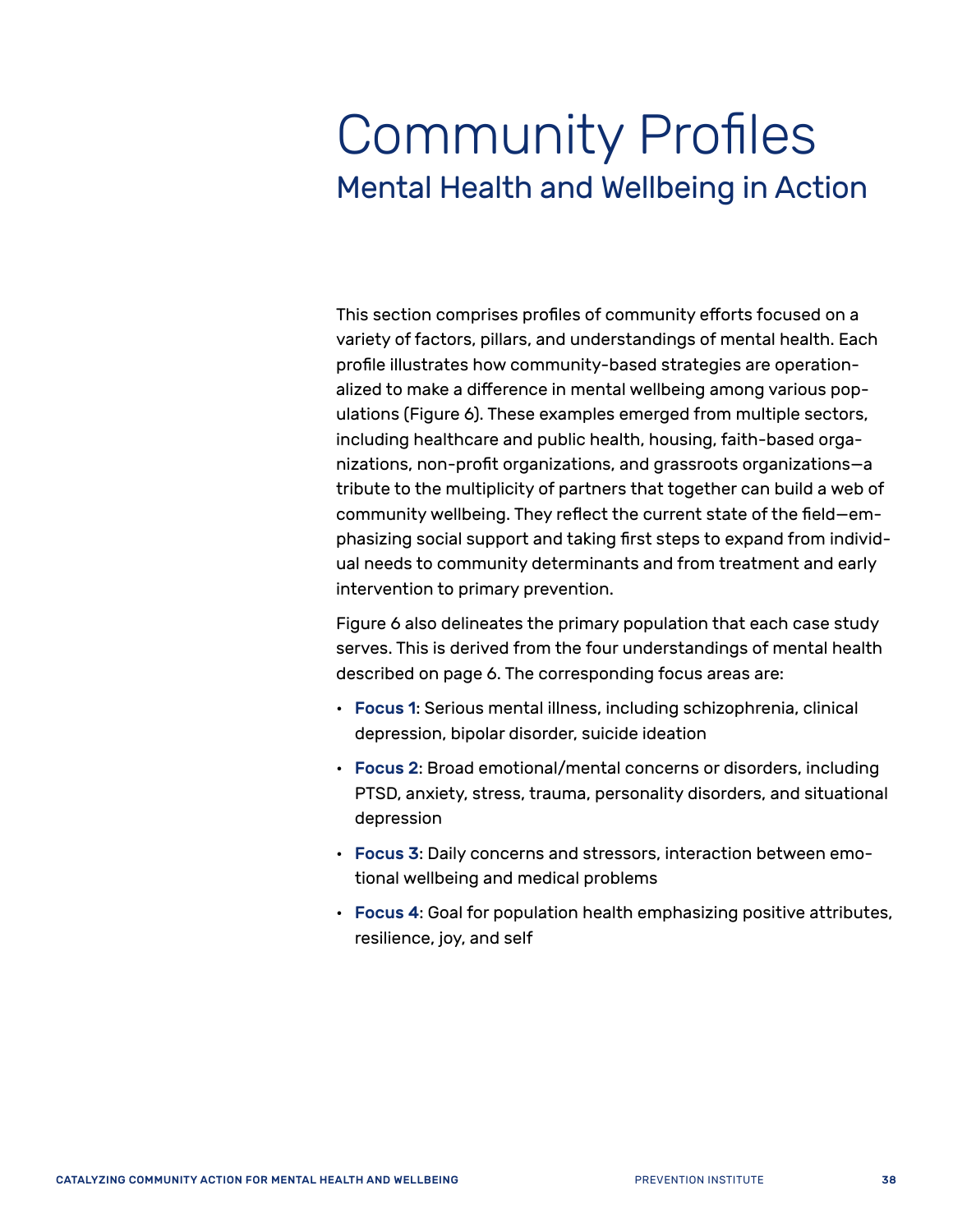#### Figure 6. Community Profiles of Mental Health and Wellbeing

| <b>Case Study</b>                                                                               | <b>Focus</b>                  | <b>THRIVE Factors</b>                                                                                                                       | <b>Pillars of Wellbeing</b>                                                                    |
|-------------------------------------------------------------------------------------------------|-------------------------------|---------------------------------------------------------------------------------------------------------------------------------------------|------------------------------------------------------------------------------------------------|
| <b>BRIDGE Housing</b><br><b>SAN FRANCISCO, CA</b>                                               | Focus 4                       | Social Networks & Trust:<br>Look, Feel & Safety;<br>Housing                                                                                 | Safety; Trust; Belonging/<br>Connectedness: Control<br>of Destiny; Dignity                     |
| <b>Open Source</b><br><b>Wellness</b><br><b>OAKLAND, CA</b>                                     | Focus <sub>2</sub><br>and $3$ | Social Networks & Trust                                                                                                                     | Belonging/Connectedness;<br><b>Control of Destiny</b>                                          |
| <b>Austin Clubhouse</b><br><b>AUSTIN, TX</b>                                                    | Focus <sub>1</sub>            | Social Networks & Trust:<br>Living Wages & Local Wealth                                                                                     | Belonging/Connectedness;<br><b>Control of Destiny</b>                                          |
| <b>Baylor Scott &amp;</b><br>White Health and<br><b>Wellness Center</b><br>DALLAS, TX           | Focus <sub>3</sub>            | Social Networks & Trust                                                                                                                     | Belonging/Connectedness;<br><b>Control of Destiny</b>                                          |
| <b>United Women of</b><br><b>East Africa</b><br><b>SAN DIEGO, CA</b>                            | Focus <sub>3</sub><br>and 4   | Social Networks & Trust; Par-<br>ticipation & Willingness to Act<br>for the Common Good; Norms<br>& Culture; Living Wages &<br>Local Wealth | Hope/Aspiration;<br>Safety; Belonging/<br>Connectedness: Trust:<br>Dignity; Control of Destiny |
| <b>Kokua Kalihi Valley</b><br><b>HONOLULU, HI</b>                                               | Focus 4                       | Social Networks & Trust:<br>Participation & Willingness to<br>Act for the Common Good:<br>Norms & Culture; Arts & Cul-<br>tural Expression  | Hope/Aspiration;<br>Belonging/<br>Connectedness; Dignity;<br><b>Control of Destiny</b>         |
| <b>Nebraska</b><br><b>Association of Local</b><br><b>Health Directors</b><br><b>LINCOLN, NE</b> | Focus <sub>1</sub><br>and 2   | Social Networks & Trust;<br>Norms & Culture                                                                                                 | Belonging/Connectedness;<br>Trust                                                              |
| <b>Denver Central</b><br><b>Library</b><br><b>DENVER, CO</b>                                    | Focus <sub>1</sub><br>and 2   | Social Networks & Trust;<br>Look; Feel & Safety                                                                                             | Safety; Belonging/<br>Connectedness; Control<br>of Destiny                                     |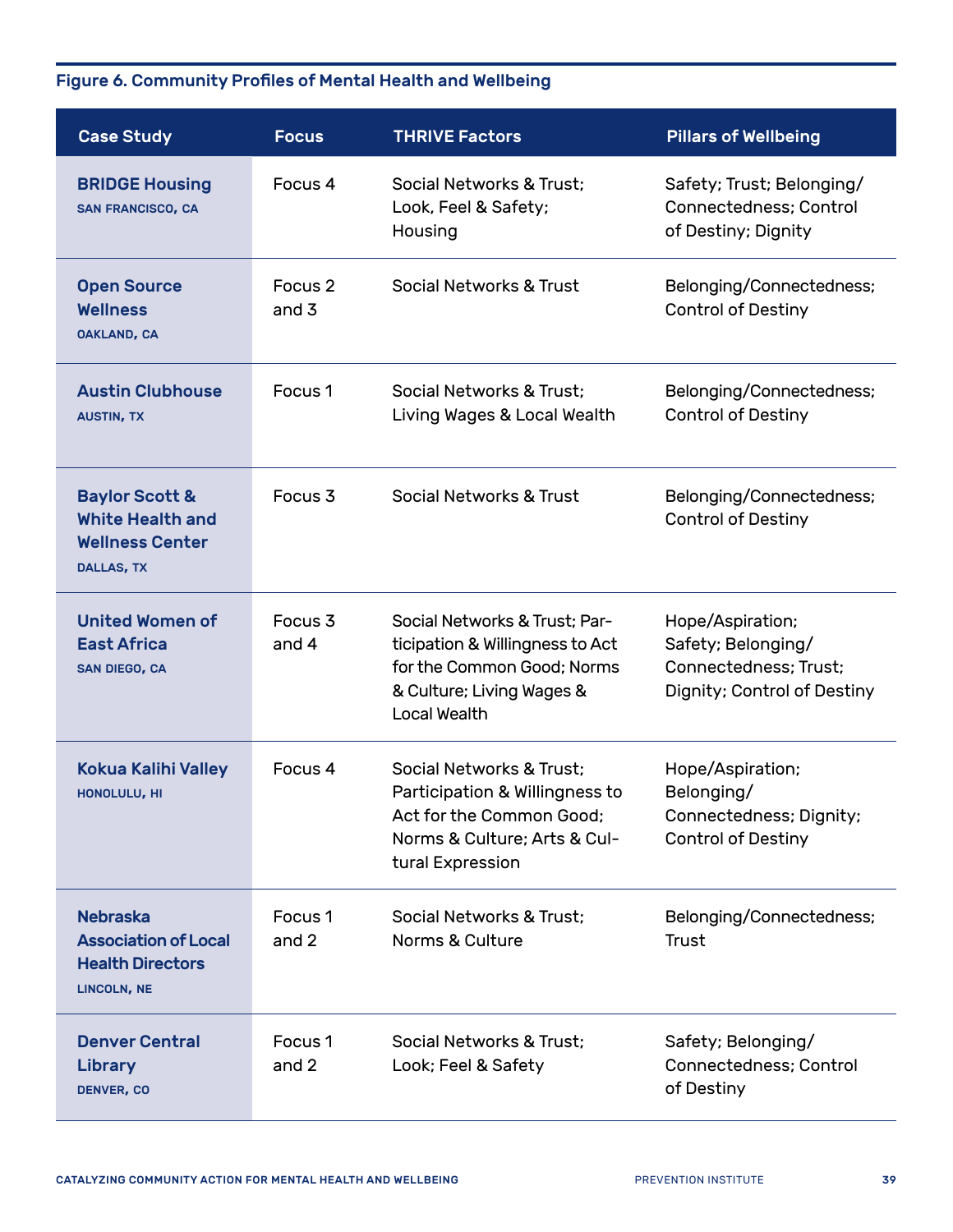## <span id="page-43-0"></span>Redeveloping Trust in the Community

BRIDGE Housing, San Francisco, CA<sup>166</sup>

*"You meet a lot of different people from different races that live up here in the community with me that I would never have known if I wouldn't come to these [BRIDGE Housing] activities. I probably would have seen them but I wouldn't have known them, but now I know them."*

—Resident, Potrero Terrace and Annex

BRIDGE Housing is a non-profit committed to ensuring that public housing residents live in high-quality buildings that meet the same standards for design and safety that residents in market-rate housing enjoy. When BRIDGE was recruited and hired to redevelop the Potrero Terrace and Annex development in San Francisco, they noticed the development suffered from years of physical neglect. A first priority was to rehab the buildings to high design and safety standards, and provide current residents with substitute housing at subsidized rates during the redevelopment. BRIDGE quickly perceived that the historical practices of public housing in the United States, along with the practices of other government and private sectors, had caused a lack of trust between residents and the housing developer. The organization's Trauma-Informed Community Building (TICB) model emerged from the need to acknowledge and address the trauma that public housing residents had experienced due to concentrated poverty, violence, low levels of education, and structural racism and isolation. More broadly, the TICB model addresses challenges to traditional community building by considering residents' emotional needs and recognizing the impact of pervasive trauma on a community.

In working with residents of the Potrero Terrace and Annex public housing complex, BRIDGE began to engage them in a way that felt comfortable to them. By holding activities in neutral territories, and ensuring that staff were consistent, BRIDGE created localized "Zones of Safety," which helped to promote cohesion and connectedness among residents. As a result of participating in TICB activities, BRIDGE residents have improved health and safety outcomes, including reduced depression, improved self-esteem, greater feelings of happiness and relaxation, increased physical activity, a healthier diet, and maintenance of a healthy weight. Residents also reported that they felt a sense of safety while participating in the activities, even if the immediate surroundings were unsafe.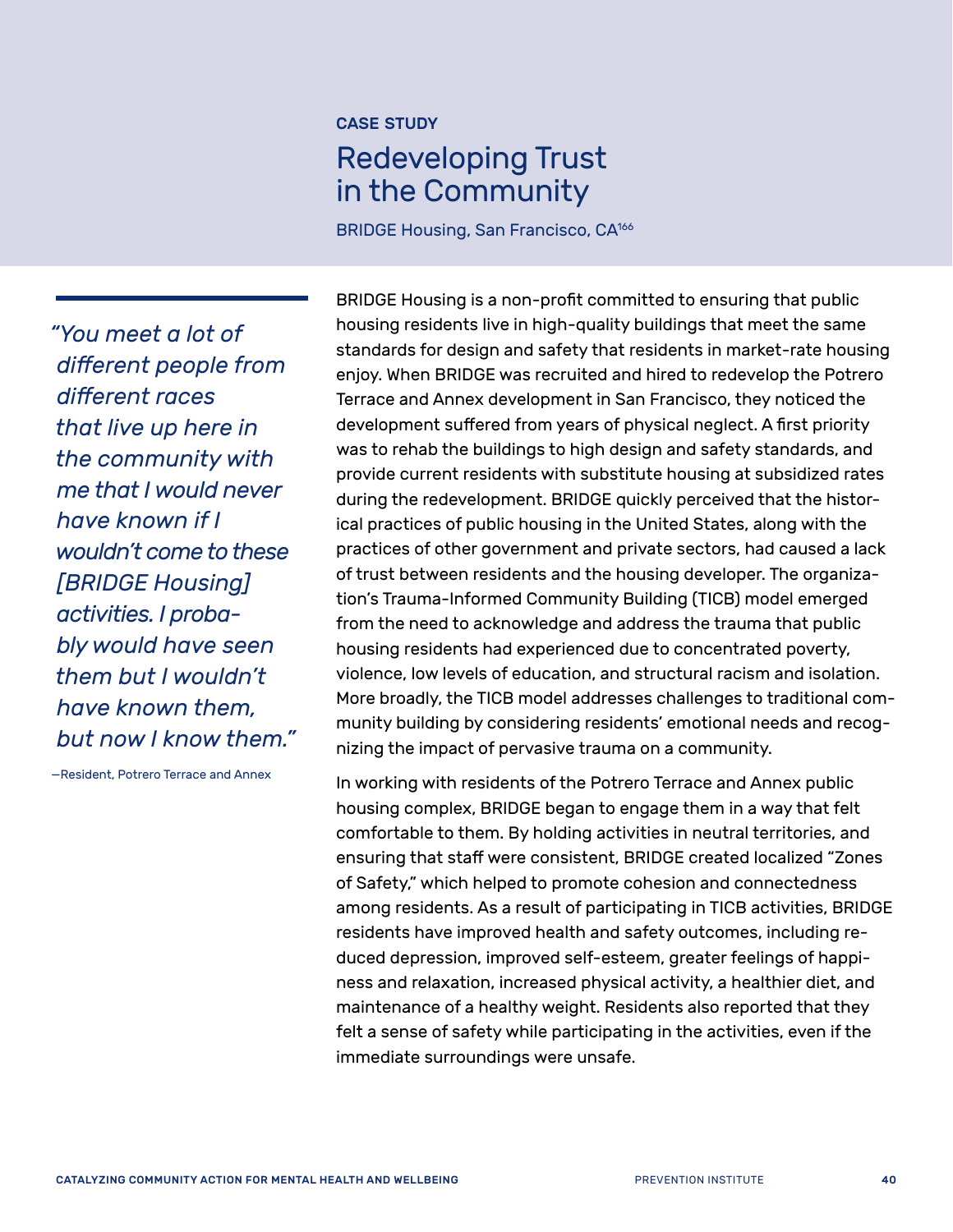## Community-Based "Behavioral Pharmacy"

Open Source Wellness, Oakland, CA<sup>[167](#page-67-3)</sup>

*"When a doctor informs a patient that she has a chronic disease, such as cardiac disease, diabetes, or depression, instead of saying, 'Eat better, move more; here's a handout, and good luck!,' the physician can say, 'I've written you a different kind of prescription.' I think of it as a Behavioral Pharmacy."* 

—Elizabeth Markle, Open Source Wellness cofounder

Open Source Wellness is precisely this kind of "behavioral pharmacy," where basic, trans-diagnostic, mental and physical health behaviors are taught and practiced. Representing the next generation of clinical-community service integration and behavioral medicine, it is a delivery system for the health practices that underlie physical and psychological health and wellbeing—as well as a facilitator of social connection. Open Source Wellness is not a class, or a lecture; it is a community dedicated to wellbeing where members actually cook healthy food, do fun physical movement, and learn stress reduction together. Upon completing a three-month prescription, the community will help participants connect with others in their neighborhood that get together to practice. In fact, peer-led gatherings take place in schools, community centers, and even in clinics—and the whole family is welcome to join.

The core programming consists of movement for all fitness levels, basic mindfulness and stress reduction, nutritious family-style meals (plant-based), and social support. Building connections and community is paramount, and the program is largely facilitated by peer leaders. Open Source Wellness was founded in Oakland, and currently operates in three locations, refining models based in clinical settings, low-income housing communities, and open-access community settings. Participants become engaged in Open Source Wellness via referrals (prescriptions) from physicians, social service providers, housing, and other community organizations, along with recommendations from friends and family. The explicit aims of Open Source Wellness are to support sustained health behavior change, foster meaningful social connection and belonging, and offset substantial downstream medical costs via community-based generation of protective factors that are upstream from health.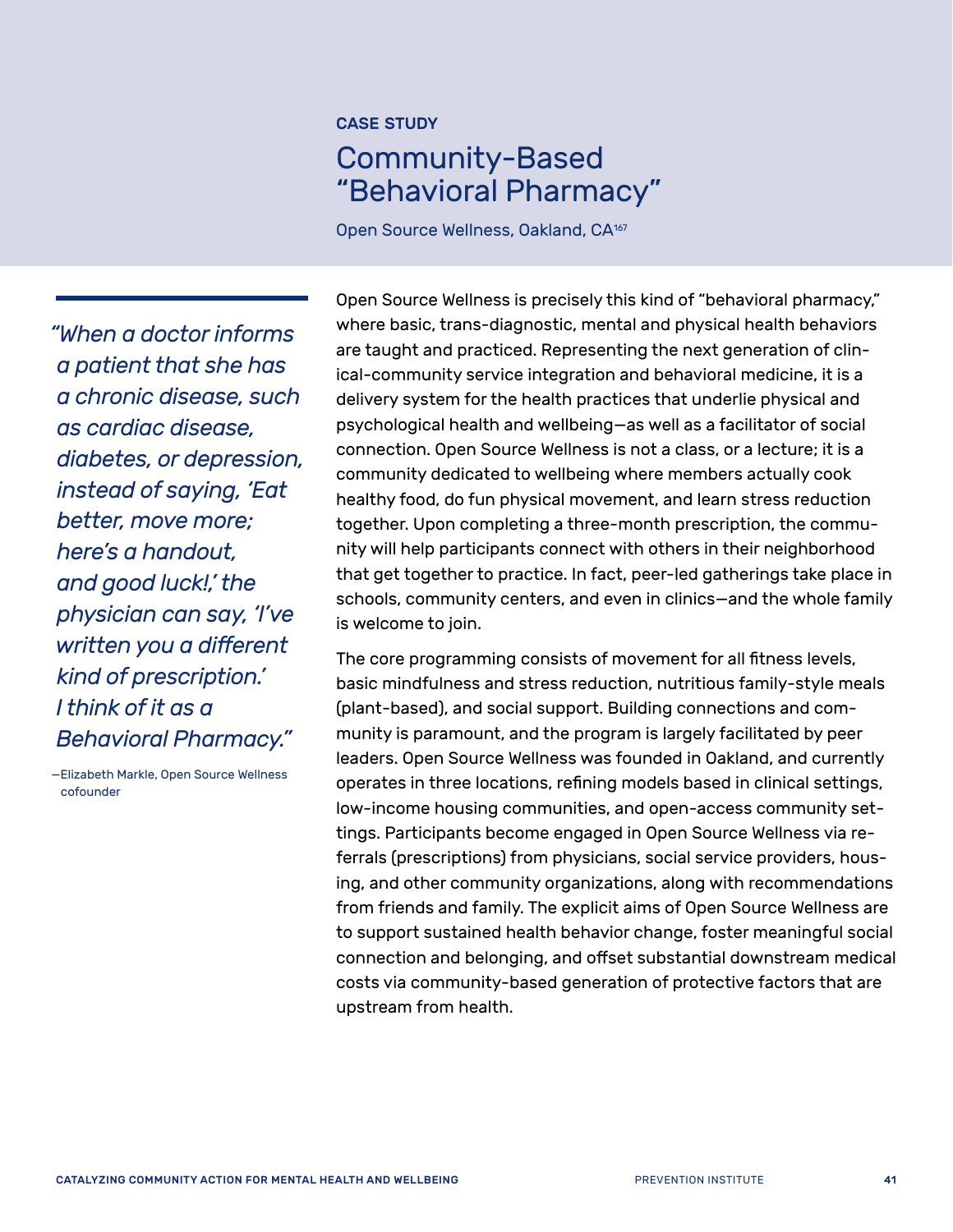## <span id="page-45-0"></span>Meaningful Work and Meaningful Relationships

Austin Clubhouse, Austin, TX<sup>168[,169](#page-67-5)</sup>

*"After two 'lost' decades, I am finally moving in a positive direction towards health, happiness, and employment."* 

—Clubhouse member, now employed

The Austin Clubhouse is a psychosocial rehabilitation program for adults with a background of mental illness, designed to address quality-of-life issues such as engaging in meaningful work and meaningful relationships. Many adults with chronic mental illness are often chronically unemployed. Working side-by-side with Clubhouse staff, members learn vital job and social skills by implementing an eight-hour work day, and by normalizing daily routines and activities focused on vocational, social, and whole health experiences.

The Clubhouse plays a vital role, as expressed by Sheila Gray, parent of an Austin Clubhouse member, "It breaks my heart every day when I hear and see how my son with schizophrenia is treated in this world. For him to know that he has a place to go where he will be respected and treated kindly is a wonderful thing. To also know he will be receiving help to navigate his way in the world is nothing short of a blessing." The Clubhouse provides work-like daily routines that give members a safe place to be during the day to reduce social isolation, as well as facilitate connection to opportunities to return to paid employment and access education opportunities. The Clubhouse model impacts an entire community by supporting reentry into the paid workforce through partnerships with local businesses.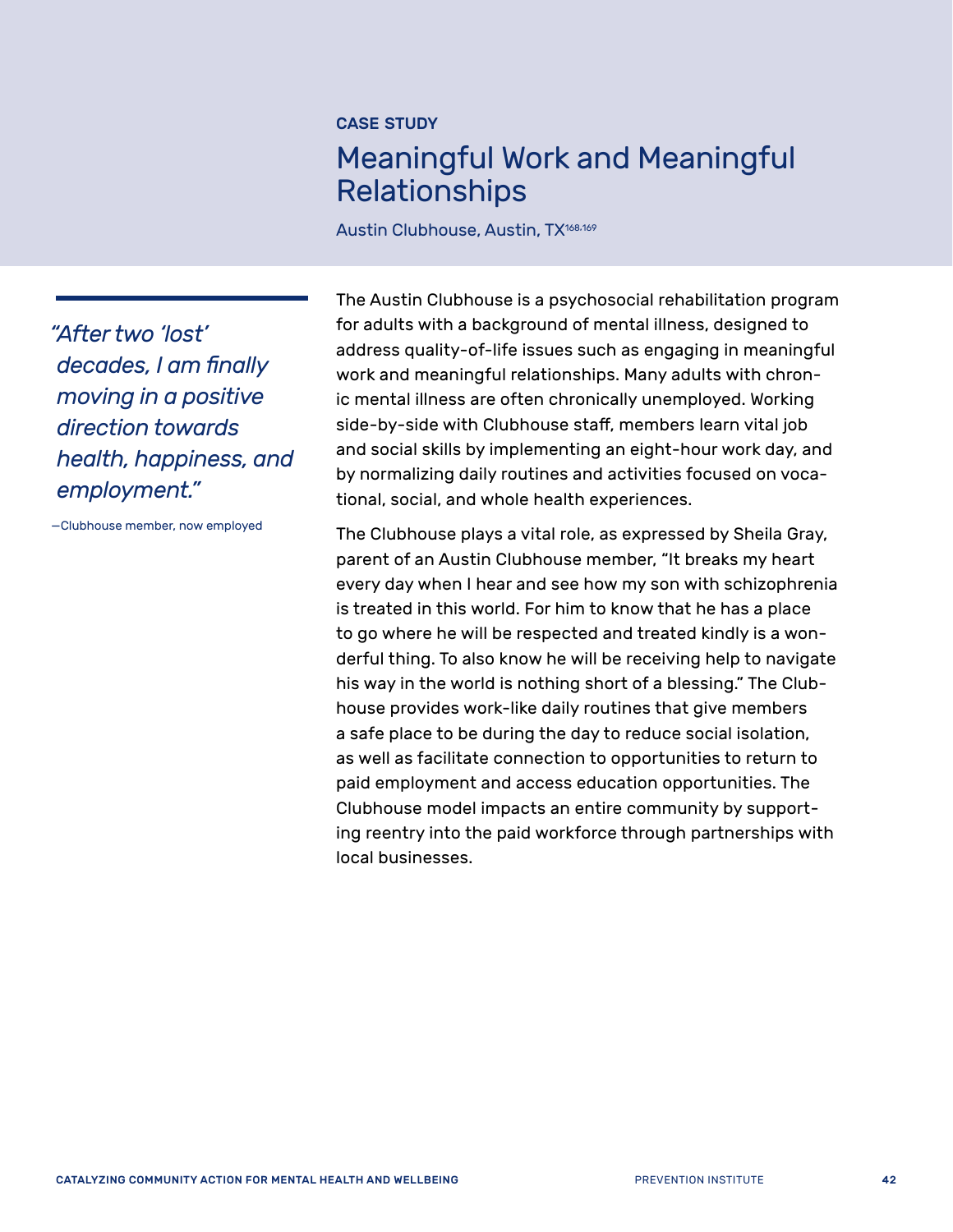## <span id="page-46-0"></span>True "Whole Person" Wellness in the Community

Baylor Scott & White Health and Wellness Center, Dallas, TX<sup>170[,171](#page-67-7)[,172](#page-67-8)[,173](#page-67-9)[,174](#page-67-10)</sup>

*"Everything changed two years ago when I walked into DHWI without knowing that I was walking into a center that would be a life changer. … [e]ven if it's a very little change, it's a change that will have a positive impact on how you see your future life."* 

—L. Gutierrez

Guided by community wisdom from their Community and Ministerial Advisory Boards, the Baylor Scott & White Health and Wellness Center at Juanita J. Craft Recreation Center was founded as the Diabetes Health and Wellness Institute (DHWI) in 2010 in response to South Dallas' gaps in access to care, high rates of type II diabetes, and to provide a safe space for the community. The newly rebranded Baylor Scott & White Health and Wellness Center is a place for members of the South Dallas community to connect with each other and access high quality and timely healthcare services, including receiving diabetes education and treatment, engaging in group activities, receiving social support, and participating in community-based research for a wide range of chronic diseases.

Advisory board members feel strongly that this work fulfills an important responsibility. As Revered Lelious Johnson, President of the Ministry Advisory Board puts it, "We must do all we can to point our members to places and programs that promote wellness. We have a sacred duty to lead them to be proactive in the care of these temples that they have been entrusted with from God. DHWI is providing many programs that we can take advantage of that will help each of us." In an effort to improve access to healthy and affordable foods in a community plagued by food deserts, the Health and Wellness Center sponsors weekly farmers' markets at the Craft Recreation Center, at three of its 22 partner churches, and at three local Dallas Recreation Centers. With efforts that address physical health, mental health, and mental wellbeing, The Health and Wellness Center supports the individual, family, and community with a whole-person wellness approach.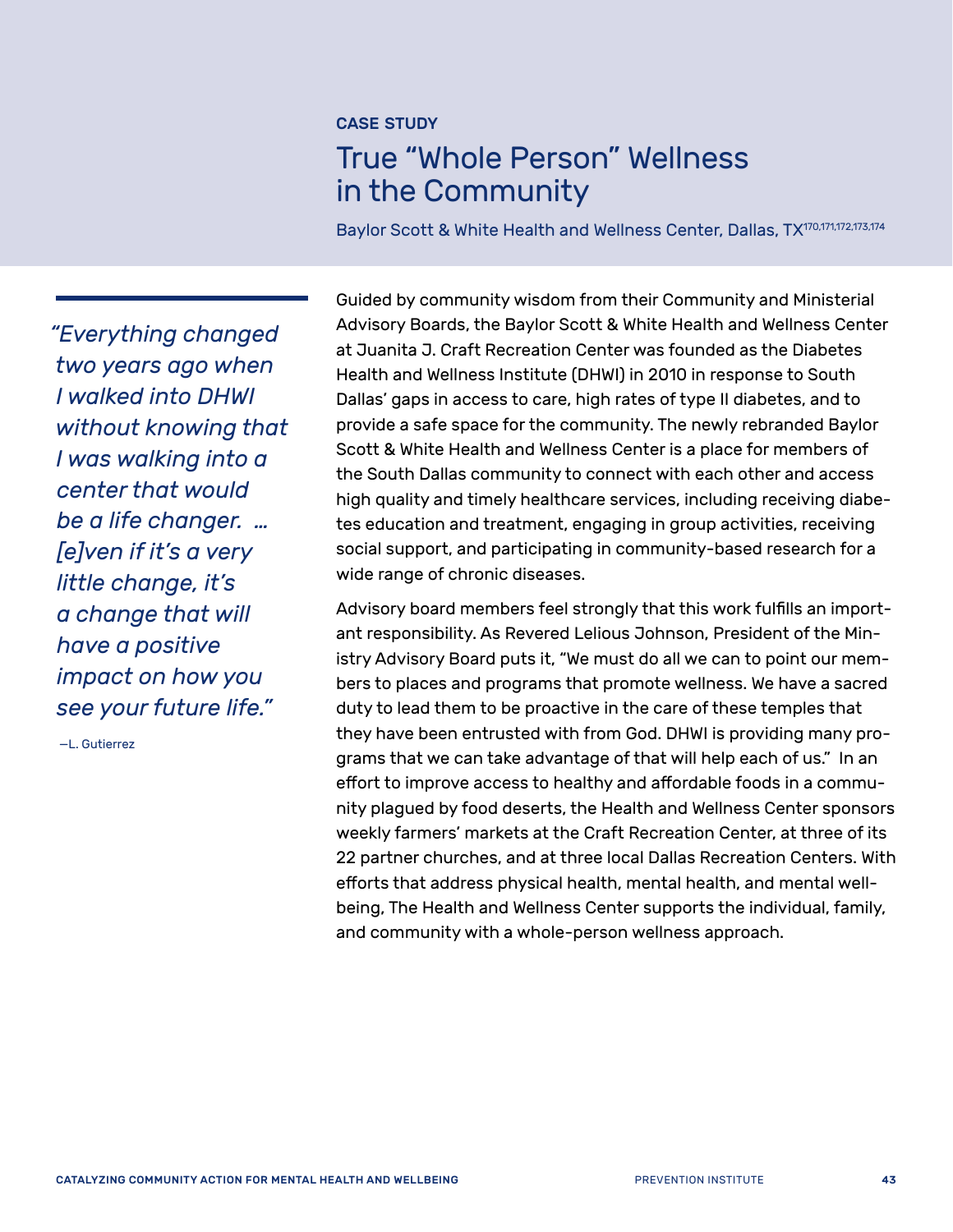## <span id="page-47-0"></span>Supporting Young East African Men in Leading Community Solutions

United Women of East Africa, San Diego, C[A175](#page-67-11)[,176](#page-67-12)

*"What we are trying to do is… to create resiliency, leadership amongst our young men so that their work and their level of activity can reflect on the next generation that is to be in this environment. We are creating a culturally competent center, a centralized hub that will provide an opportunity for parents, young men and women, to be the center where they can find the solution."* 

—Jama Mohamed, UWEAST

Refugees who have experienced traumatic events in East Africa often face challenges when they arrive in the U.S., including lack of educational and economic opportunities, unsafe living conditions, and isolation. Further compounding these problems are stigma in the East African community around mental health and the challenges of transitioning to a different culture. This affects the entire community, but has a unique impact on men. Young men, in particular, face issues such as substance abuse, suicide, and high rates of incarceration. Realizing this critical situation, United Women of East Africa (UWEAST), an organization originally dedicated to building a support system for East African women refugees, has helped create space for young men in the community to build a mental health support system with, by, and for young men.

UWEAST and other partners in San Diego are working with a core group of young men and boys, ages 16–25, who are developing their leadership skills to improve conditions in the City Heights neighborhood, where roughly 10,000 East Africans live, shop, and pray. This includes projects to improve the community environment by advocating decreasing the number of hookah lounges in the neighborhood and raising awareness about the harmfulness of tobacco through a youth-led messaging campaign. The goal is to have a new generation of youth who are actively invested and are a go-to resource in their communities. To support these emerging community leaders, and in response to the young men's request for a safe place of support and opportunity, the coalition is working alongside the youth to develop a peer-led, culturally literate, and responsive behavioral health and psychosocial wellness hub. This community resource, responsive to the young men's unique needs, is a place of safety where youth can connect with one another. The effort also incorporates career and educational coaching, job training, and skill-building, as well as referrals to faith-based and culturally competent supports and services. For the young men, designing these community solutions and then putting them into action has been a source of hope and healing—demonstrating their collective power to affect change and improve conditions within the community.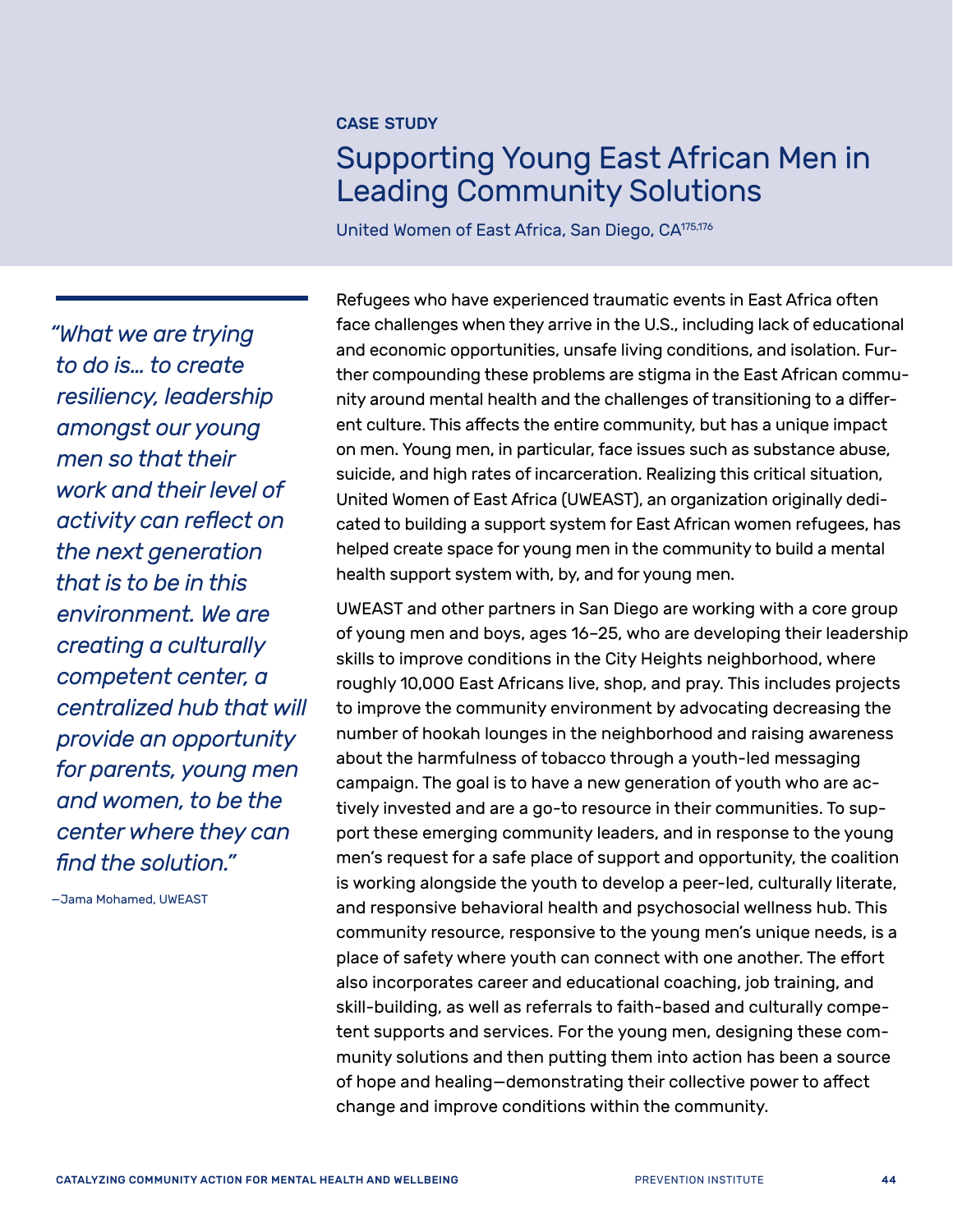## <span id="page-48-0"></span>Advancing Men's Mental Wellbeing through Culturally Grounded Youth Development

Kokua Kalihi Valley, Honolulu, H[I177,](#page-67-13)[178,](#page-67-14)[179](#page-67-15)

*"When… our teams talk about indigenous and indigeneity we're talking about a whole world view, complicated and complex and beautiful, a map for many of our communities who had their map replaced by another map, and so when we're talking about indigenous and cultural practices we're necessarily talking about a world view and whole cosmology in which our young people and our communities can locate themselves."* 

—*Jeffrey Tangonan Acido, KKV*

Kokua Kalihi Valley (KKV), a Federally Qualified Health Center that serves the diverse residents of Kalihi Valley on Honolulu, is addressing the mental health and wellbeing of men and boys through the creation of a youth leadership development program. The program, called the Nakem Leadership Institute, affirms young people while bridging them to cultural practitioners who expand on their cultural wealth. Among working class immigrant and indigenous Hawaiian, Asian, and Pacific Islander families of Kalihi, cultural traditions and values have been fragmented by colonization, economic exploitation, and the loss of ancestral homelands. Kalihi men struggle to hold onto a sense of identity, purpose, and power within the current social environment.

Building off of a series of culture circles that incorporate the traditional talk-story format of island cultures, the Institute trains young people in popular education methodology. Not only do they learn who they are in relation to the world they live in—creating a sense of dignity and belonging but they create spaces for other young people to experience that world in which they live. During nine months of fellowship in the program, participants gain knowledge of community history, power structures, cultural strengths, and mental health needs, and practice skills such as facilitation, power analysis, and community organizing, all of which are needed to address issues underlying mental wellbeing in Kalihi and Hawaii.

Kalihi fellowship recipients rotate through "community learning sites" as an opportunity to explore various employment sectors, and to better understand how mental health is rooted in land, body, and language. In discovering their interests, fellows become navigators and resource persons who positively impact their communities through their own unique aspirations. The project is nested within KVIBE, Kalihi's local bicycle exchange, which is a natural gathering place where multiple generations of boys and young men come together to socialize and repair bikes. The young people in the bike shop have catalyzed improvements to the neighborhood's physical environment, having successfully advocated for the installation of a bike lane on a road that was formerly unsafe to ride. By nurturing young leadership, civic engagement, and healing connections within the community, the Institute improves health in Kalihi, while also inspiring and empowering the next generation of leaders and advocates embedded in the community.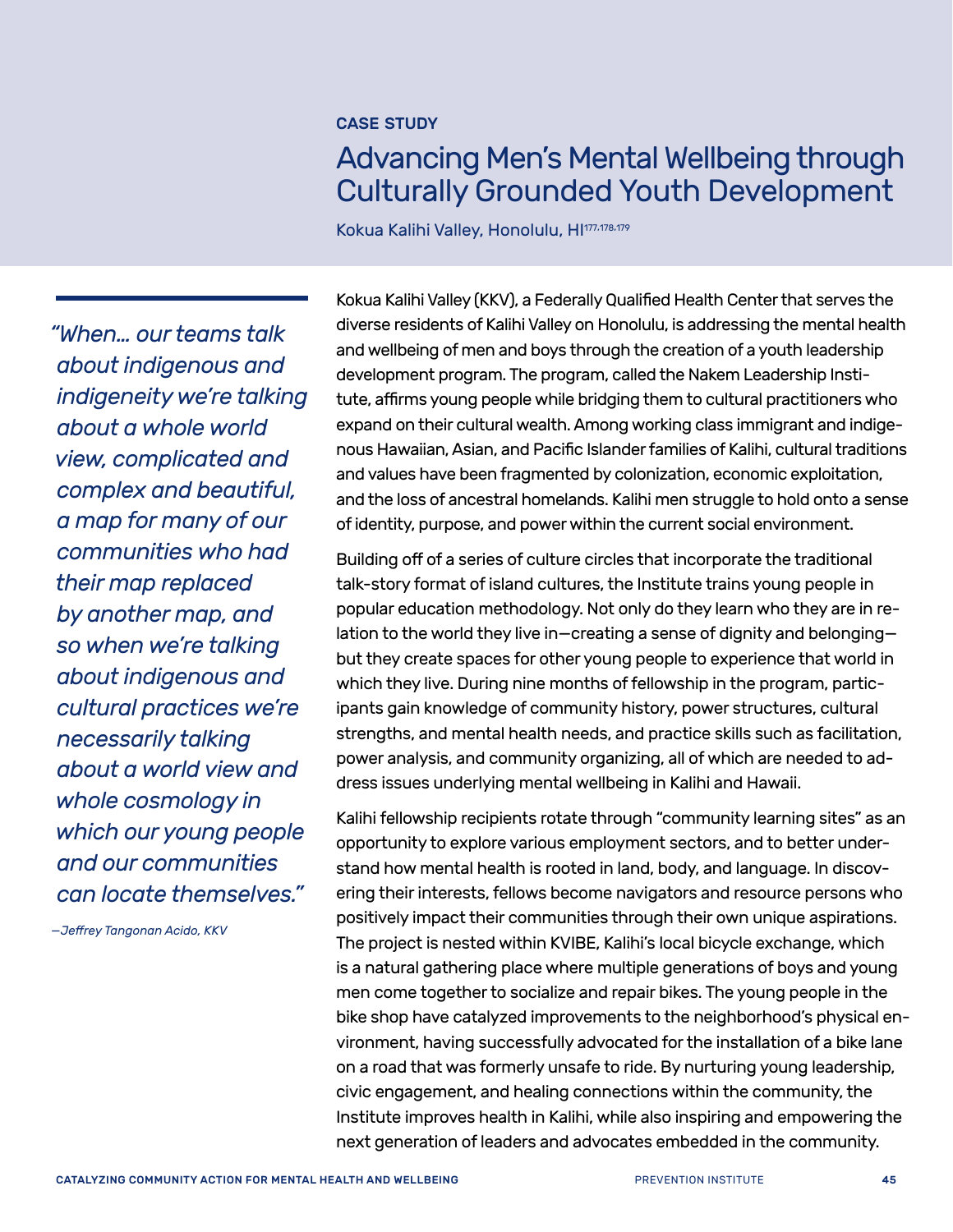## <span id="page-49-0"></span>Making Connections for Military and Veteran Families

Nebraska Association of Local Health Directors, Lincoln, NE[180](#page-67-16)

*"How does a nation develop communities of care that maximize resilience and minimize the health risks that military children and their families face?… [We must] develop a public health approach that harnesses the strengths of the communities that surround them."*

*—*from *Building Communities of Care for Military Children and Families (Kudler and Porter, 2013)*

For military families, mental or emotional crises can arise well after deployment. Yet more often than not, these families are invisible to the wider community and challenged to find connection and support, especially in the rural and frontier areas that make up much of the state of Nebraska. The Nebraska Association of Local Health Directors, together with 16 local health departments (LHDs) and the Nebraska Veteran Task Force, is supporting the wellbeing of veterans and their families in rural communities across the state by better connecting veterans to resources and to each other, growing deeper social connectedness within the veteran community, and building trust and rapport with providers and available peer support.

The coalition is creating and resourcing LHDs as hubs of connection and support for veterans and their families; formalizing a methodology for LHDs and partners to assess and maintain their Military Cultural Competence; and assuring that on a day-to-day basis, they are growing communities where military families can thrive. Their approach includes peerto-peer networks at the community level, as well as state and local task forces for ongoing collaboration among a variety of stakeholders to shift the public consciousness and achieve communitywide preparedness to recognize the culture, assets, and needs of veterans and their families.

As part of a "Veterans in All Policies" effort, the coalition educates state- and local-level policy makers and service providers to increase the recognition of veteran and veteran family issues (especially in rural areas), building awareness of how determinants of health impact the wellbeing of this population. Through legislative events at the state capital, engagement of school administrators, school boards and the Department of Education, and provision of regular and targeted Community *No Wrong Door* training, they are building numerous touchpoints for veteran families to successfully connect and receive assistance for challenges such as social isolation, housing instability, and under-employment. The partnership's comprehensive strategies support the development of a broader paradigm of how returning veterans are supported—by each other and by their communities—as parents, spouses, grandparents, and community members.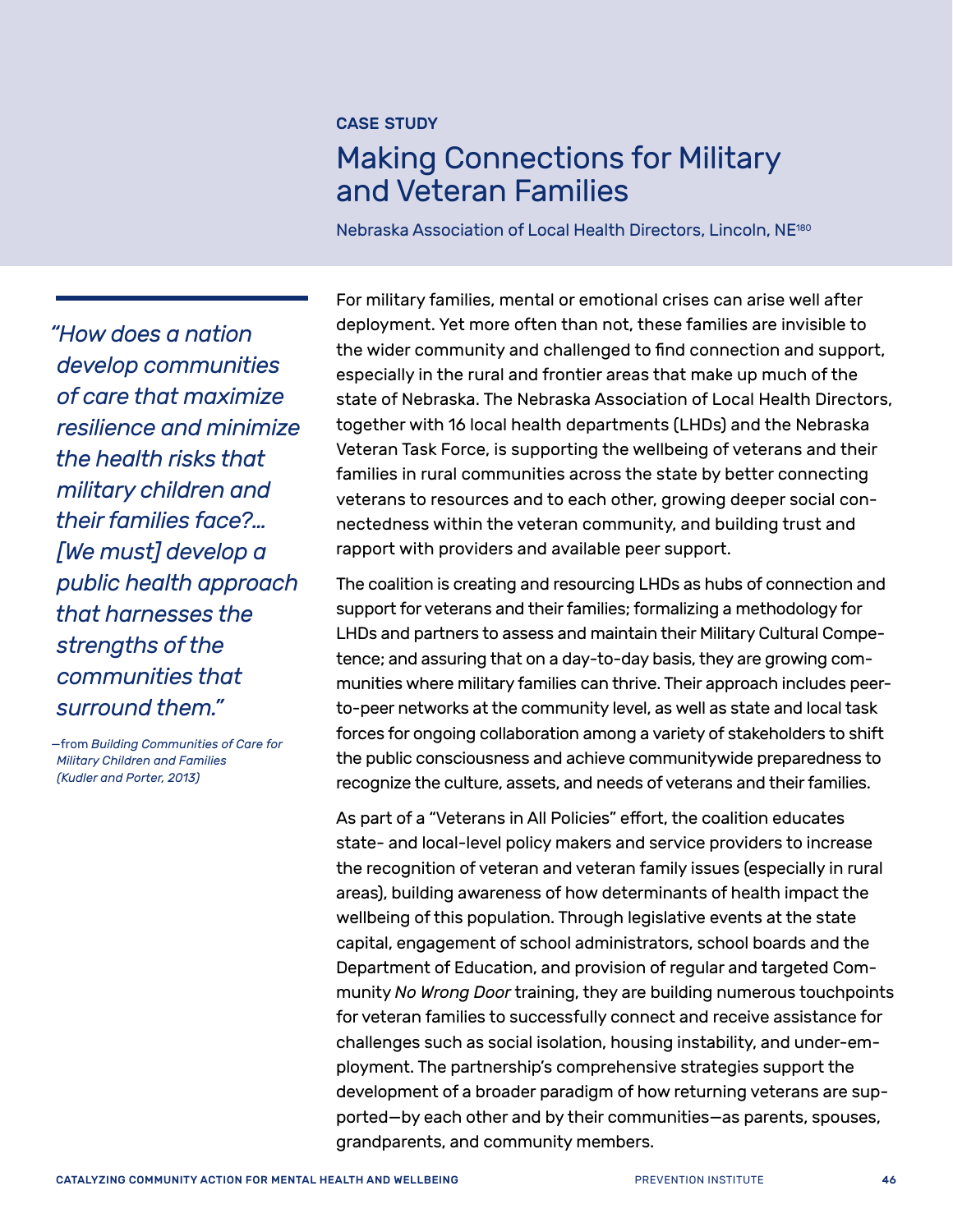## <span id="page-50-0"></span>Leveraging Libraries to Connect to Care

Denver Public Library, Denver, CO<sup>[181](#page-67-17)</sup>

*"Peers have created a safe place for people at the library. They don't have to worry about getting harassed or being arrested. They know they can come in and talk about an issue and the peers can help connect them to things."* 

—Amanda Kearney-Smith, Peer Specialist, Colorado Mental Wellness Network

As rents and housing costs continue to increase, the city of Denver has seen an influx of people living on the streets, which has created an all-too-familiar problem for cities across the country: how to provide people with the services they need in a responsive way. Denver decided to tackle the problem with an innovative model that employs peer specialists to reach out to those experiencing chronic homelessness where they gather and feel safe—the Denver Central Library.

The city has deployed teams of peer specialists with lived experience with mental illness and substance misuse to connect with this vulnerable population at the Denver Central Library. The specialists link folks to vital services, including health coverage, transportation to doctor appointments, and affordable or temporary housing. Peer specialists work with licensed social workers to provide counseling, ensure patients are taking prescribed medications, and prevent them from cycling through emergency rooms.

By employing peer specialists at the Denver Central Library, the city is establishing a place of safety and connectedness for people who lack access to traditional medical care, while also providing an opportunity for those recovering from mental illness or substance use problems to take control of their destiny, be role models, and contribute to society.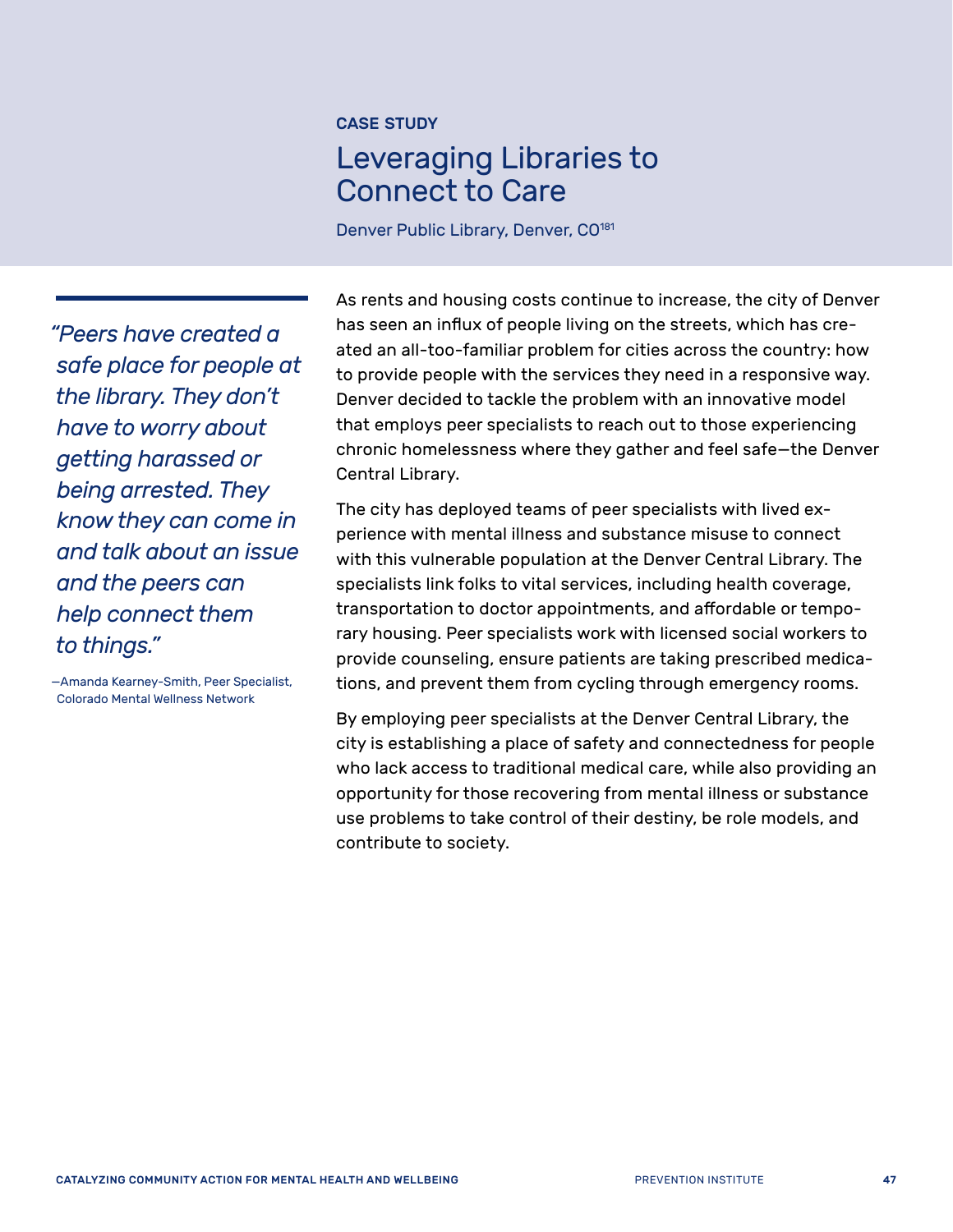# <span id="page-51-0"></span>From an Expanded Paradigm to a Broader Approach

Mental and emotional challenges take a deep toll on families and communities, and are of grave concern to our health as a nation. We hope the content of this paper will stimulate dialogue, new strategies, and intentional action. The paper seeks to respond to the challenges faced by the sectors most accountable for health in our communities—including healthcare, public health, and behavioral/ mental health—and to point towards critical roles for other sectors, including housing, economic development, business, law enforcement, and criminal justice. Mental health is a thread that runs through all human experience, and therefore justifies a heightened investment in preventing or ameliorating issues like:

- Adverse childhood experiences and trauma, which drive poor health.
- Loneliness and social isolation among many populations, including seniors, people with disabilities, and those in remote areas or unsafe urban communities, all of which contribute to poor mental and physical health outcomes.
- Mental and physical health impacts of lifelong stressors that drive health inequities for people of color, Native American communities, people living in poverty, immigrants, the LGBTQ community, and others groups facing institutionalized bias and discrimination.
- Mental health issues that co-occur with physical illness, including among medically complex patients, who are some of the highest consumers of healthcare services.
- The "sea of despair" that manifests in depression, suicide, and emotional coping through addiction[.182](#page-67-18)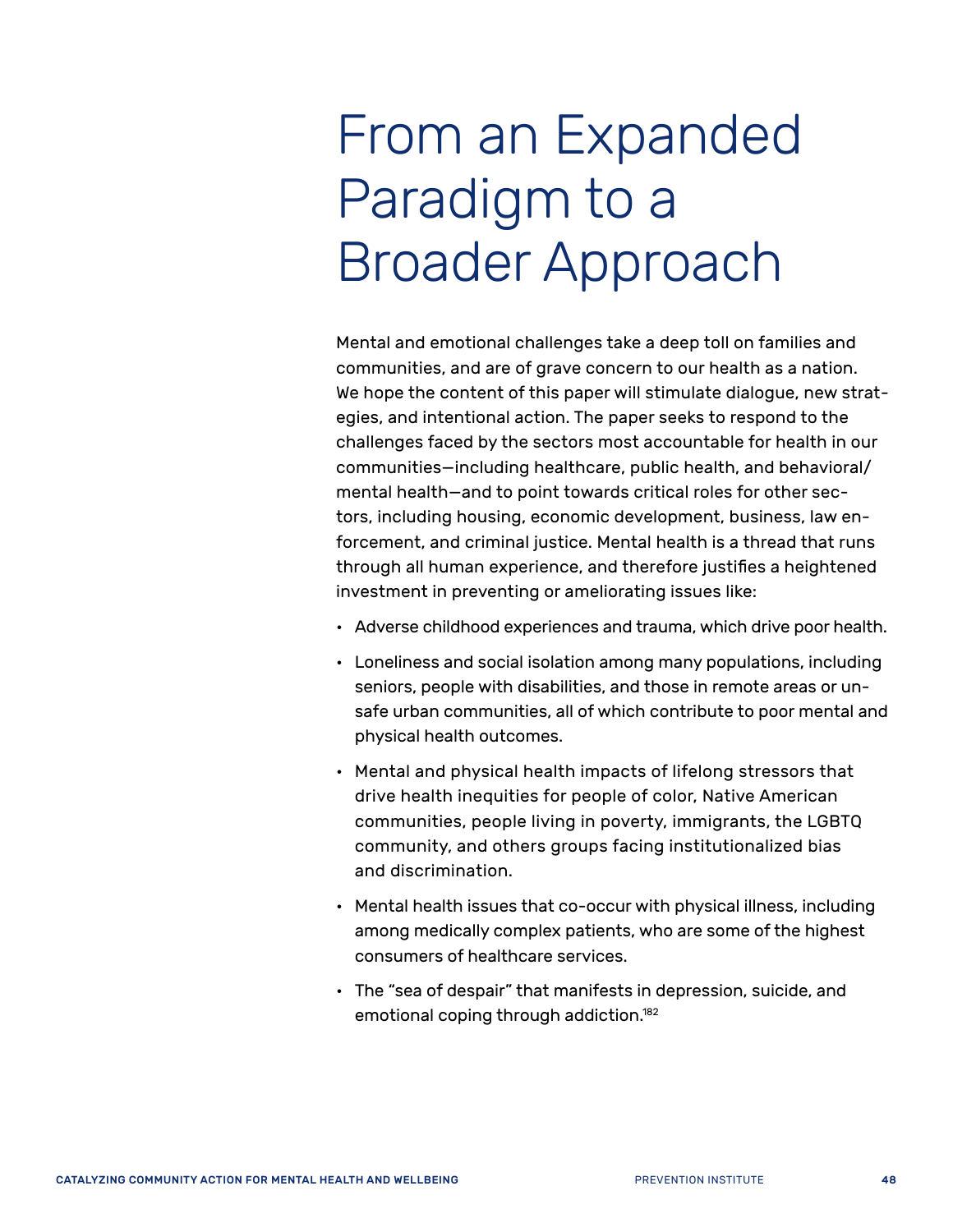## <span id="page-52-0"></span>Strategies for Fostering Mental Wellbeing: A Starting Point

It is time to expand the mental health paradigm to advance community wellbeing. We seek to share the approach provided here and explore with mental health and community leaders how to best integrate and engender it in institutions and communities across the country. We must widen our path from acknowledging and counting problems and fostering individual solutions at best, to incorporating communitywide efforts. Building on the concepts of the mental health prevention pioneers, the reports from IOM (now known as the National Academy of Medicine), and WHO, effective community mental health strategy requires working across sectors and at multiple levels. Primary prevention strategies focus on an outcome across an entire population in a community, (e.g., tobacco prevention and control), and zero in on multiple influences across multiple sectors in the environment that impact behavior.<sup>183</sup> We offer potential strategies as a starting point for contemplating next steps to foster community-level prevention approaches that advance mental wellbeing. These are organized along the Spectrum of Prevention (Figure 7). The Spectrum of Prevention provides a multifaceted framework for furthering upstream, community -level, primary prevention strategies to shift norms and practices towards those that advance community wellbeing.

#### The Spectrum of Prevention

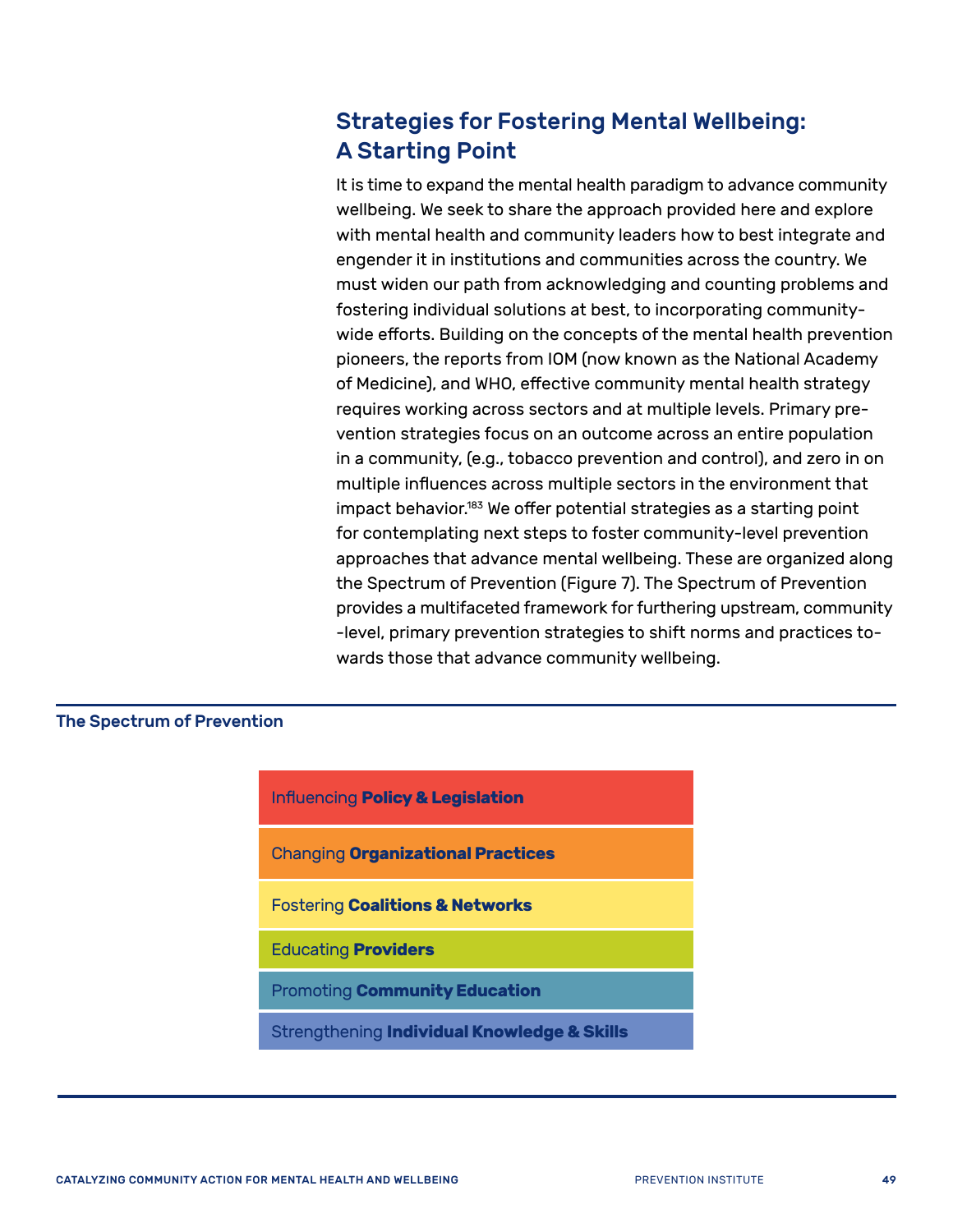Figure 7. Strategies for Fostering Mental Wellbeing : A Starting Point

### Influencing Policy & Legislation

Explore opportunities to incorporate community prevention strategies into existing mental health regulations and policy.

Brief policymakers on the potential financial and social gains (spanning multiple sectors) of broadening mental health strategy to include a focus on community determinants and pillars.

Establish and focus funding streams to catalyze community mental health innovation with priority funding to communities grappling with impacts of bias and discrimination.

## Changing Organizational Practices

Engage community institutions including healthcare, education, business, housing and development, and others in reflecting community mental health priorities in their anchor institution roles such as hiring (e.g., hire and support the formerly incarcerated), purchasing, being a responsible neighbor, and advocating for public policies to improve community conditions impacting mental and physical health.

Consider impacts of institutional decisions and policies on wellbeing. Promote widespread adoption of organizational principles and practices for social inclusion: dismantle structural and interpersonal bias and discrimination and foster positive norms within institutions for people of all races, gender identities, religions, classes, abilities, sexual orientation, body size, or other perceptions of difference.

Refine healthcare delivery to take into account the interrelationship between the physical and emotional needs of patients and to expand their institutional role to support improvements in community conditions driving mental health challenges. (See Figure 8)

Develop community-wide indicators based on the community determinants and pillars to incorporate into community health assessments by hospitals, public health, community development, and other community planning efforts.

Evolve medical, public health, and behavioral health training to strengthen multi-disciplinary experiences and skills in working across sectors to assure a workforce prepared to advance comprehensive collaborative approaches.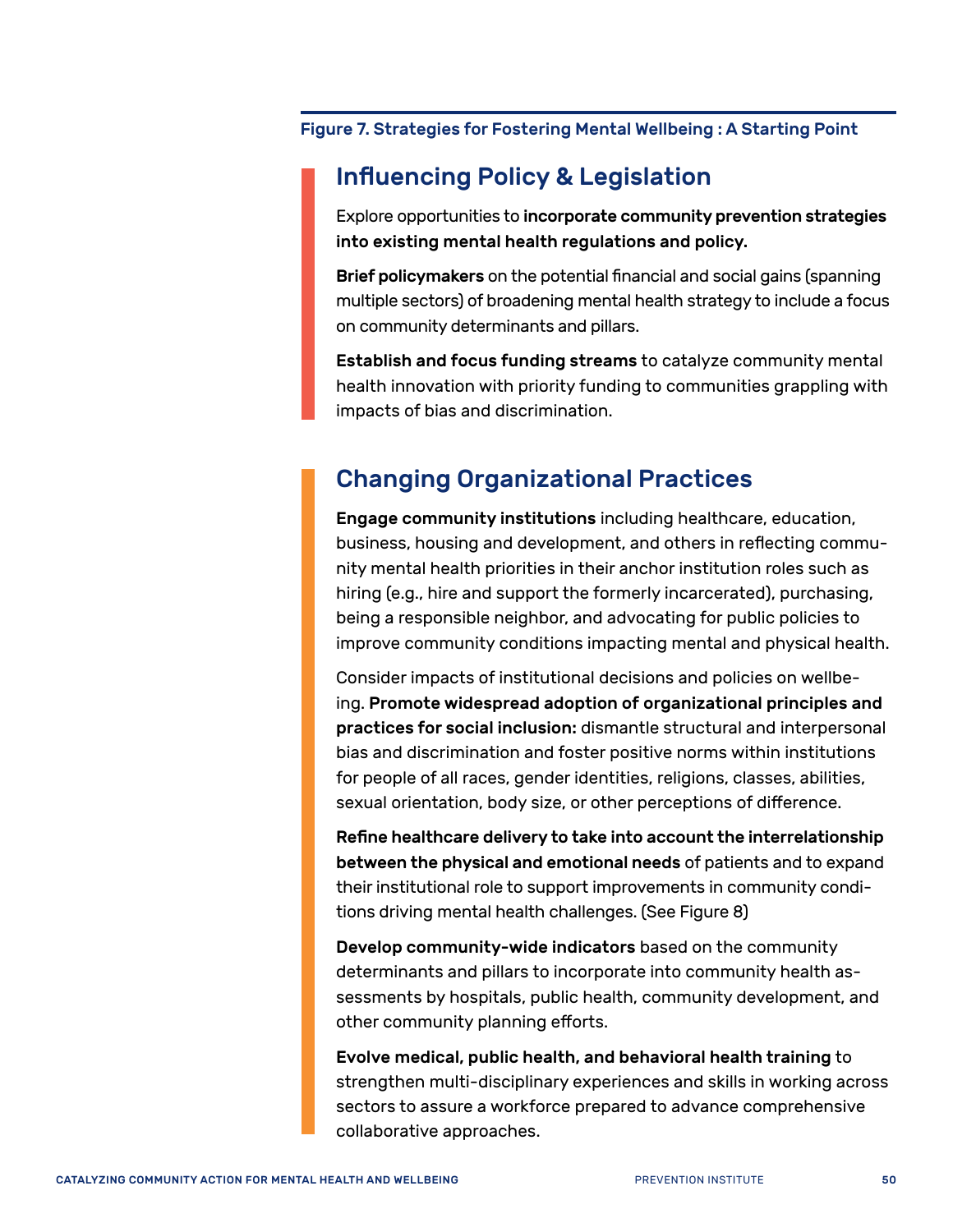#### Fostering Coalitions & Networks

Convene philanthropies to discuss collaborative efforts to advance community-wide mental health opportunities, including supporting the development of a body of evidence-based, gender-responsive, community-wide interventions[.184](#page-67-20)

Convene thought leaders to explore the Pillars—the social/ emotional underpinnings of wellbeing. Develop common language, delineate the implications, and identify strategies that advance those elements.

Convene mental and behavioral health practitioners to discuss implications and opportunities to advance community prevention as a complement to treatment and early intervention strategies.

Engage community leaders in collaborations with the multiple sectors (including health, education, criminal justice, law enforcement, business, housing, and economic development) that most influence and are affected by mental health to explore strategies that advance community wellbeing.

#### Educating Providers

Build capacity in the mental health, behavioral health, healthcare and public health fields to understand the intersection between mental and physical health and to undertake joint efforts to implement community-level prevention strategy that collectively advances mental and physical health.

Educate healthcare leadership, practitioners, and payers on the mental health elements of illness and injury and on the opportunity to advance prevention and healing by focusing on mind and body simultaneously.

Enrich peer networks with upstream community prevention knowledge and leverage their lived experience to serve as catalysts to advance improvements within community factors that impact mental health and wellbeing. Establish a community of practice and develop a leadership cadre for the peer networks.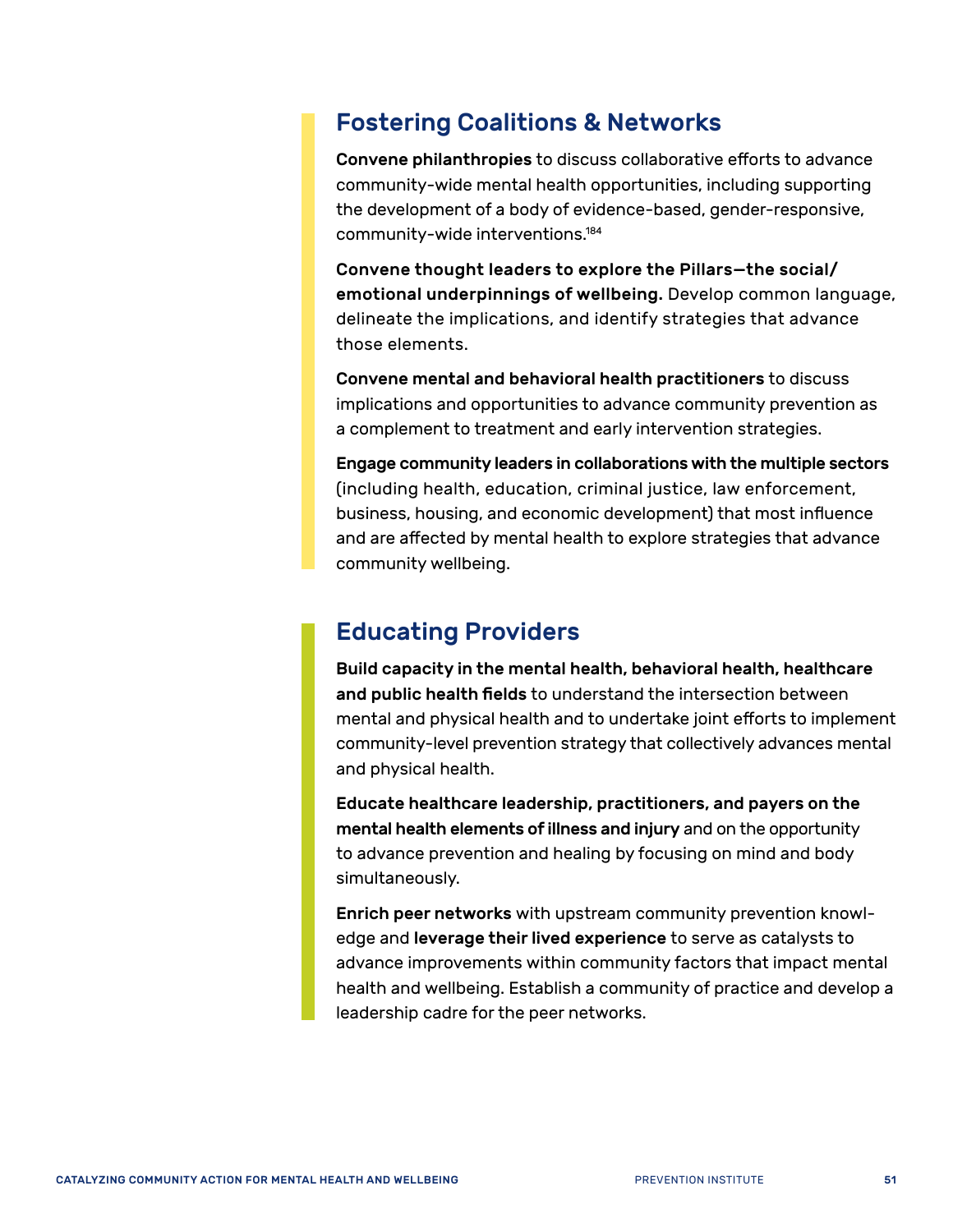## Promoting Community Education

Educate the general public about the interrelationship between physical and emotional health and foster understanding that the same kinds of conditions that advance physical health are also important for mental wellbeing (e.g., housing, safety, parks); describe the interrelationship among key social concerns including adverse childhood experiences, trauma, and diseases of despair, and the common solutions of fostering resilience and improved community conditions.

Conduct communications campaigns to reduce stigma and bias against mental health challenges and to reveal their damage; conduct a media campaign to emphasize the healing power of caring and social support, drawing on earlier models such as "friends can be good medicine."

Promote widespread understanding of the intersectionality of different forms of discrimination and institutionalized bias on the basis of race, gender identity, religion, class, ability, sexual orientation, nationality, body size, or other perceptions of difference. Advance understanding of the related inequities in community conditions that have huge negative mental health impacts and take proactive steps to reverse bias and support those harmed by it.

## Strengthening Individual Knowledge & Skills

Expand access and referrals for people facing mental and/or physical health challenges and their families to support groups that build coping skills and foster self-esteem.

Establish programs to strengthen coping skills (e.g., promote skills for communication and expression or for meditation and mindfulness in schools).

Build skills among community members to be able to advocate for policies, investments, and action that change community conditions to advance mental health and wellbeing.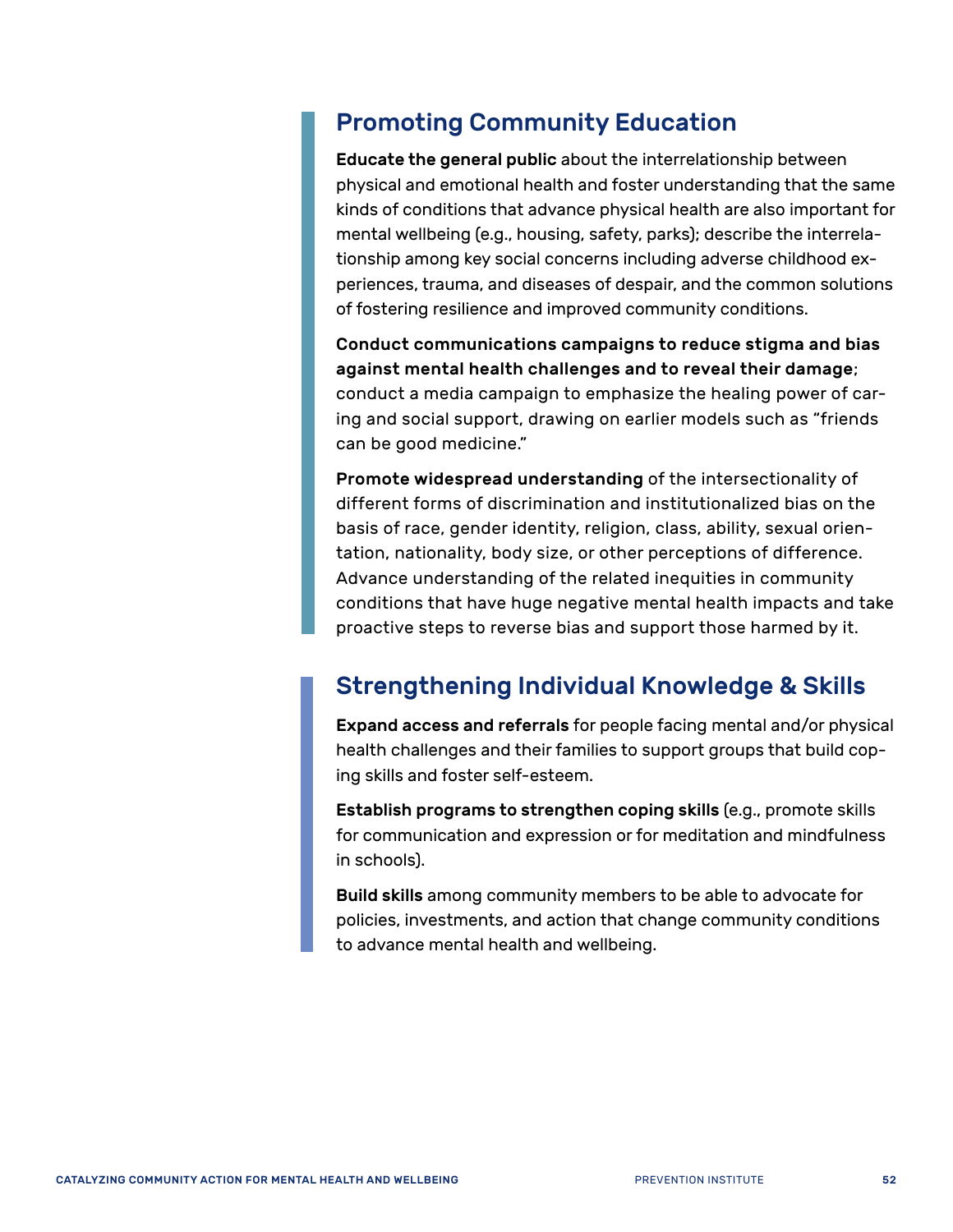#### <span id="page-56-0"></span>Multisector Strategies and Healthcare's Role

Numerous sectors have important roles to play as well as benefits to gain from advancing community approaches to mental health and wellbeing. For example, investments in safe and affordable housing clearly emerge as essential for mental health and wellbeing for all. Economic development fosters employment opportunities and thriving community businesses that create local wealth and assets and reduce mental health challenges associated with financial strain. Both housing and economic development sectors serve as important anchors for all residents, particularly vulnerable residents living with non-optimal health and wellbeing. Among individuals living with mental illness and substance abuse, engagement with law enforcement and criminal justice sectors continues to be a growing problem. Engaging these two sectors in community approaches will allow them to focus on critical community safety issues and reduce needless suffering incurred from people cycling in and out of the correctional system. These sectors are more likely to be strong, proactive, responsive, and successful when all residents in a community are thriving with optimal health and wellbeing.

Healthcare is one sector that has a particular interest in advancing community approaches to mental health and wellbeing. While psychiatry is most often associated with the treatment of mental illness, primary care providers often serve as the first point of contact with the healthcare system for physical and mental/emotional conditions and provide long-term coordinated care for individuals, families, and communities. Primary care's role within the healthcare system makes it a critical partner for advancing community strategies. Primary care not only has been associated with enhanced access to care, better health outcomes, and decreased emergency department visits and hospitalizations, but also with meeting the needs of vulnerable groups and reducing disparities[.185](#page-67-21)

The healthcare strategies on the next page (See Figure 8) serve both to delineate starting strategies for exploration and as an example of how to analyze the contributions a specific sector can make. As described earlier, beyond healthcare challenges in ensuring mental health service parity and quality of treatment, healthcare has an important role in improving population health for those with mental health conditions and for those facing the emotional impact that comes with physical health concerns.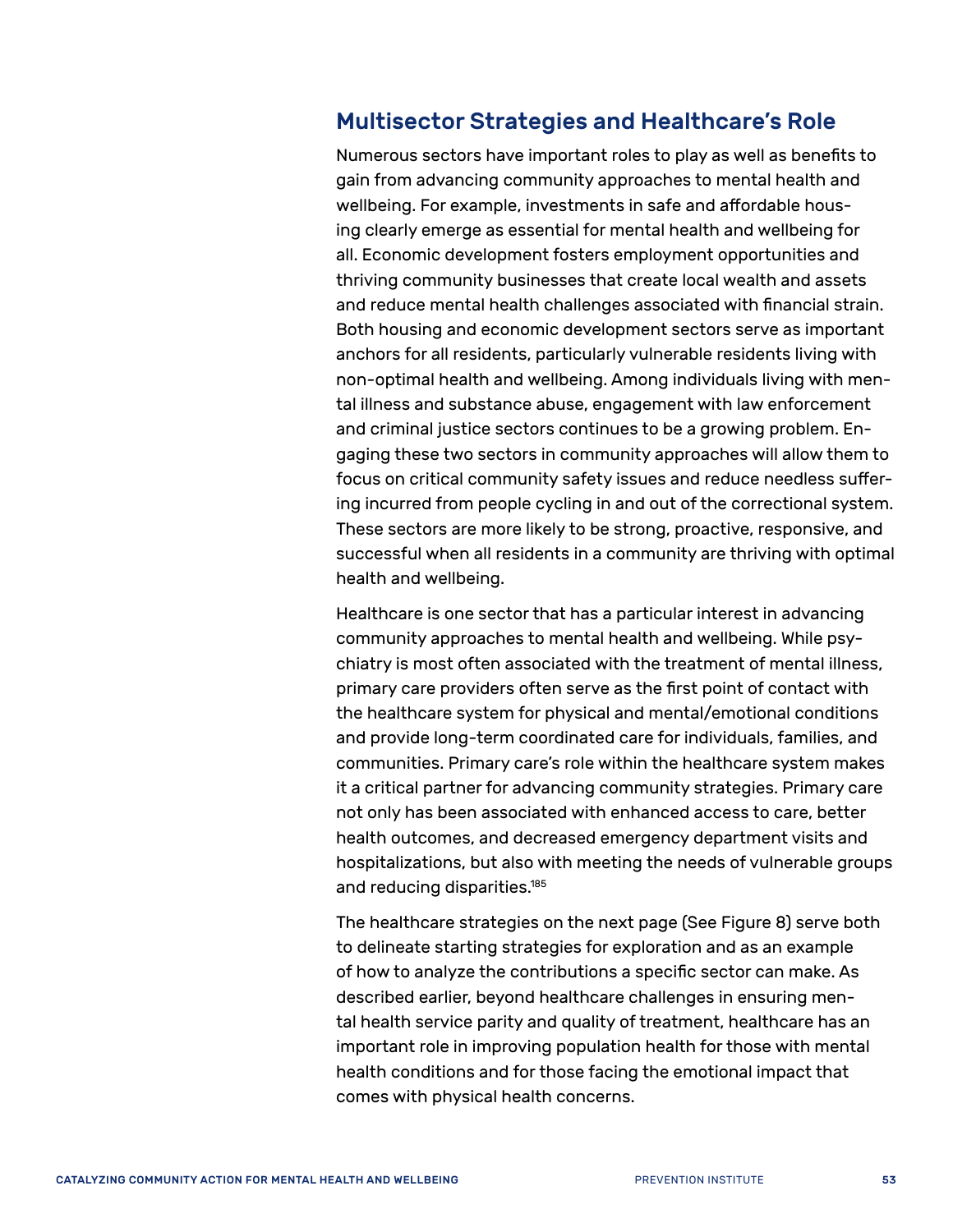### Sample Activities

- **<sup>&</sup>gt;** Share data analytics and staff insight on patients' priority mental health challenges, including the emotional challenges of physical health conditions, with community partners, especially public health, housing, economic development, urban planning, and criminal justice/law enforcement. Also share with these partners observations about the community determinants that are shaping and/or exacerbating these concerns.
- **<sup>&</sup>gt;** Consider organizational and practice changes that encourage discussion with patients and their families on the mental/ emotional impacts of newly diagnosed health problems and the family and community assets available that help them cope and manage these emotions.
- **<sup>&</sup>gt;** Identify opportunities to serve as a credible "health expert" voice in community, media, and policy settings to advocate for community improvements to support mental wellbeing and health such as safe parks and greenspace, affordable supportive housing, and living-wage jobs.
- **<sup>&</sup>gt;** Participate in or convene multi-sectoral partnerships that include community residents to advance community priorities related to mental health and community wellbeing; engage other health/behavioral systems, providers, payers, housing, economic development, and other sectors.
- **<sup>&</sup>gt;** Provide financial and human capital investments, including community benefit, to strengthen community conditions that impact mental health and wellbeing.
- **<sup>&</sup>gt;** Establish an advisory committee of patients and family members with mental/emotional health perspectives to provide advice to the healthcare organization on decisions spanning from patient care to community investments.
- **<sup>&</sup>gt;** Activate patients as spokespeople and advocates for community changes to advance mental wellbeing.
- **<sup>&</sup>gt;** Ensure the community health needs assessment process incorporates mental health and community determinants indicators.
- **<sup>&</sup>gt;** Design infrastructure, facilities, and patient care to support emotional and mental wellbeing; provide safe/accessible spaces for external organizations and groups through shared use agreements.
- **<sup>&</sup>gt;** Engage in equitable employment and hiring practices, including individuals with mental health diagnoses and formerly incarcerated individuals; provide living wages, safe working conditions, benefits and career ladders for staff at all levels.
- **<sup>&</sup>gt;** Employ procurement practices that support locally owned businesses and support businesses that employ individuals with mental health challenges.
- **<sup>&</sup>gt;** Serve as role model to broader business community as an anchor institution and activate business partnerships to fund and sustain initiatives that advance populationwide mental wellbeing.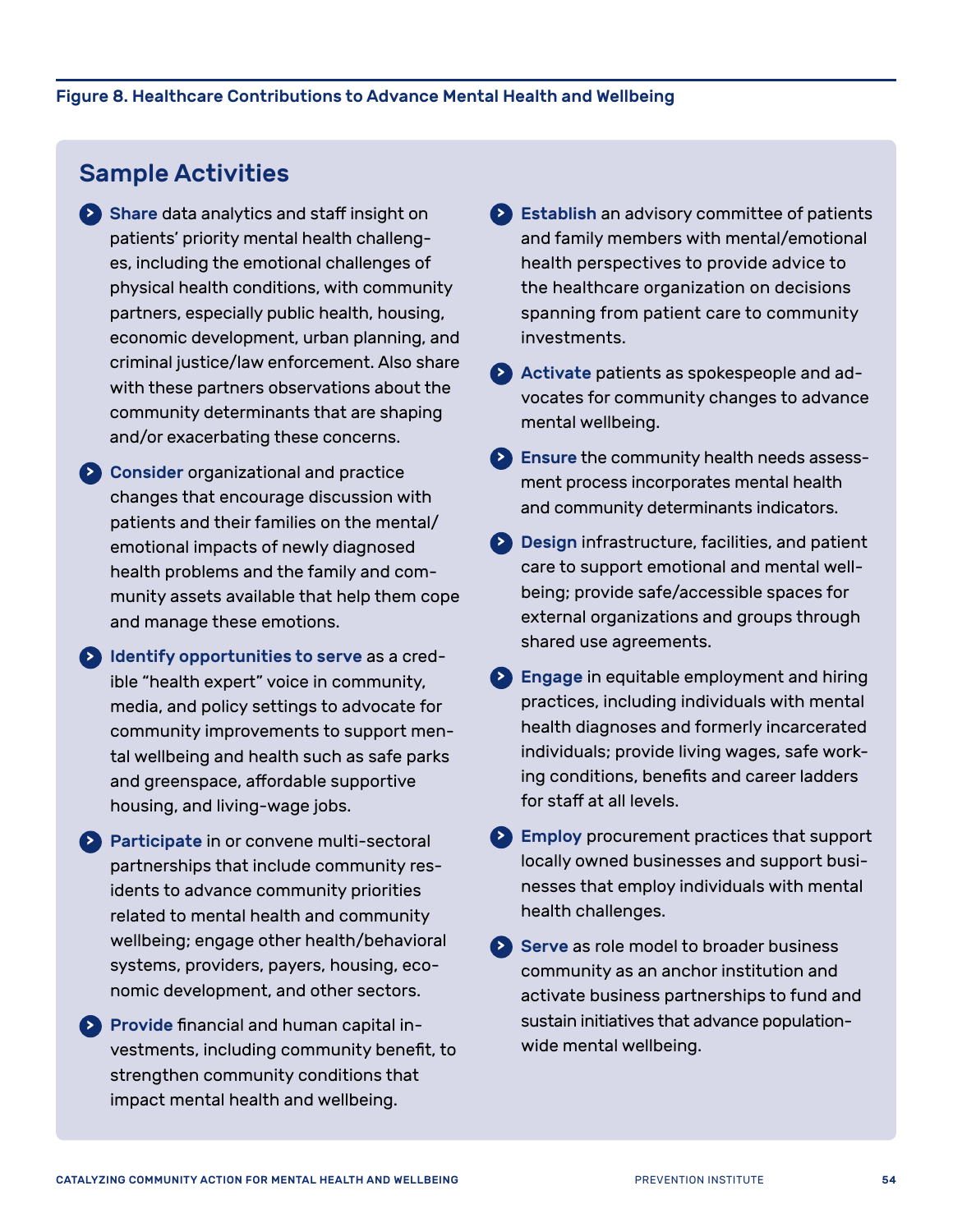Healthcare can both directly make a valuable contribution to community strategies and, using its ties, credibility and clout, can engage and support community members and other sectors in having this impact. Further, as healthcare organizations across the country are beginning to explore strategies tied to 'anchor institution' roles (recognizing its power beyond service delivery as a major business leader in many communities e.g., employer, purchaser, land developer), these roles and partnerships can add to effective community impact to improve population-wide mental health and wellbeing.

#### <span id="page-58-0"></span>State Opportunities: California

States can take action to transform the nation's approach to mental health. This must build upon, complement and further push national initiatives from leadership groups like SAMHSA, National Institute of Mental Health, and Center for Medicare and Medicaid Innovation. While it is at the community level where change must ultimately reside, a state's decisions can further local effectiveness. We offer California-specific examples here (which other states can consider, based on their own contexts). California has often been one of the states at the forefront of innovations in mental health. In recent years, state-sponsored innovation has primarily occured in the realms of mental health treatment and early intervention. These activities have helped foster public and policymaker support for taking action to advance mental health. The stage is set to leverage these current efforts to move toward stronger impact by incorporating community-level action to strengthen community determinants and pillars that advance mental wellbeing. The next step is to explore the status of these efforts with their leadership and partners, and to consider the ways they might better incorporate such an approach. Examples of California initiatives with potential for further innovation related to community prevention include:

• The Mental Health Services Act (MHSA) of 2004, a voter-approved ballot initiative, reflects public endorsement of the importance of mental health and prevention. MHSA was designed to expand and transform California's county mental health systems, creating a local-level approach that could better meet the mental illness needs of each community. The goal of the MHSA is to provide better coordinated and more comprehensive care to the states' seriously mentally ill population, with specific funding earmarked for children's mental health, setting aside 20% of funds to support prevention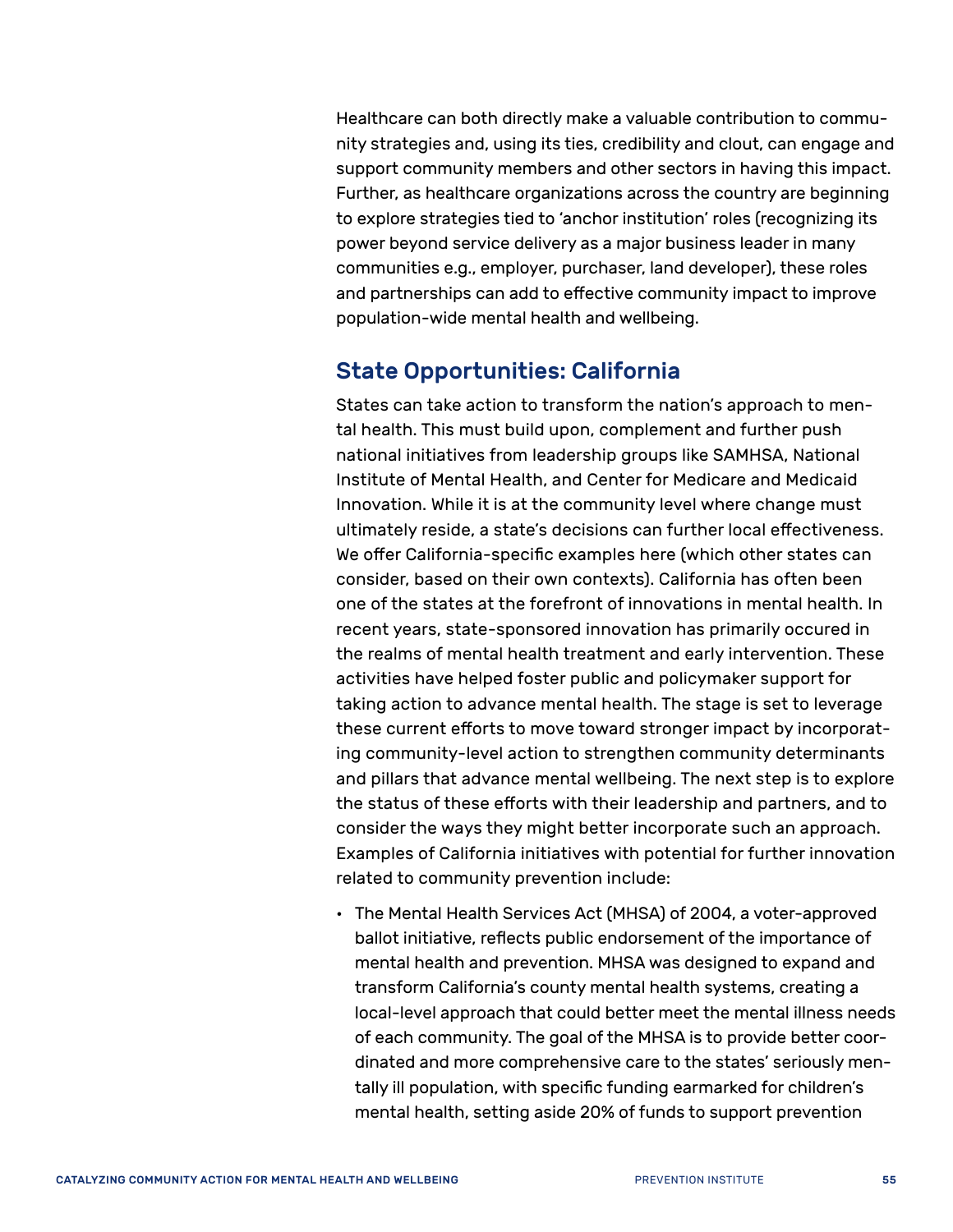and early intervention.<sup>186</sup> According to Gail Bataille, a long-term county mental health director, through the efforts of advocates, the MHSA "created the first major investment in prevention since the 1980's[.187](#page-67-23) This initial investment has encouraged county mental health to engage in population-level prevention and early intervention[.188](#page-67-24) Administered by the California Mental Health Services Authority (CalMHSA), MHSA allowed every county in California to build relationships with school and community partners and provided small grants to community-based organizations to address local needs.<sup>189</sup> The extent of significant prevention progress and the potential for further progress needs to be assessed. Beginning in 2011, CalMHSA implemented a set of local and statewide prevention and early intervention initiatives aimed at reducing mental health stigma and discrimination, preventing suicide, and improving student mental health. An evaluation by RAND found that after exposure to education and training activities more Californians said they were willing to socially engage with neighbors or coworkers with mental health challenges and reported being more confident in intervening with those at risk for suicide.<sup>190</sup> Through this act, the state can explore opportunities to use funds to support counties in complementing service delivery and early intervention strategies with community prevention strategies to improve mental health and wellbeing.

- The No Place Like Home Initiative, passed by the legislature in 2016 and signed into law by Governor Brown, devotes resources from the MHSA to support affordable housing for those living with a serious mental illness—an important recognition of the connection between mental health and a key community determinant. The initiative should share lessons learned with housing development stakeholders to further invest in affordable and safe housing for all.
- California state policy, articulated through *Portrait of Promise: The California Statewide Plan to Promote Physical and Mental Health Equity*, includes both physical and mental health, and underscores the interrelationship and strategic necessity of paying attention to both physical and mental health to advance health equity. The Office of Health Equity— building on the goals outlined in the report and working with its advisory committee and the Health In All Policies Task Force—is well-poised to facilitate multiple sectors and communities impacted by inequities in order to improve community conditions.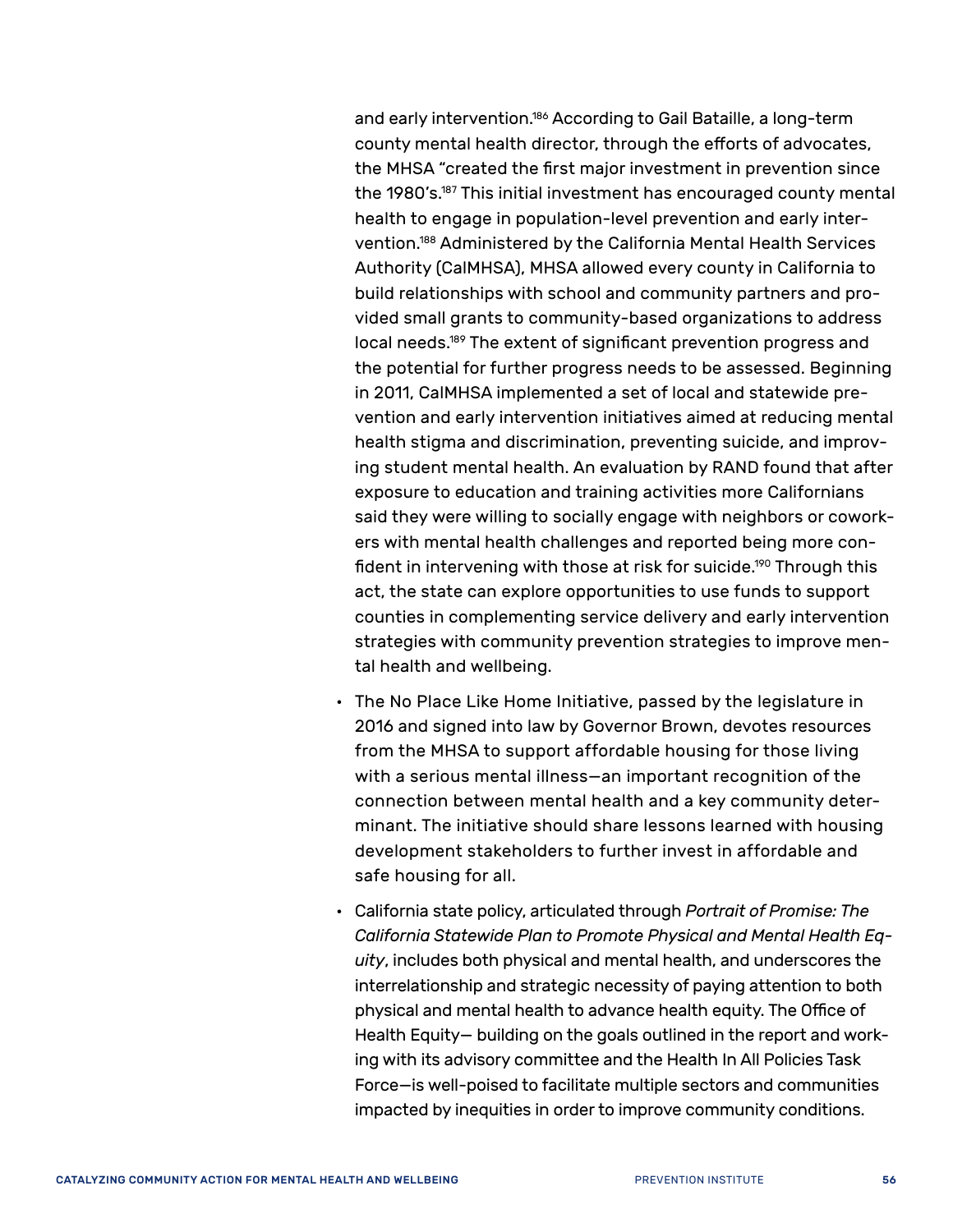- The Whole Person Care Pilot, launched in 2016, is testing models for coordination of healthcare, social services, and behavioral services for medically complex patients. Whole Person Care sites could cultivate supportive partners and sectors to strengthen outcomes by intentionally investing in community environments.
- The California Accountable Communities for Health Initiative (CA-CHI) is fostering multi-sector collaboration—including healthcare, public health, community, and local government— to strengthen chronic disease prevention, population health, and violence prevention through attention to five domains ranging from clinical care to environmental change and policy. CACHI sites could explore application of the Pillars and the physical health/mental health connection to enhance impact of these efforts.

#### <span id="page-60-0"></span>Transformation is Possible

The WHO report on *Social Determinants of Mental Health* states that "Empowerment of individuals and communities is at the heart of action on the social determinants.["191](#page-67-27) This paper aims to stimulate such upstream community action. It is a time of opportunity to reinvigorate a legacy of mental health strategies grounded in community-level primary prevention; to combine this legacy with the emerging knowledge and mounting commitment building nationally; and to take cohesive action. Improving the sociocultural environment (people), physical/ built environment (place), and economic/education environment (opportunity) of communities is a vital and necessary complement to clinical and social services that are focused on mental health challenges, and aligns well with the Triple Aim.

Intentional collaboration to transform our healthcare and behavioral health systems with communities and purposeful engagement of other sectors to advance mental health will alleviate individual, familial, and community distress and increase population health and wellbeing for all. It's challenging but not impossible. But as Nelson Mandela said, "It always seems impossible until it is done."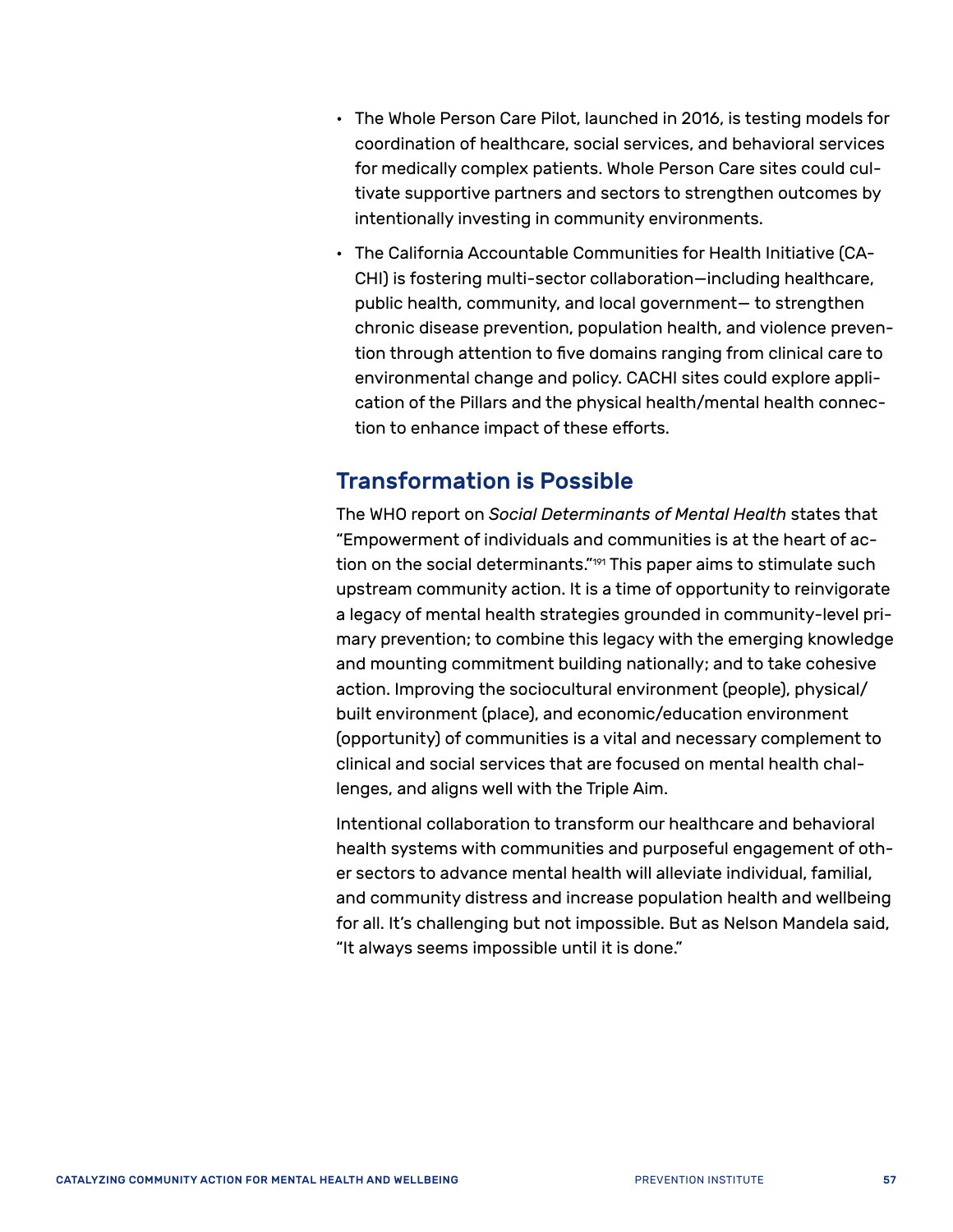#### REFERENCES

- <span id="page-61-0"></span>1. Fader S. [Fighting Against the Stigma of Mental Illness.](http://www.huffingtonpost.com/sarah-fader/stigma-mental-illness_b_4680835.html) Huffington Post. Published April 4, 2014. Accessed June 27, 2017.
- <span id="page-61-1"></span>2. Hedden SLl, Lipari R, Kennet J, Medley G, Tice P. Behavioral Health Trends in the United States: Results from the 2014 National Survey on Drug Use and Health. United States: Substance Abuse and Mental Health Services Administration. September 2015.
- <span id="page-61-2"></span>3. National Institute of Mental Health. [Annual Total Direct](https://www.nimh.nih.gov/health/statistics/cost/index.shtml)  [and Indirect Costs of Serious Mental Illness](https://www.nimh.nih.gov/health/statistics/cost/index.shtml). Published 2002. Accessed June 19, 2017.
- <span id="page-61-3"></span>4. Szabo L. [A Manmade Disaster: Mental Health System](https://www.usatoday.com/story/news/nation/2014/05/12/mental-health-system-crisis/7746535/)  [Drowning from Neglect](https://www.usatoday.com/story/news/nation/2014/05/12/mental-health-system-crisis/7746535/). USA Today. Accessed July 6, 2017.
- <span id="page-61-4"></span>5. Berwick DM, Nolan TW, Whittington J. [The Triple Aim: care,](https://www.ncbi.nlm.nih.gov/pubmed/18474969?ordinalpos=7&itool=EntrezSystem2.PEntrez.Pubmed.Pubmed_ResultsPanel.Pubmed_DefaultReportPanel.Pubmed_RVDocSum)  [health, and cost](https://www.ncbi.nlm.nih.gov/pubmed/18474969?ordinalpos=7&itool=EntrezSystem2.PEntrez.Pubmed.Pubmed_ResultsPanel.Pubmed_DefaultReportPanel.Pubmed_RVDocSum). Health Affairs. May 2008;27(3):759-769.
- <span id="page-61-5"></span>6. National Institute of Mental Health. [Any Mental Illness](https://www.nimh.nih.gov/health/statistics/prevalence/any-mental-illness-ami-among-us-adults.shtml)  [\(AMI\) Among U.S. Adults](https://www.nimh.nih.gov/health/statistics/prevalence/any-mental-illness-ami-among-us-adults.shtml). US Department of Health & Human Services. Accessed August 1, 2017.
- <span id="page-61-6"></span>7. National Coalition for the Homeless. [Mental Illness and](http://nationalhomeless.org/wp-content/uploads/2014/06/Mental_Illness-Fact-Sheet.pdf)  [Homelessness.](http://nationalhomeless.org/wp-content/uploads/2014/06/Mental_Illness-Fact-Sheet.pdf) Published July 2009. Accessed June 27, 2017.
- <span id="page-61-7"></span>8. ACLU. [The Prison Crisis](https://www.aclu.org/prison-crisis). Published January 20, 2011. Accessed June 27, 2017.
- <span id="page-61-8"></span>9. James D, Glaze LE. [Mental Health Problems of Prison](http://bjs.gov/content/pub/pdf/mhppji.pdf)  [and Jail Inmates.](http://bjs.gov/content/pub/pdf/mhppji.pdf) Washington, D.C.: Bureau of Justice Statistics. Published 2006. Accessed June 19, 2017.
- <span id="page-61-9"></span>10. James D, Glaze LE. [Mental Health Problems of Prison](http://bjs.gov/content/pub/pdf/mhppji.pdf)  [and Jail Inmates.](http://bjs.gov/content/pub/pdf/mhppji.pdf) Washington, D.C.: Bureau of Justice Statistics. Published 2006. Accessed June 19, 2017.
- <span id="page-61-10"></span>11. Dietz WH, Belay B, Bradley D, Kahan S, Muth N, Sanchez E, Solomon L. [A Model Framework That Integrates](https://nam.edu/wp-content/uploads/2017/01/A-Model-Framework-That-Integrates-Community-and-Clinical-Systems-for-the-Prevention-and-Management-of-Obesity-and-Other-Chronic-Diseases.pdf)  [Community and Clinical Systems for the Prevention and](https://nam.edu/wp-content/uploads/2017/01/A-Model-Framework-That-Integrates-Community-and-Clinical-Systems-for-the-Prevention-and-Management-of-Obesity-and-Other-Chronic-Diseases.pdf)  [Management of Obesity and Other Chronic Diseases.](https://nam.edu/wp-content/uploads/2017/01/A-Model-Framework-That-Integrates-Community-and-Clinical-Systems-for-the-Prevention-and-Management-of-Obesity-and-Other-Chronic-Diseases.pdf) National Academy of Medicine. Published January 13, 2017. Accessed June 19, 2017.
- <span id="page-61-11"></span>12. Pinderhughes H, Davis R, Williams M. Adverse Community Experiences and Resilience: A Framework for Addressing and Preventing Community Trauma. Prevention Institute. Oakland, CA. February 2016.
- <span id="page-61-12"></span>13. Robert Wood Johnson Foundation. [Does Where you Live](http://www.rwjf.org/en/library/interactives/whereyouliveaffectshowlongyoulive.html)  [Affect How Long You Live?](http://www.rwjf.org/en/library/interactives/whereyouliveaffectshowlongyoulive.html). Video.
- <span id="page-61-13"></span>14. Prevention Institute. THRIVE overview and background. 2015.
- <span id="page-61-14"></span>15. Social Determinants of Health. World Health Organization Website. http://www.who.int/social\_determinants/ sdh\_definition/en/ Accessed June 27, 2017.
- <span id="page-61-15"></span>16. World Health Organization and Calouste Gulbenkian Foundation. [Social Determinants of Mental Health.](http://apps.who.int/iris/bitstream/10665/112828/1/9789241506809_eng.pdf) Geneva, World Health Organization, 2014.
- <span id="page-61-16"></span>17. Szreter S. [The Population Health Approach in Historical Per](https://www.ncbi.nlm.nih.gov/pmc/articles/PMC1449802/)[spective](https://www.ncbi.nlm.nih.gov/pmc/articles/PMC1449802/). Published October 17, 2002. Accessed June 29, 2017.
- <span id="page-61-17"></span>18. Goldston S. Concepts of Primary Prevention: A framework for program development. Sacramento: The California Department of Mental Health. 1987.
- <span id="page-61-18"></span>19. Goldston S. Concepts of Primary Prevention: A framework for program development. Sacramento: The California Department of Mental Health. 1987.
- <span id="page-61-19"></span>20. World Health Organization. [Mental Health: A state of well](http://www.who.int/features/factfiles/mental_health/en/)[being.](http://www.who.int/features/factfiles/mental_health/en/) Published August 2014. Accessed May 8, 2017.
- <span id="page-61-20"></span>21. State of California Office of Health Equity. [Portrait of](https://www.cdph.ca.gov/Programs/OHE/CDPH%20Document%20Library/Accessible-CDPH_OHE_Disparity_Report_Final%20(2).pdf)  [Promise: The California statewide plan to promote health](https://www.cdph.ca.gov/Programs/OHE/CDPH%20Document%20Library/Accessible-CDPH_OHE_Disparity_Report_Final%20(2).pdf)  [and mental health equity.](https://www.cdph.ca.gov/Programs/OHE/CDPH%20Document%20Library/Accessible-CDPH_OHE_Disparity_Report_Final%20(2).pdf) Published August 2015. Accessed June 19, 2017.
- <span id="page-61-21"></span>22. World Health Organization. [Social Determinants of Men](http://apps.who.int/iris/bitstream/10665/112828/1/9789241506809_eng.pdf)[tal Health](http://apps.who.int/iris/bitstream/10665/112828/1/9789241506809_eng.pdf). Published 2014. Accessed June 27, 2017.
- <span id="page-61-22"></span>23. Kessler RC, Barker PR, Colpe LJ, Epstein JF, Gfroerer JC, Hiripi E., et al. Screening for serious mental illness in the general population. Archives of General Psychiatry. 2003;60(2):184–189.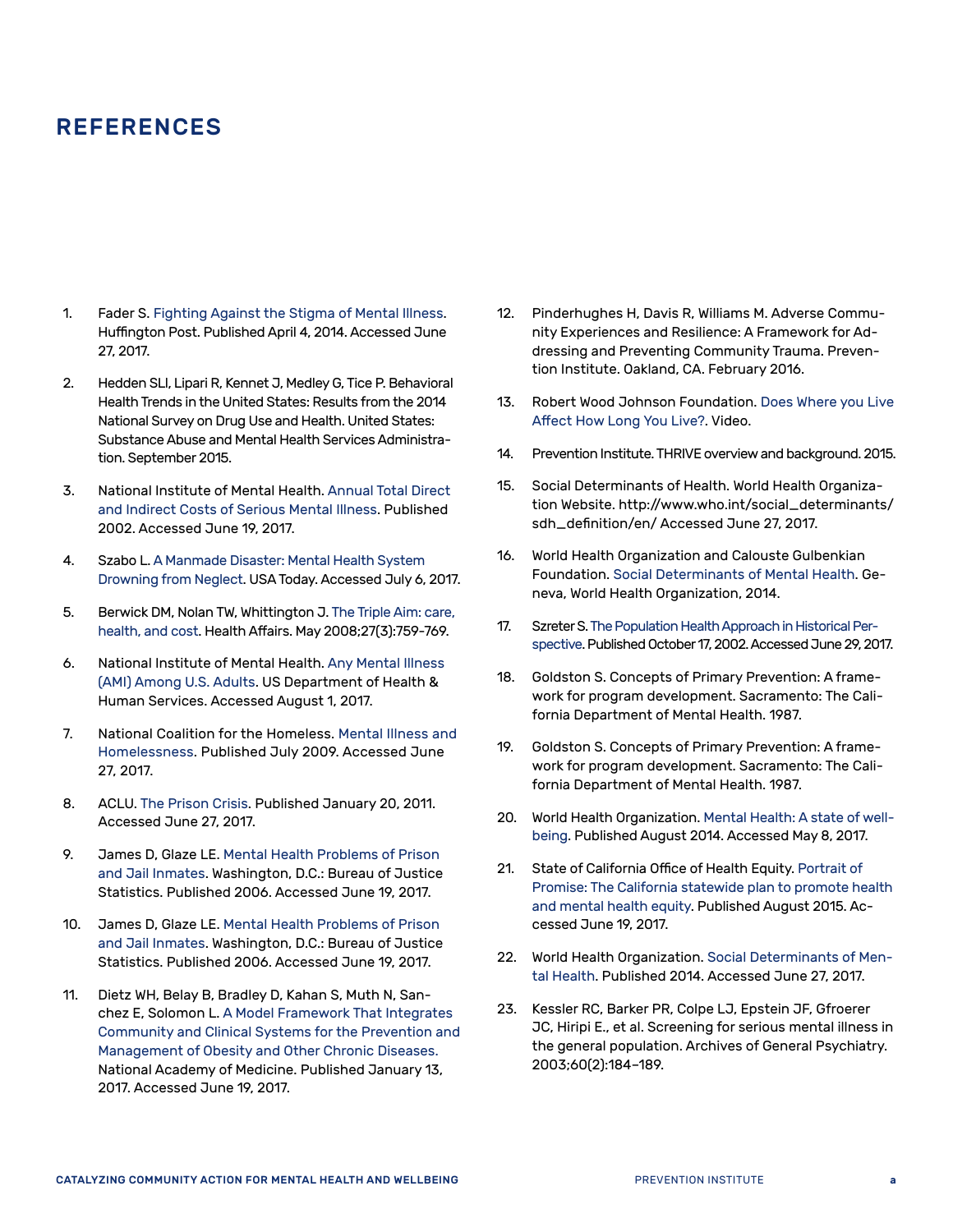- <span id="page-62-0"></span>24. Giese-Davis J, Collie K, Rancourt KM, Neri E, Kraemer HC, Spiegel D. Decrease in depression symptoms is associated with longer survival in patients with metastatic breast cancer: a secondary analysis. Journal of Clinical Oncology. 2010;29(4):413-420.
- <span id="page-62-1"></span>25. Gonzalez JS, Safren SA, Delahanty LM, Cagliero E, Wexler DJ, Meigs JB, Grant RW. Symptoms of depression prospectively predict poorer self care in patients with Type 2 diabetes. Diabetic Medicine. 2008;25(9):1102-1107.
- <span id="page-62-2"></span>26. Rugulies R. Depression as a predictor for coronary heart disease: a review and meta-analysis. American Journal of Preventive Medicine. 2002;23(1):51-61.
- <span id="page-62-3"></span>27. Agency for Healthcare Research and Quality: Center for Financing, Access and Cost Trends. [Medical Expenditure](http://meps.ahrq.gov/mepsweb/data_stats/download_data/pufs/h155/h155doc.pdf)  [Panel Survey HC-155 2012 Full Year Consolidated Data File.](http://meps.ahrq.gov/mepsweb/data_stats/download_data/pufs/h155/h155doc.pdf) Published September 2014. Accessed February 2016.
- <span id="page-62-4"></span>28. Centers for Medicare & Medicaid Services. [National](https://www.cms.gov/Research-Statistics-Data-and-Systems/Statistics-Trends-and-Reports/NationalHealthExpendData/Downloads/highlights.pdf)  [Health Expenditure 2014 Highlights](https://www.cms.gov/Research-Statistics-Data-and-Systems/Statistics-Trends-and-Reports/NationalHealthExpendData/Downloads/highlights.pdf). Published August 2015. Accessed January 2016.
- <span id="page-62-5"></span>29. Jiang H, Weiss A, Barrett M, Sheng M. [Characteristics](https://www.hcup-us.ahrq.gov/reports/statbriefs/sb190-Hospital-Stays-Super-Utilizers-Payer-2012.pdf)  [of Hospital Stays for Super-Utilizers by Payer, 2012: Sta](https://www.hcup-us.ahrq.gov/reports/statbriefs/sb190-Hospital-Stays-Super-Utilizers-Payer-2012.pdf)[tistical Brief #190](https://www.hcup-us.ahrq.gov/reports/statbriefs/sb190-Hospital-Stays-Super-Utilizers-Payer-2012.pdf). Agency for Healthcare Research and Quality. Published May 2015. Accessed June 19, 2017.
- <span id="page-62-6"></span>30. Pinderhughes H, Davis R, Williams M. Adverse Community Experiences and Resilience: A Framework for Addressing and Preventing Community Trauma. Prevention Institute. Oakland, CA. Published February 2016.
- <span id="page-62-7"></span>31. Rugulies R. Depression as a predictor for coronary heart disease: a review and meta-analysis. American Journal of Preventive Medicine. 2002;23(1):51-61.
- <span id="page-62-8"></span>32. Whang W, Shimbo D, Kronish IM, Duvall WL, Julien H, Iyer P, Davidson KW. Depressive symptoms and all-cause mortality in unstable angina pectoris (from the Coronary Psychosocial Evaluation Studies [COPES]). The American Journal of Cardiology. 2010;106(8):1104-1107.
- <span id="page-62-9"></span>33. Centers for Disease Control and Prevention. [Adverse](https://www.cdc.gov/violenceprevention/acestudy/)  [Childhood Experiences \(ACEs\)](https://www.cdc.gov/violenceprevention/acestudy/). Updated April 1, 2016. Accessed June 19, 2017.
- <span id="page-62-10"></span>34. Turner J, Kelly B. Emotional Dimensions of Chronic Disease. Western Journal of Medicine. February 2000;172(2):124-128.
- <span id="page-62-11"></span>35. Gonzalez JS, Safren SA, Delahanty LM, Cagliero E, Wexler DJ, Meigs JB, Grant RW. Symptoms of depression prospectively predict poorer self care in patients with Type 2 diabetes. Diabetic Medicine. 2008;25(9):1102-1107.
- <span id="page-62-12"></span>36. Massie MJ. Prevalence of Depression in Patients with Cancer. Journal of the National Cancer Institute Monographs. 2004;32:57-71.
- <span id="page-62-13"></span>37. Giese-Davis J, Collie K, Rancourt KM, Neri E, Kraemer HC, Spiegel D. Decrease in depression symptoms is associated with longer survival in patients with metastatic breast cancer: a secondary analysis. Journal of Clinical Oncology. 2010;29(4):413-420.
- <span id="page-62-14"></span>38. Stanton A, Ganz P, Rowaland J, Meyerowtiz B, Krupnick J, Sears S. [Promoting Adjustment after Treatment for](http://onlinelibrary.wiley.com/doi/10.1002/cncr.21246/full)  [Cancer](http://onlinelibrary.wiley.com/doi/10.1002/cncr.21246/full). TOC 104(11);2680-2613. Published December 1, 2005. Accessed June 22, 2017.
- <span id="page-62-15"></span>39. Turner J, Kelly B. Emotional Dimensions of Chronic Disease. Western Journal of Medicine. February 2000;172(2):124-128.
- <span id="page-62-16"></span>40. Shim R. Co-Management of Chronic Physical and Behavioral Health Conditions. National Center for Primary Care. Presentation.
- <span id="page-62-17"></span>41. Bolter C, Muir J. Mindful Change: Managing the Medically-Complex Psychiatric Patient. California Hospital Association. Presentation.
- <span id="page-62-18"></span>42. Cohen S, Wills TA. Stress, social support, and the buffering hypothesis. Psychological Bulletin. 1985;98(2):310.
- <span id="page-62-19"></span>43. Roth DL, Mittleman MS, Clay OJ, Madan A, Haley WE. Changes in social support as mediators of the impact of a psychosocial intervention for spouse caregivers of persons with Alzheimer's disease. Psychology and Aging. Dec 2005;20(4):634-644.
- <span id="page-62-20"></span>44. Brodaty H, Donkin M. [Family Caregivers of people with](https://www.ncbi.nlm.nih.gov/pmc/articles/PMC3181916/)  [Dementia](https://www.ncbi.nlm.nih.gov/pmc/articles/PMC3181916/). 2009;11(2):217-228.
- <span id="page-62-21"></span>45. Thompson CW, Roe J, Aspinall P, Mitchell R, Clow A, Miller D. More green space is linked to less stress in deprived communities: Evidence from salivary cortisol patterns. Landscape and Urban Planning. 2012;105(3):221-229.
- <span id="page-62-22"></span>46. Pañares R, Mikkelsen L, Do R. The Community-Centered Health Home Model: Updates and Learnings. Prevention Institute. 2016.
- <span id="page-62-23"></span>47. Norris T, Howard T. Can Hospitals Heal America's Communities? "All in for mission" is the emerging model for impact. Democracy Collaborative. December 2015.
- <span id="page-62-24"></span>48. Goldston S. Concepts of Primary Prevention: A framework for program development. Sacramento: The California Department of Mental Health. 1987.
- <span id="page-62-25"></span>49. SAMHSA. [Co-occurring Disorders](https://www.samhsa.gov/disorders/co-occurring). Updated March 8, 2016. Accessed June 29, 2017.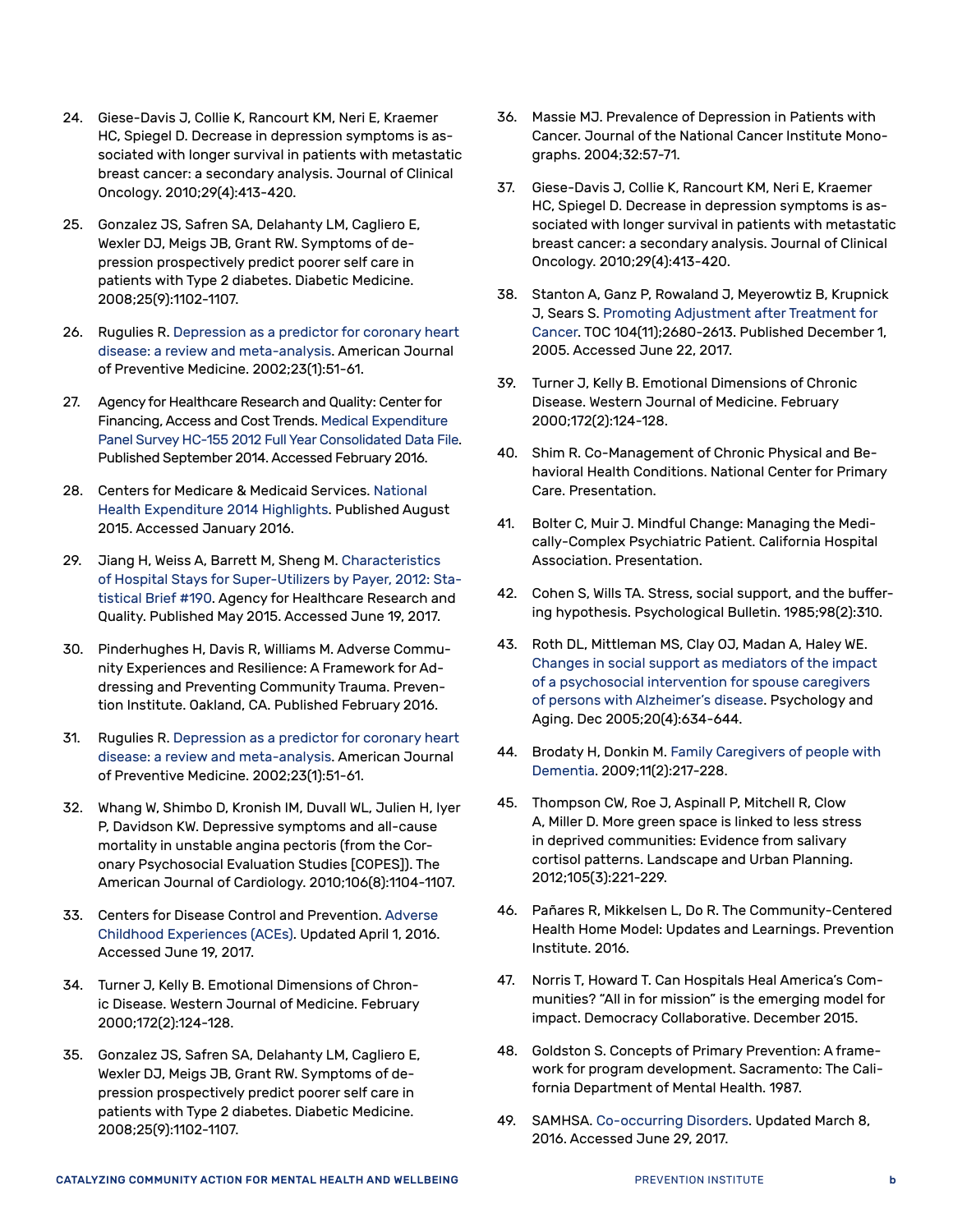- <span id="page-63-0"></span>50. US Government Accountability Office. [Medicaid: A small](http://www.gao.gov/products/GAO-15-460)  [share of enrollees consistently accounted for a large](http://www.gao.gov/products/GAO-15-460)  [share of expenditures](http://www.gao.gov/products/GAO-15-460). Published May 8, 2015. Accessed June 22, 2017.
- <span id="page-63-1"></span>51. Bernstein L. Greater opioid use and mental health disorders are linked in a new study. Washington Post. Published June 26, 2017.
- <span id="page-63-2"></span>52. National Institute on Drug Abuse. [Why do drug use](https://www.drugabuse.gov/publications/research-reports/comorbidity-addiction-other-mental-illnesses/why-do-drug-use-disorders-often-co-occur-other-men)  [disorders often co-occur with other mental illnesses?](https://www.drugabuse.gov/publications/research-reports/comorbidity-addiction-other-mental-illnesses/why-do-drug-use-disorders-often-co-occur-other-men) Published September 2010. Accessed June 29, 2017.
- <span id="page-63-3"></span>53. Khantzian EJ. [The Self-Medication Hypothesis of Sub](http://www.tandfonline.com/doi/abs/10.3109/10673229709030550)[stance Use Disorders: A Reconsideration and Recent](http://www.tandfonline.com/doi/abs/10.3109/10673229709030550)  [Applications](http://www.tandfonline.com/doi/abs/10.3109/10673229709030550). Harvard Review of Psychiatry. Published July 3, 2009. Accessed June 29, 2017.
- <span id="page-63-4"></span>54. Hedden SLl, Lipari R, Kennet J, Medley G, Tice P. Behavioral Health Trends in the United States: Results from the 2014 National Survey on Drug Use and Health. United States: Substance Abuse and Mental Health Services Administration. September 2015.
- <span id="page-63-5"></span>55. National Institute on Drug Abuse. [Other Commonly](https://www.drugabuse.gov/publications/media-guide/other-commonly-used-addictive-drugs)  [Used Addictive Drugs.](https://www.drugabuse.gov/publications/media-guide/other-commonly-used-addictive-drugs) Accessed June 29, 2017.
- <span id="page-63-6"></span>56. National Alliance on Mental Illness. [Tobacco and Smok](https://www.nami.org/Learn-More/Mental-Health-Public-Policy/Tobacco-and-Smoking)[ing](https://www.nami.org/Learn-More/Mental-Health-Public-Policy/Tobacco-and-Smoking).Accessed June 29, 2017.
- <span id="page-63-7"></span>57. Guo J. [The disease killing white Americans goes way](https://www.washingtonpost.com/news/wonk/wp/2017/03/24/the-disease-killing-white-americans-goes-way-deeper-than-opioids/?tid=a_inl&utm_term=.efbbaa4d96f4)  [deeper than opioids](https://www.washingtonpost.com/news/wonk/wp/2017/03/24/the-disease-killing-white-americans-goes-way-deeper-than-opioids/?tid=a_inl&utm_term=.efbbaa4d96f4). Wonk Blog. Washington Post. Published March 24, 2017. Accessed June 29, 2017.
- <span id="page-63-8"></span>58. CDC. [Drug overdose deaths in the United States con](https://www.cdc.gov/drugoverdose/epidemic/)[tinue to increase in 2015](https://www.cdc.gov/drugoverdose/epidemic/). Published December 16, 2016. Accessed June 29, 2017.
- <span id="page-63-9"></span>59. National Institute on Drug Abuse. [Overdose Death](https://www.drugabuse.gov/related-topics/trends-statistics/overdose-death-rates)  [Rates.](https://www.drugabuse.gov/related-topics/trends-statistics/overdose-death-rates) Updated January 2017. Accessed June 19, 2017.
- <span id="page-63-10"></span>60. CDC. [Prescribing Data.](https://www.cdc.gov/drugoverdose/data/prescribing.html) Published December 20, 2016. Accessed June 29, 2017.
- <span id="page-63-11"></span>61. CDC. [Opioid Painkiller Prescribing](https://www.cdc.gov/vitalsigns/opioid-prescribing/). Published July 2014. Accessed June 29, 2017.
- <span id="page-63-12"></span>62. Bernstein L. Greater opioid use and mental health disorders are linked in a new study. Washington Post. Published June 26, 2017. Accessed June 29, 2017.
- <span id="page-63-13"></span>63. US Department of Health and Human Services. [Facing](https://addiction.surgeongeneral.gov/surgeon-generals-report.pdf)  [Addiction in America.](https://addiction.surgeongeneral.gov/surgeon-generals-report.pdf) Published 2016. Accessed June 29, 2017.
- <span id="page-63-14"></span>64. Snyder L, Milici FF, Slater M, Sun H, Strizhakova Y. Effects of Alcohol Advertising Exposure on Drinking Among Youth. JAMA Pediatrics. Published 2006. Accessed June 29, 2017.
- <span id="page-63-15"></span>65. National Institute of Drug Abuse. [Marijuana Advertising](https://www.drugabuse.gov/about-nida/noras-blog/2014/10/marijuana-advertising-power-conditioning)  [and the Power of Conditioning](https://www.drugabuse.gov/about-nida/noras-blog/2014/10/marijuana-advertising-power-conditioning). Published October 23, 2014. Accessed June 29, 2017.
- <span id="page-63-16"></span>66. Council on Communications and Media. Children, Adolescents, Substance Abuse, and the Media. American Academy of Pediatrics Journal. October 2010.
- <span id="page-63-17"></span>67. CDC. [Smoking and Tobacco Use](https://www.cdc.gov/tobacco/data_statistics/fact_sheets/fast_facts/index.htm). Accessed June 29, 2017.
- <span id="page-63-18"></span>68. Benowitz NL, Blum A, Braithwaite RL, Castro FG. Tobacco use among US racial/ethnic minority groups-African Americans, American Indians and Alaska Natives, Asian Americans and Pacific Islanders, and Hispanics: a report of the surgeon general. 2014.
- <span id="page-63-19"></span>69. Healton C, Nelson K. Reversal of misfortune: viewing tobacco as a social justice issue. American Journal of Public Health. 2004;94(2):186-191.
- <span id="page-63-20"></span>70. Morgan RD, Flora DB, Kroner DG, Mills JF, Varghese F, Steffan JS. [Treating Offenders with Mental Illness: A](https://www.ncbi.nlm.nih.gov/pmc/articles/PMC3266968/)  [Research Synthesis.](https://www.ncbi.nlm.nih.gov/pmc/articles/PMC3266968/) National Institute of Health. PublishedFebruary 2012. Accessed June 29, 2017.
- <span id="page-63-21"></span>71. Ford M. America's Largest Mental Hospital Is a Jail. The Atlantic. Published June 8, 2015. Accessed June 29, 2017.
- <span id="page-63-22"></span>72. Cohen L, Swift S. The spectrum of prevention: developing a comprehensive approach to injury prevention. Injury Prevention. 1999;5:203-207.
- <span id="page-63-23"></span>73. Goldston S. Concepts of Primary Prevention: A framework for program development. Sacramento: The California Department of Mental Health. 1987.
- <span id="page-63-24"></span>74. National Institute of Health. [Common Genetic Factors](https://www.nih.gov/news-events/nih-research-matters/common-genetic-factors-found-5-mental-disorders)  [Found in 5 Mental Disorders](https://www.nih.gov/news-events/nih-research-matters/common-genetic-factors-found-5-mental-disorders). Published March 18, 2013. Accessed June 19, 2017.
- <span id="page-63-25"></span>75. National Academies of Sciences, Engineering, and Medicine. Preventing Mental, Emotional, and Behavioral Disorders Among Young People: Progress and Possibilities. March 2009.
- <span id="page-63-26"></span>76. Albee GW. The Rationale and Need for Primary Prevention. In: Goldston S. Concepts of Primary Prevention: A framework for program development. Sacramento: The California Department of Mental Health. 1987.
- <span id="page-63-27"></span>77. Goldston S. Concepts of Primary Prevention: A framework for program development. Sacramento: The California Department of Mental Health. 1987.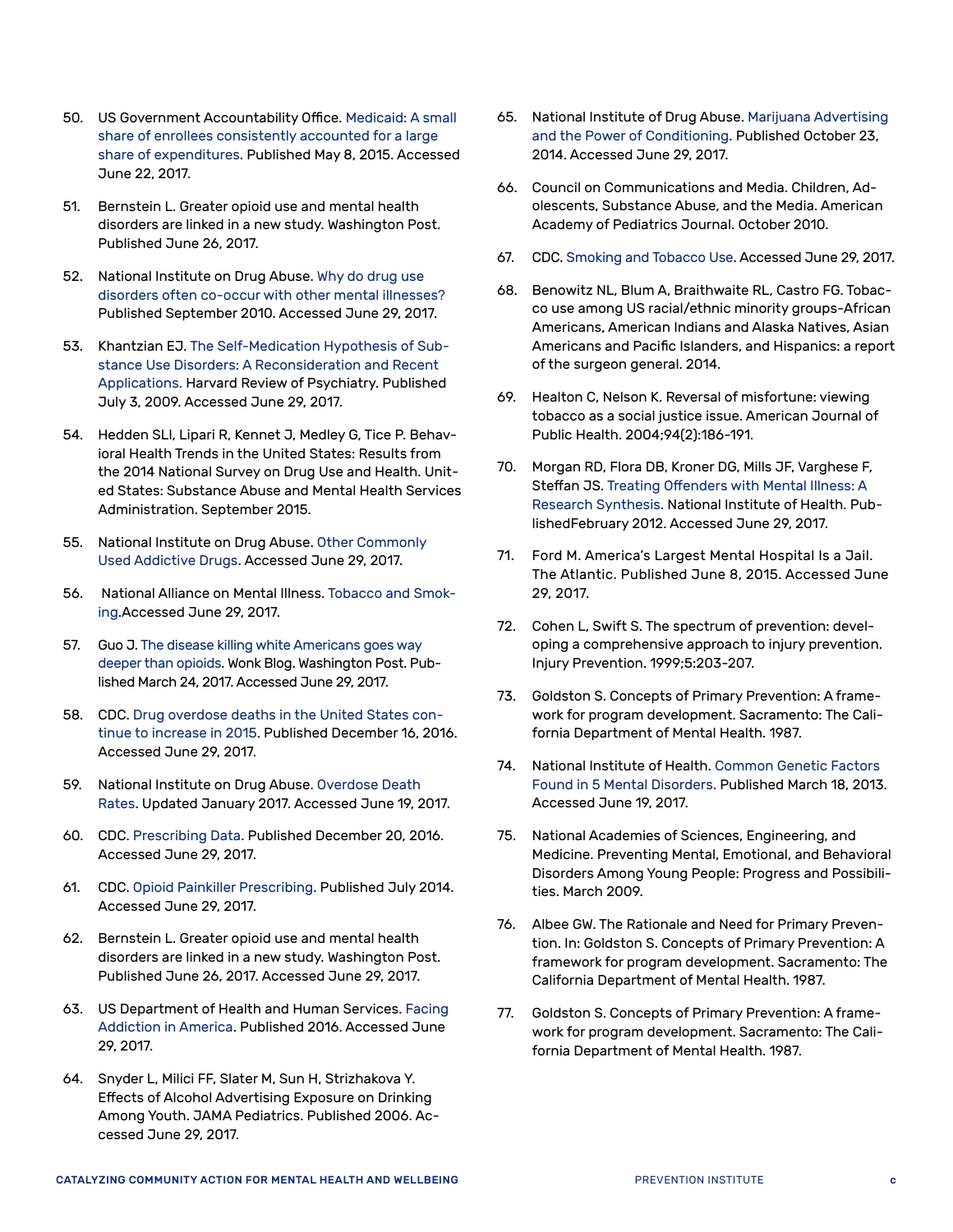- <span id="page-64-0"></span>78. Cowen EL. Research on Primary Prevention Interventions: Programs and Applications. In: Goldston S. Concepts of Primary Prevention: A framework for program development. Sacramento: The California Department of Mental Health. 1987.
- <span id="page-64-1"></span>79. National Academies of Sciences, Engineering, and Medicine. Preventing Mental, Emotional, and Behavioral Disorders Among Young People: Progress and Possibilities. March 2009.
- <span id="page-64-2"></span>80. Albee GW. The Rationale and Need for Primary Prevention. In: Goldston S. Concepts of Primary Prevention: A framework for program development. Sacramento: The California Department of Mental Health. 1987.
- <span id="page-64-3"></span>81. Bloom BL. Research Approaches to Primary Prevention: Theoretical Considerations. In: Goldston S. Concepts of Primary Prevention: A framework for program development. Sacramento: The California Department of Mental Health. 1987.
- <span id="page-64-10"></span>82. Albee GW. The argument for primary prevention. Journal of Primary Prevention. 1985;5(4).
- <span id="page-64-4"></span>83. Albee GW. The argument for primary prevention. Journal of Primary Prevention. 1985;5(4): 213-219.
- <span id="page-64-5"></span>84. Gordon (nd) as cited in: Albee GW. The Argument for Primary Prevention. Journal of Primary Prevention. 1985;5(4):213-219.
- <span id="page-64-6"></span>85. Swift M. The Practice of Primary Prevention in the Community: A Working Model for Service Providers. In: Goldston S. Concepts of Primary Prevention: A framework for program development. Sacramento: The California Department of Mental Health. 1987.
- <span id="page-64-7"></span>86. Swift M. The Practice of Primary Prevention in the Community: A Working Model for Service Providers. In: Goldston S. Concepts of Primary Prevention: A framework for program development. Sacramento: The California Department of Mental Health. 1987.
- <span id="page-64-8"></span>87. Cohen L, Swift S. The spectrum of prevention: developing a comprehensive approach to injury prevention. Injury Prevention. 1999;5:203-207.
- <span id="page-64-9"></span>88. Prevention Institute. [The Spectrum of Prevention: De](https://www.preventioninstitute.org/publications/spectrum-prevention-developing-comprehensive-approach-injury-prevention)[veloping a Comprehensive Approach to Injury Preven](https://www.preventioninstitute.org/publications/spectrum-prevention-developing-comprehensive-approach-injury-prevention)[tion](https://www.preventioninstitute.org/publications/spectrum-prevention-developing-comprehensive-approach-injury-prevention). Published August 1999. Accessed January 2016.
- <span id="page-64-11"></span>89. Swift M. The Practice of Primary Prevention in the Community: A Working Model for Service Providers. In: Goldston S. Concepts of Primary Prevention: A framework for program development. Sacramento: The California Department of Mental Health. 1987.
- <span id="page-64-12"></span>90. Community Anti-Drug Coalitions of America. [About the](http://www.cadca.org/about-nyli)  [NYLI.](http://www.cadca.org/about-nyli) Accessed July 28, 2017.
- <span id="page-64-13"></span>91. National Academies of Sciences, Engineering, and Medicine. Preventing Mental, Emotional, and Behavioral Disorders Among Young People: Progress and Possibilities. March 2009.
- <span id="page-64-14"></span>92. World Health Organization and Calouste Gulbenkian Foundation. Social Determinants of Mental Health. Geneva, World Health Organization, 2014.
- <span id="page-64-15"></span>93. World Health Organization. Prevention of Mental Disorders: Effective Interventions and Policy Options. Geneva, World Health Organization, 2004.
- <span id="page-64-19"></span>94. Goldston S. Concepts of Primary Prevention: A framework for program development. Sacramento: The California Department of Mental Health. 1987.
- <span id="page-64-16"></span>95. Cohen L. Personal experience of the author.
- <span id="page-64-17"></span>96. Jue L, Aguirre A. Personal Communication. June 2017.
- <span id="page-64-18"></span>97. Mental Health America of California. [History: Proposi](http://mhac.org/mhservices/history.aspx)[tion 63, How did it happen?](http://mhac.org/mhservices/history.aspx) Mental Health America of California. Accessed June 19, 2017.
- <span id="page-64-20"></span>98. Taylor RL, Lam DJ, Roppel CE, Barter JT. [Friends can](https://www.ncbi.nlm.nih.gov/pubmed/6518742)  [be good medicine: an excursion into mental health](https://www.ncbi.nlm.nih.gov/pubmed/6518742)  [promotion](https://www.ncbi.nlm.nih.gov/pubmed/6518742). Community Mental Health Journal. 1984;20(4):294-303.
- <span id="page-64-23"></span>99. Trudeau G. [Comic: Doonesbury Publishing.](http://www.gocomics.com/doonesbury/1987/02/17) Accessed May 21, 2017.
- <span id="page-64-21"></span>100. Unknown. [Now, The California Task Force to Promote](http://www.nytimes.com/1986/10/11/us/now-the-california-task-force-to-promote-self-esteem.html)  [Self-Esteem](http://www.nytimes.com/1986/10/11/us/now-the-california-task-force-to-promote-self-esteem.html). The New York Times. Published October 11, 1960. Accessed June 19, 2017.
- <span id="page-64-22"></span>101. Rodota J. [California's Self-Esteem Commission Was Not](http://www.zocalopublicsquare.org/2014/05/30/californias-self-esteem-commission-was-not-a-joke/chronicles/who-we-were/)  [a Jok](http://www.zocalopublicsquare.org/2014/05/30/californias-self-esteem-commission-was-not-a-joke/chronicles/who-we-were/)e. Zocalo. Accessed June 19, 2017.
- <span id="page-64-24"></span>102. National Academies of Sciences, Engineering, and Medicine. Preventing Mental, Emotional, and Behavioral Disorders Among Young People: Progress and Possibilities. March 2009.
- <span id="page-64-25"></span>103. Prevention Institute. A Time of Opportunity: Local solutions to reduce inequities in health and safety. Institute of Medicine Roundtable on Health Disparities. May 2009.
- <span id="page-64-26"></span>104. Pinderhughes H, Davis R, Williams M. Adverse Community Experiences and Resilience: A Framework for Addressing and Preventing Community Trauma. Prevention Institute. Oakland, CA. February 2016.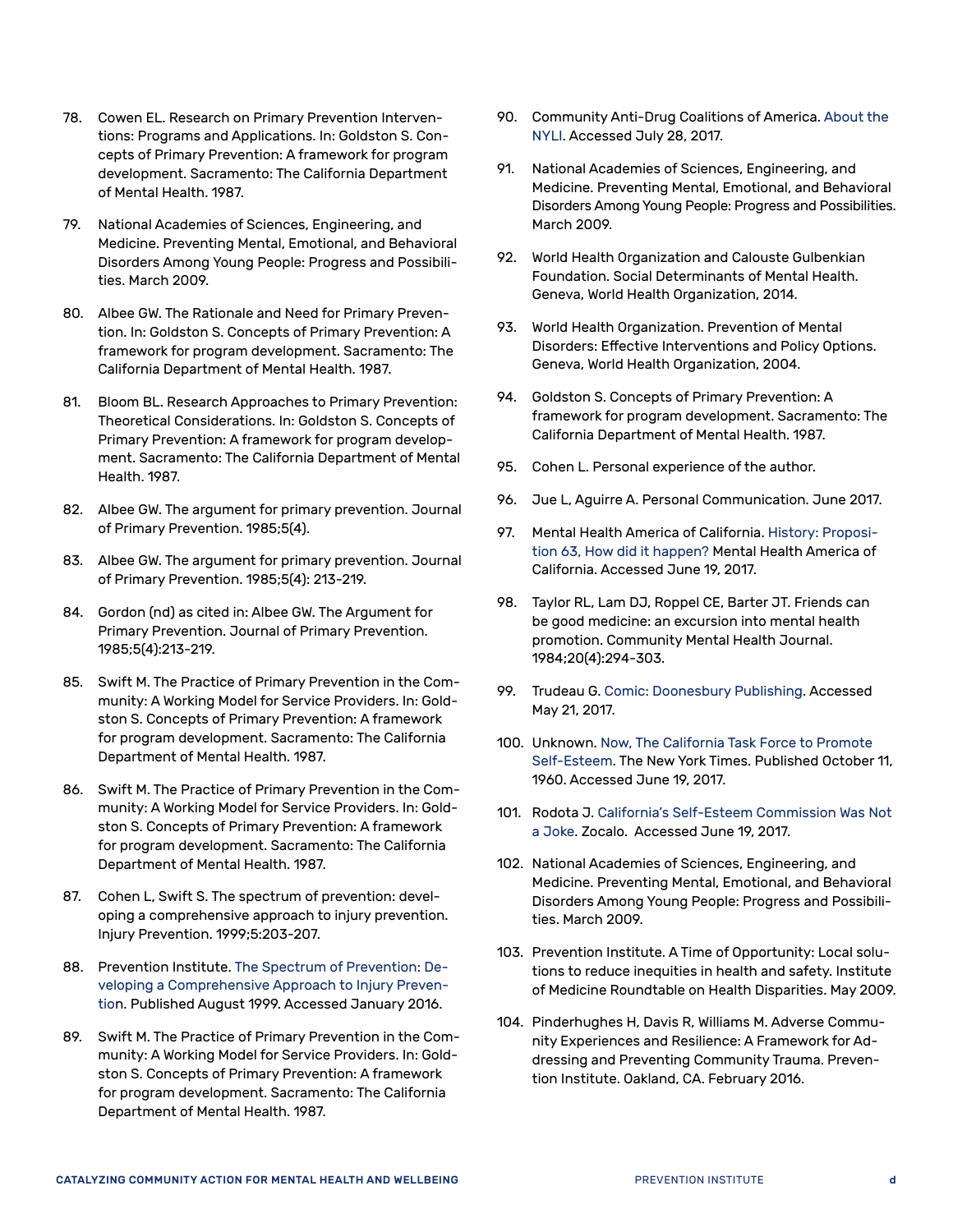- <span id="page-65-0"></span>105. Prevention Institute. Making Connections for Mental Health and Wellbeing Among Men and Boys. Movember Foundation. 2015.
- <span id="page-65-1"></span>106. Weir K. [A Living Wage](http://www.apa.org/monitor/2016/04/living-wage.aspx). American Psychological Association. 2016;47(4):28.
- <span id="page-65-2"></span>107. Pinderhughes H, Davis R, Williams M. Adverse Community Experiences and Resilience: A Framework for Addressing and Preventing Community Trauma. Prevention Institute. Oakland, CA. February 2016.
- <span id="page-65-3"></span>108. Prevention Institute. Making Connections for Mental Health and Wellbeing among Men and Boys in the U.S. October 2014.
- <span id="page-65-4"></span>109. Wandersman A, Nation M. Urban neighborhoods and mental health: psychological contributions to understanding toxicity, resilience, and interventions. American Psychologist. 1998;43:647-656.
- <span id="page-65-5"></span>110. Buka S. Results from the project on human development in Chicago neighborhoods. Presented at: 13th Annual California Conference on Childhood Injury Control. San Diego, CA. October 25-27, 1999.
- <span id="page-65-6"></span>111. Friedli L, Oliver C, Tidyman M, Ward G. Mental health improvement: evidence based messages to promote mental wellbeing. NHS Health Scotland. 2007.
- <span id="page-65-7"></span>112. Hagerty BM, Williams AR. The Effects of Sense of Belonging, Social Support, Conflict, and Loneliness on Depression. Nursing Research. 1999;48(4):215-219.
- <span id="page-65-8"></span>113. Wilkenfeld B, Moore KA, Lippman L .Neighborhood Support and Children's Connectedness. Child Trends. 2008. Fact Sheet.
- <span id="page-65-9"></span>114. The Search Institute. The 40 Developmental Assets. Accessed January 14, 2009.
- <span id="page-65-10"></span>115. Project Cornerstone. The 41 Developmental Assets. Accessed January 14, 2009.
- <span id="page-65-11"></span>116. Kawachi I. Berkman LF. Social ties and mental health. Journal of Urban Health. 2001;78(3):458–67.
- <span id="page-65-12"></span>117. Dellinger MF. Using Dogs for Emotional Support of Testifying Victims of Crime. Animal Law Review. 2009;15(2).
- <span id="page-65-13"></span>118. McNicholas J, Collins GM. Animals as social supports: insight for understanding animal-assisted therapy. In: Fine A. Handbook on Animal-Assisted Therapy: Theoretical Foundations and Guidelines for Practice. 2nd ed. San Diego, CA. Elsevier Academic Press. 2006.
- <span id="page-65-14"></span>119. Matuszek S. Animal-facilitated therapy in various patient populations: systemic literature review. Holistic Nursing Practice. 2010;24(4):187-203.
- <span id="page-65-15"></span>120. Jalongo MR, Astorino T, Bomboy N. Canine Visitors: The influence of therapy dogs on young children's learning and wellbeing in classrooms and hospitals. Early Childhood Education Journal. 2004;32(1):9-16.
- <span id="page-65-16"></span>121. Kohl R. [Prison Animal Programs: A brief review of the](http://www.mass.gov/eopss/docs/doc/research-reports/prisonanimalprogramsliteraturereviewfinal.pdf)  [literature](http://www.mass.gov/eopss/docs/doc/research-reports/prisonanimalprogramsliteraturereviewfinal.pdf). Massachusetts Department of Correction. Published December, 2012. Accessed July 6, 2017.
- <span id="page-65-17"></span>122. Pinderhughes H, Davis R, Williams M. Adverse Community Experiences and Resilience: A Framework for Addressing and Preventing Community Trauma. Prevention Institute. Oakland, CA. February 2016.
- <span id="page-65-18"></span>123. Ahern J, Galea S. [Collective Efficacy and Major Depres](https://academic.oup.com/aje/article/173/12/1453/206401/Collective-Efficacy-and-Major-Depression-in-Urban)[sion in Urban Neighborhoods.](https://academic.oup.com/aje/article/173/12/1453/206401/Collective-Efficacy-and-Major-Depression-in-Urban) American Journal of Epidemiology. 2011;173(12):1453-1462.
- <span id="page-65-19"></span>124. Coopes A. [Indigenous leaders seek clarity on mental](http://croakey.org/indigenous-leaders-seek-clarity-on-mental-health-plan/)  [health plan.](http://croakey.org/indigenous-leaders-seek-clarity-on-mental-health-plan/) Croakey. Accessed June 20, 2017.
- <span id="page-65-20"></span>125. The Community. In: Institute of Medicine. The Future of the Public's Health in the 21st Century. Washington, D.C.: The National Academies Press. 2001.
- <span id="page-65-21"></span>126. National Family Farm Coalition. [About the Issues.](http://nffc.net/) Accessed July 9, 2017.
- <span id="page-65-22"></span>127. Farkas T. [Why Farmer Suicide Rates Are the Highest of](http://www.huffingtonpost.com/terezia-farkas/why-farmer-suicide-rates-_1_b_5610279.html)  [Any Occupation](http://www.huffingtonpost.com/terezia-farkas/why-farmer-suicide-rates-_1_b_5610279.html). The Huffington Post. Updated September 22, 2014. Accessed July 18, 2017.
- <span id="page-65-23"></span>128. Noh S, Kaspar V. Perceived Discrimination and Depression: Moderating effects of coping, acculturation, and ethnic support. American Journal of Public Health. 2003;93(2).
- <span id="page-65-24"></span>129. Collins RL, Wong EC, Cerully JL. Interventions to reduce mental health stigma and discrimination: a literature review to guide evaluation of California's mental health prevention and early intervention initiative. California Mental Health Services Authority. 2012.
- <span id="page-65-25"></span>130. Kent P, Bhui K. Editorial: cultural identity and mental health. International Journal of Social Psychiatry. 2003;49(4):43-246.
- <span id="page-65-26"></span>131. Jenkins R. Supporting governments to adopt mental health policies. World Psychiatry. 2003;2(1):14-19.
- <span id="page-65-27"></span>132. Franz J. Planning for and implementing system change using wrap around process. In: Burns EJ, Walker JS. The Resource Guide to Wraparound. Portland, OR: National Wraparound Initiative. Research and Training Center for Family Support and Children's Mental Health. 2008.
- <span id="page-65-28"></span>133. Haney T. "Broken Windows" and Self-Esteem: Subjective understandings of neighborhood poverty and disorder. Social Science Research. 2008;36(3):968-994.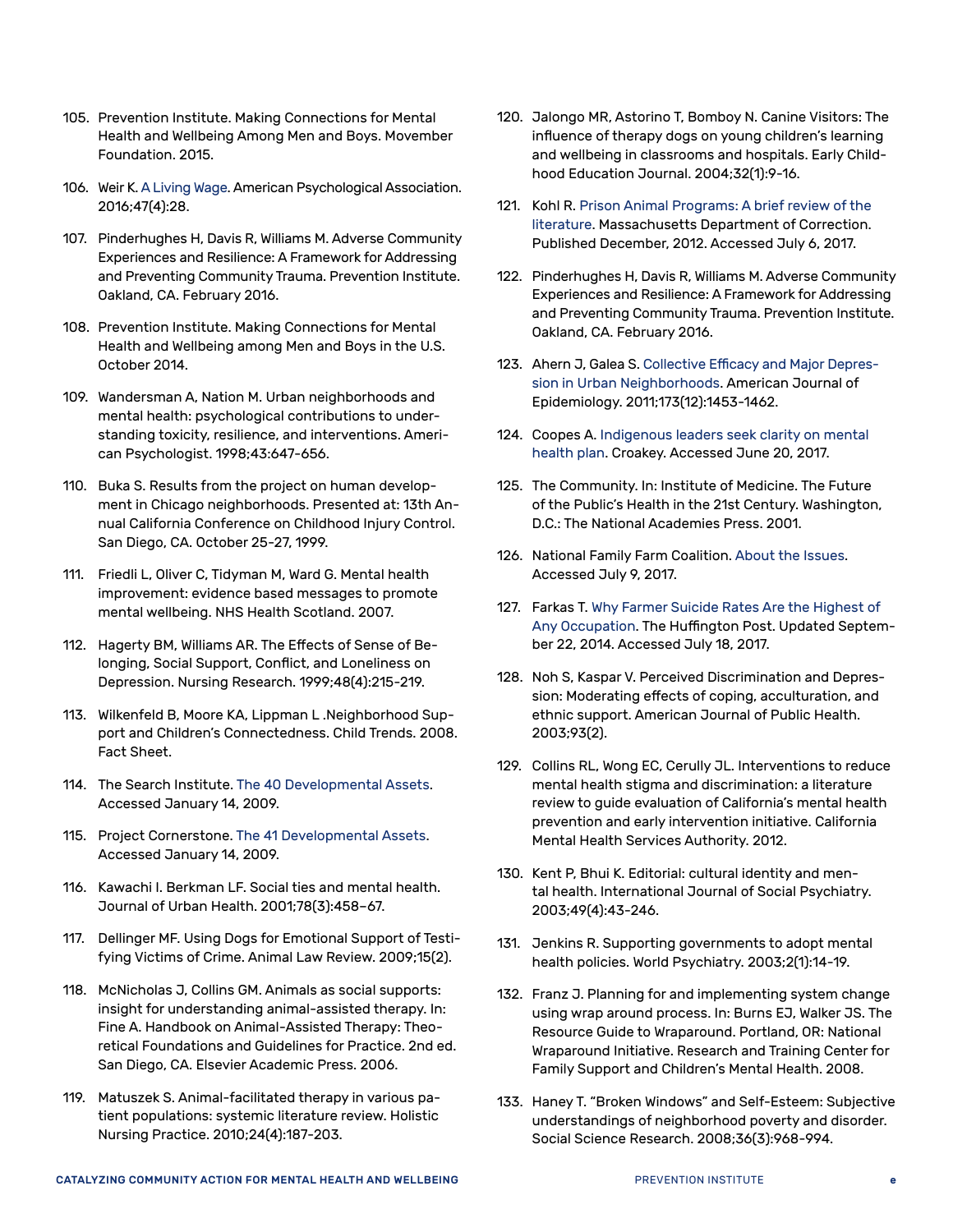- <span id="page-66-0"></span>134. Prevention Institute and Advancement Project. Community Safety: A Building for Healthy Communities. The California Endowment. 2015.
- <span id="page-66-1"></span>135. Maqbool N, Viveiros J, Ault M. The impacts of affordable housing on health: a research summary. Center for Housing Policy. 2015.
- <span id="page-66-2"></span>136. Los Angeles County Department of Public Health. Social determinants of health: housing and health in Los Angeles County. 2015.
- <span id="page-66-3"></span>137. Causa Justa. [Development without Displacement:](http://www.acphd.org/media/343952/cjjc2014.pdf)  [Resisting Gentrification in the Bay Area](http://www.acphd.org/media/343952/cjjc2014.pdf). Accessed July 6, 2017.
- <span id="page-66-4"></span>138. Solli HP, Rolvsjord R, Borg M. Toward Understanding Music Therapy as a Recovery-Oriented Practice within Mental Health Care: A meta-synthesis of service users' experiences. Journal of Music Therapy-Oxford Academic. December 2013; 50(4).
- <span id="page-66-5"></span>139. Ravelin T, Kylma J, Korhonen T. Dance in Mental Health Nursing: A hybrid concept analysis. Issues in Mental Health Nursing. 2006;27(3):3017-317.
- <span id="page-66-6"></span>140. Heenan D. Art as Therapy: An effective way of promoting positive mental health? Disability & Society. 2006;21(2):179-191.
- <span id="page-66-7"></span>141. State of the Field Committee. State of the field report: arts in healthcare 2009. Washington, D.C.: Society for the Arts in Healthcare; 2009.
- <span id="page-66-8"></span>142. Parr H. The arts and mental health: creativity and inclusion. Economic and Social Research Council. 2005.
- <span id="page-66-9"></span>143. National Assembly of State Arts Agencies. Why should government support the arts? 2010. Policy Brief.
- <span id="page-66-10"></span>144. Yahner J, Hussemann J, Ross C, et al. Arts Infusing Initiative 2010-2015 Evaluation Report. Urban Institute. 2015.
- <span id="page-66-11"></span>145. McQueen-Thimpson D, Ziguras C. Promoting mental health and wellbeing through community and cultural development: a review of literature focusing on community arts practice. The Globalism Institute. 2002.
- <span id="page-66-12"></span>146. Peter W. Work, Unemployment, and Mental Health. Oxford University Press. 1987.
- <span id="page-66-13"></span>147. Janssen B. [Safety Watch: Suicide rate among farmers at](http://www.public-health.uiowa.edu/gpcah/wp-content/uploads/2017/04/Safety-Watch_-Suicide-rate-among-farmers-at-historic-high.pdf) [historic high](http://www.public-health.uiowa.edu/gpcah/wp-content/uploads/2017/04/Safety-Watch_-Suicide-rate-among-farmers-at-historic-high.pdf). Iowa Farmer Today. Published December 10, 2016. Accessed June 27, 2017.
- <span id="page-66-14"></span>148. Clubhouse International. [What Clubhouses Do: A world](http://clubhouse-intl.org/what-we-do/what-clubhouses-do/)[wide community of change](http://clubhouse-intl.org/what-we-do/what-clubhouses-do/). Published 2016. Accessed July 6, 2017.
- <span id="page-66-15"></span>149. Center for Rural Affairs. [Community Development.](http://www.cfra.org/community-development) Accessed July 8, 2017.
- <span id="page-66-16"></span>150. National Employment Law Project. Research Supports Fair-Chance Policies. 2016. Fact Sheet.
- <span id="page-66-17"></span>151. Stiefel MC, Riley CL, Roy B, Ramaswamy R, Stout S. 2016. [100 Million Healthier Lives measurement system:](http://hero-health.org/wp-content/uploads/2016/07/100MHL-Measurement-.pdf)  [progress to date. 100 Million Healthier Lives Metrics](http://hero-health.org/wp-content/uploads/2016/07/100MHL-Measurement-.pdf)  [Development Team Report.](http://hero-health.org/wp-content/uploads/2016/07/100MHL-Measurement-.pdf) Cambridge (MA): Institute for Healthcare Improvement.
- <span id="page-66-18"></span>152. Peterson T. [Leading Causes of Life: Q & A with Gary](https://stakeholderhealth.org/leading-causes-of-life/)  [Gunderson.](https://stakeholderhealth.org/leading-causes-of-life/) Stakeholder Health. Published June 5, 2014. Accessed July 6, 2017.
- <span id="page-66-19"></span>153. Full Frame Initiative. [The Five Domains of Well Being.](http://fullframeinitiative.org/wp-content/uploads/2011/05/Five-Domains-of-Wellbeing-Overview-2.pdf) Published 2015. Accessed July 6, 2017.
- <span id="page-66-20"></span>154. Peterson T. [Leading Causes of Life: Q & A with Gary](https://stakeholderhealth.org/leading-causes-of-life/)  [Gunderson.](https://stakeholderhealth.org/leading-causes-of-life/) Stakeholder Health. Published June 5, 2014. Accessed July 6, 2017.
- <span id="page-66-21"></span>155. Full Frame Initiative. [The Five Domains of Well Being.](http://fullframeinitiative.org/wp-content/uploads/2011/05/Five-Domains-of-Wellbeing-Overview-2.pdf) Published 2015. Accessed July 6, 2017.
- <span id="page-66-22"></span>156. George Family Foundation. Gender Norms & Youth Development: A Minnesota State Report from the George Family Foundation. 2017.
- <span id="page-66-23"></span>157. WHO. [Mental Health:](http://www.who.int/mental_health/prevention/genderwomen/en/) Gender and Women's Mental Health. Accessed July 6, 2017.
- <span id="page-66-24"></span>158. IOM report. Preventing Mental, Emotional, and Behavioral Disorders. 2009.
- <span id="page-66-25"></span>159. WHO. [Mental Health:](http://www.who.int/mental_health/prevention/genderwomen/en/) Gender and Women's Mental Health. Accessed July 6, 2017.
- <span id="page-66-26"></span>160. National Alliance on Mental Illness. Mental health issues among gay, lesbian, bisexual, and transgender (GLBT) people. Arlington, VA: National Alliance on Mental Illness Multicultural Action Center. 2007. Accessed December 10, 2014.
- <span id="page-66-27"></span>161. Kosciw JG, Greytak, EA, Bartkiewicz MJ, Boesen MJ, Palmer NA. The 2011 National School Climate Survey: The experiences of lesbian, gay, bisexual and transgender youth in our nation's schools. New York: GLSEN. 2012.
- <span id="page-66-28"></span>162. World Health Organization Regional Office for Europe. Evidence for Gender Responsive Action to Promote Mental Health. 2011.
- <span id="page-66-29"></span>163. Hope and Grace Initiative by Arabella Advisors. Helping Women Step Out of the Shadows.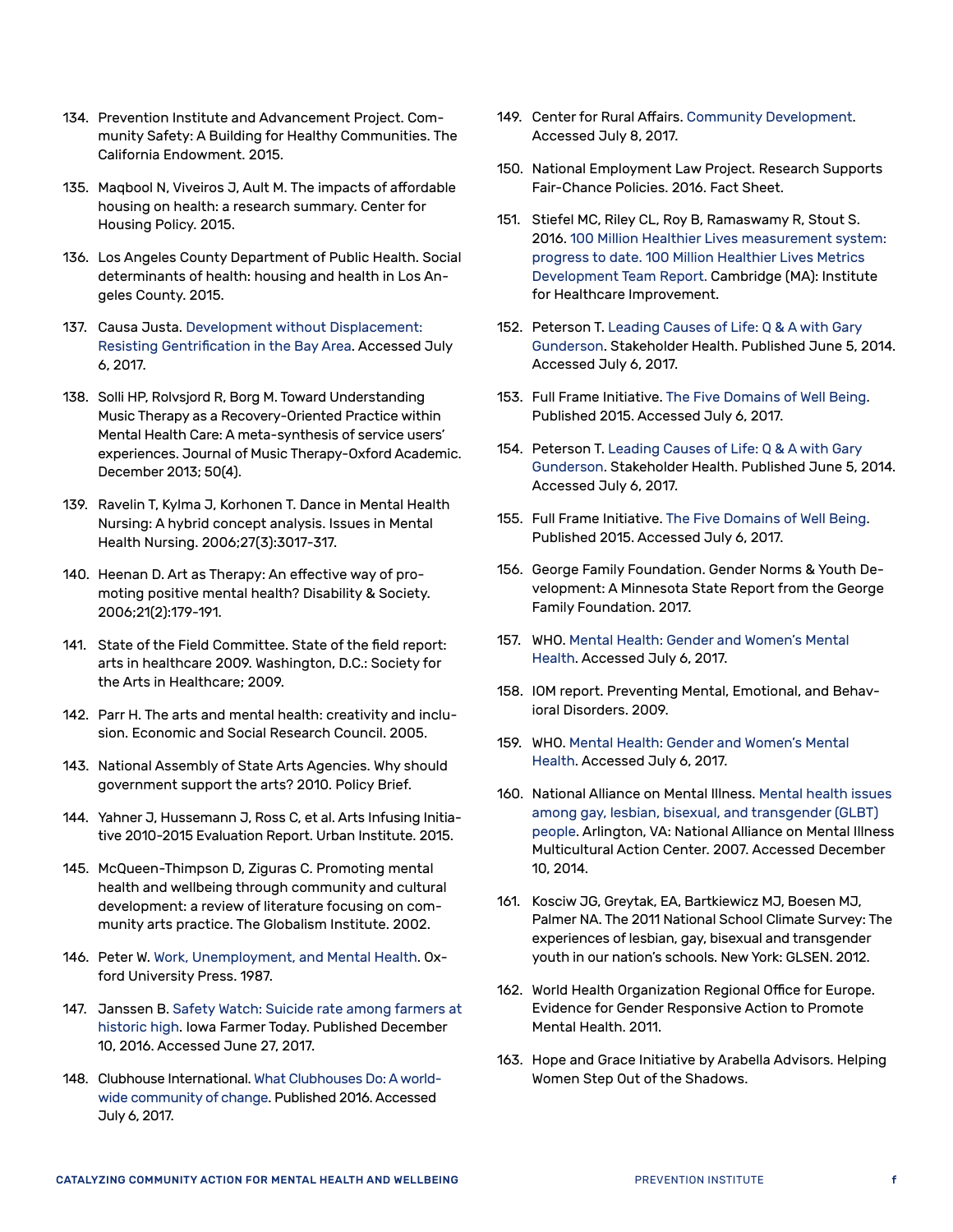- <span id="page-67-0"></span>164. World Health Organization Regional Office for Europe. Evidence for Gender Responsive Action to Promote Mental Health. 2011.
- <span id="page-67-1"></span>165. Prevention Institute. Making Connections for Mental Health and Wellbeing among Men and Boys in the U.S. October 2014.
- <span id="page-67-2"></span>166. Bridge Housing. [New Approach to Strengthening](http://bridgehousing.com/news-media/new-approach-strengthening-high-poverty-trauma-affected-communities)  [High-Poverty, Trauma-Affected Communities](http://bridgehousing.com/news-media/new-approach-strengthening-high-poverty-trauma-affected-communities). Published June 27, 2017. Accessed July 6, 2017.
- <span id="page-67-3"></span>167. Elizabeth Markle. [Open Source Wellness](http://www.opensourcewellness.org/).
- <span id="page-67-4"></span>168. Austin Clubhouse. [About Us.](https://austinclubhouse.org/about-us/) Accessed June 2, 2017.
- <span id="page-67-5"></span>169. Kris Kavanaugh. Email Communication. June 9, 2017.
- <span id="page-67-6"></span>170. Julie Grim. Email Communication. July 7, 2017.
- <span id="page-67-7"></span>171. Juanda Tate. Email Communication. July 6, 2017.
- <span id="page-67-8"></span>172. Baylor Scott & White Health. [Baylor Scott & White Health](https://www.bswhealth.com/locations/health-and-wellness-center/about/Pages/default.aspx)  [and Wellness Center at the Juanita J. Craft Recreaction](https://www.bswhealth.com/locations/health-and-wellness-center/about/Pages/default.aspx)  [Center-Dallas: About Us](https://www.bswhealth.com/locations/health-and-wellness-center/about/Pages/default.aspx). Accessed June 1, 2017.
- <span id="page-67-9"></span>173. Donald Wesson. Email Communication. July 6, 2017.
- <span id="page-67-10"></span>174. Donald Wesson. Email Communication. June 2, 2017.
- <span id="page-67-11"></span>175. Mohamed J. 2016 Center for Youth Wellness Conference. Presentation.
- <span id="page-67-12"></span>176. Prevention Institute. Making Connections Actionable Plan for City Heights, San Diego. 2016.
- <span id="page-67-13"></span>177. Faller K, Friedheim N. [This Kalihi Bike Shop Is Helping](http://www.civilbeat.org/2016/11/this-kalihi-bike-shop-is-helping-kids-learn-life-lessons/)  [Kids Learn Life Lessons.](http://www.civilbeat.org/2016/11/this-kalihi-bike-shop-is-helping-kids-learn-life-lessons/) Honolulu Beat. Published November 21, 2016.
- <span id="page-67-14"></span>178. Acido J. Making Connections Podcast on Elevating Indigenous Wisdom. December 2016.
- <span id="page-67-15"></span>179. Prevention Institute. Making Connections Actionable Plan for Kalihi Valley, Honolulu. 2016.
- <span id="page-67-16"></span>180. Prevention Institute. Making Connections Actionable Plan for Nebraska. 2016.
- <span id="page-67-17"></span>181. Ehley B. Denver's Homeless Find a New Place For Care: The Library. Politcopro. June 19, 2017.
- <span id="page-67-18"></span>182. Achenback J, Keating D. [New Research Identifies a 'Sea](https://www.washingtonpost.com/national/health-science/new-research-identifies-a-sea-of-despair-among-white-working-class-americans/2017/03/22/c777ab6e-0da6-11e7-9b0d-d27c98455440_story.html?utm_term=.18b03c270bd8)  [of Despair' Among White, Working-Class Americans.](https://www.washingtonpost.com/national/health-science/new-research-identifies-a-sea-of-despair-among-white-working-class-americans/2017/03/22/c777ab6e-0da6-11e7-9b0d-d27c98455440_story.html?utm_term=.18b03c270bd8) The Washington Post. Published March 23, 2017. Accessed June 28, 2017.
- <span id="page-67-19"></span>183. National Academies of Sciences, Engineering, and Medicine. Preventing Mental, Emotional, and Behavioral Disorders Among Young People: Progress and Possibilities. March 2009.
- <span id="page-67-20"></span>184. Hope & Grace Initaitive by Arabella Advisors. Helping Women Step out of the Shadows.
- <span id="page-67-21"></span>185. Leiyu S. [The Impact of Primary Care: A Focused Review.](http://dx.doi.org/10.6064/2012/432892) Scientifica. 2012.
- <span id="page-67-22"></span>186. Collentine A, Lara A. CalMHSA. Personal Interview. October 27, 2016.
- <span id="page-67-23"></span>187. Battaile, G. Personal Interview. October 25, 2016.
- <span id="page-67-24"></span>188. RAND Corporation. [On the Road to Mental Health: High](https://www.rand.org/content/dam/rand/pubs/research_briefs/RB9900/RB9917/RAND_RB9917.pdf)[lights from evaluations of California's statewide mental](https://www.rand.org/content/dam/rand/pubs/research_briefs/RB9900/RB9917/RAND_RB9917.pdf)  [health prevention and early intervention initiatives.](https://www.rand.org/content/dam/rand/pubs/research_briefs/RB9900/RB9917/RAND_RB9917.pdf) CalMHSA. Published 2016. Accessed July 28, 2017.
- <span id="page-67-25"></span>189. Collentine A, Lara A. CalMHSA. Personal Interview. October 27, 2016.
- <span id="page-67-26"></span>190. CalMHSA. [Efforts are Working](http://calmhsa.org/wp-content/uploads/2016/05/Infographic-Changes-in-Mental-Illness-Stigma-in-California-During-the-Statewide-Stigma-and-Discrimination-Reduction-Initiative.pdf). Accessed July 2, 2017. Fact Sheet.
- <span id="page-67-27"></span>191. Allen J, Balfour R, Bell R, Marmot M. Social Determinants of Mental Health. The World Health Organization & Calouste Gulbenkian Foundation. Geneva. 2014.